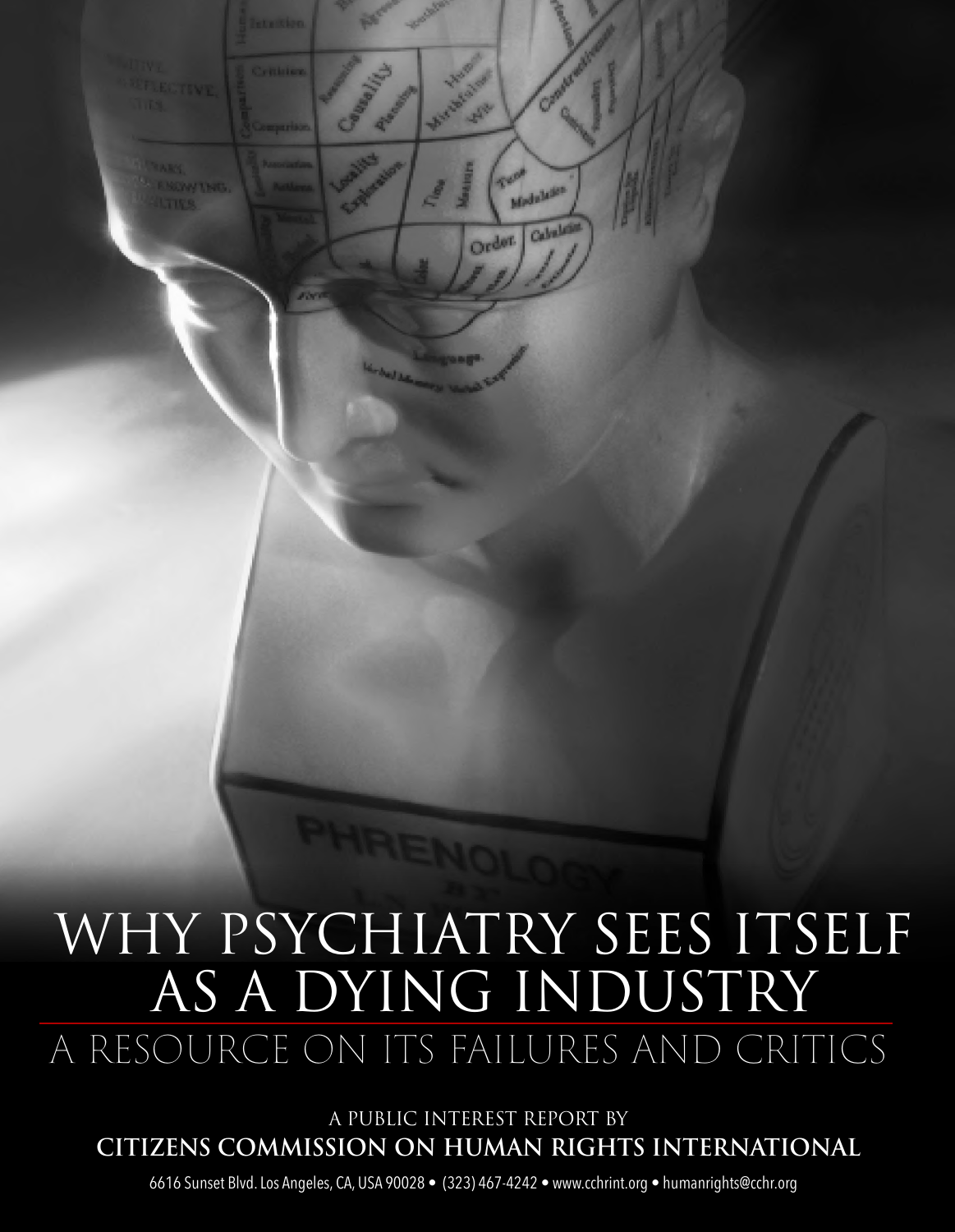# TABLE OF CONTENTS

| 2  | <b>INTRODUCTION</b><br>Why is Psychiatry so Controversial?                     |
|----|--------------------------------------------------------------------------------|
| 5  | <b>CHAPTER 1</b><br>Why is Psychiatry so Maligned?                             |
| 9  | <b>CHAPTER 2</b><br>How Could Things Be so Bad?                                |
| 11 | <b>CHAPTER 3</b><br><b>Drug Pushers Masquerading</b><br>as "Therapists"        |
| 15 | <b>CHAPTER 4</b><br>Psychiatry: An Abuse of Power;<br><b>Anti-Human Rights</b> |
| 18 | <b>CHAPTER 5</b><br>A Very Long History of Expert<br>Criticism of Psychiatry   |
| 20 | <b>CHAPTER 6:</b><br>A Litany of Critics                                       |
|    | <b>CHAPTER 7:</b><br><b>Recommendations</b>                                    |
| 38 | <b>CHAPTER 8:</b><br><b>Citizens Commission on</b><br>Human Rights             |
|    | <b>REFERENCES</b>                                                              |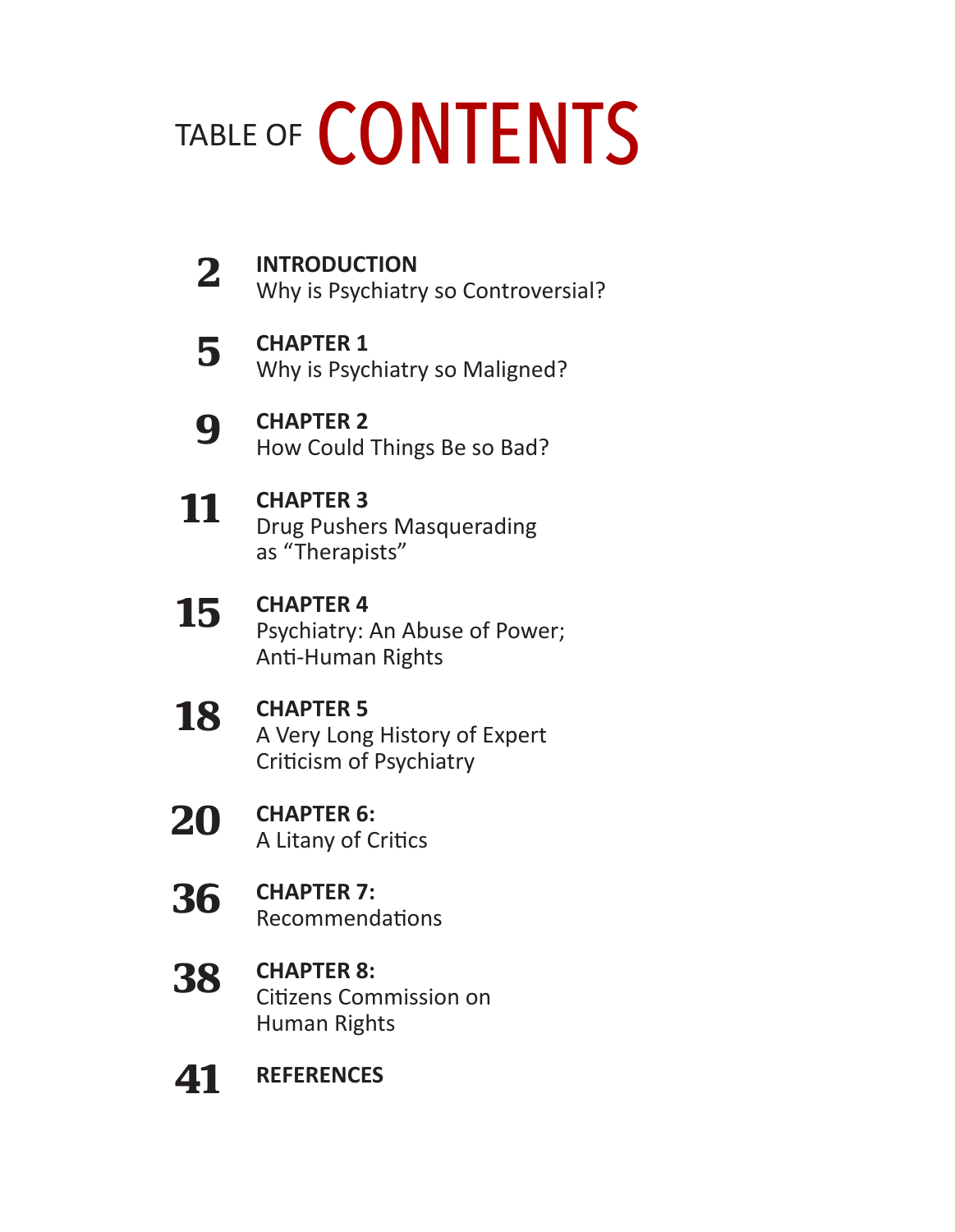

### INTRODUCTION: WHY IS PSYCHIATRY SO CONTROVERSIAL?

Why is psychiatry so controversial? Why do critics say psychiatry creates unhappiness, rather than curing it? That psychiatric treatment causes harm? And why is it that, for example, a dean of the Royal College of Psychiatrists said, "Lots of other doctors don't think we're 'real doctors'"?<sup>1</sup>

A trainee psychiatrist asked why psychiatry is so unpopular, responding himself: "One of the most common fears is of ceasing to be a 'real doctor.'"2

Medical students stay away from becoming psychiatrists in droves. A *European Psychiatry* journal article pointed out: "Unlike other medical specialties, psychiatry has often been seen as unscientific, touchyfeely and without proper scientific basis."<sup>3</sup>

A former American Psychiatric Association (APA) president once told Congress that a widespread "movement" exists to eradicate psychiatry. The implication was that all those opposed to psychiatry's coercive and unscientific practices can be grouped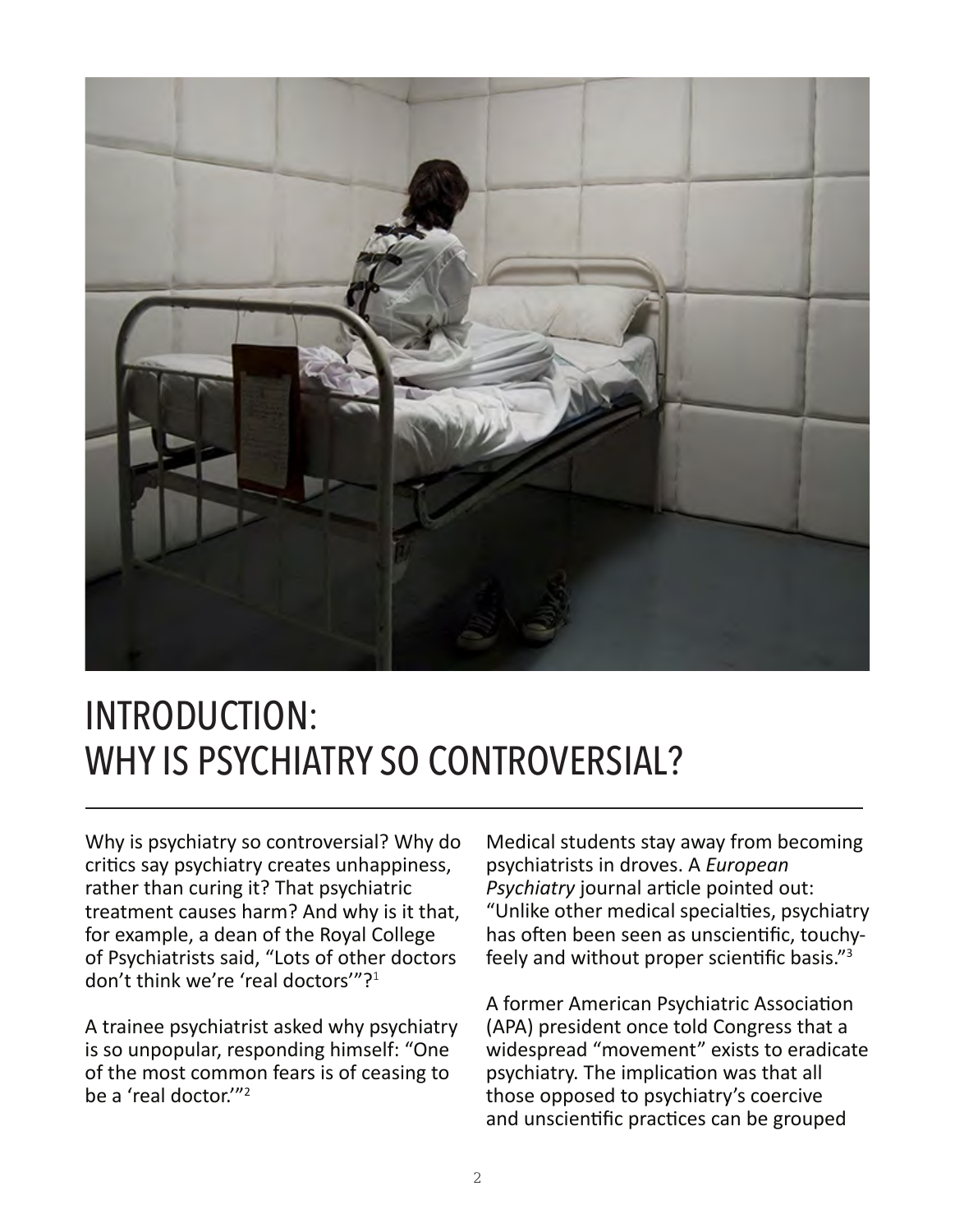as "anti-psychiatry," as though this were pernicious instead of necessary.

In doing so, the APA psychiatrist failed to mention to members of Congress the hefty body of evidence showing the lack of science behind psychiatry's diagnostic system and how its treatments cause damage. And that even within the mental health industry, there are questions about the powers given psychiatry to incarcerate and force its practices on individuals—and that such powers should be stripped so that an era of human rights can prevail.

### "Unlike other medical specialties, psychiatry has often been seen as unscientific…."

 *— European Psychiatry, 2015*

In 2014, the then-APA president had hired a public relations firm to review and improve the organization's image, and, presumably, to deflect attention away from the movement's criticism of the APA's *Diagnostic & Statistical Manual of Mental Disorders* or DSM-5, published in 2013.

Opposition to DSM-5 had come from diverse quarters, including patients, psychiatrists, psychologists, other mental health practitioners, and the Citizens Commission on Human Rights (CCHR) each independent of the other but with a common concern that something is terribly wrong in the mental health system and has been for a very long time.

CCHR was established in 1969 to investigate and expose psychiatric violations of human rights and to eradicate abuses committed

under the pretense of mental health therapy. It was formed in the spirit of the United Nations Universal Declaration of Human Rights, especially Article 5, "No one shall be subjected to torture or to cruel, inhuman or degrading treatment or punishment." And the Nuremberg Code, which laid down ten standards to which physicians must conform when carrying out experiments on human subjects. The voluntary consent is absolutely essential.

Forty-one years later, in 2010, a World Psychiatric Association (WPA) survey of medical students reinforced CCHR's concerns and the need for its watchdog role. The WPA found that the students viewed psychiatric treatment as ineffective, electroshock as a form of punishment and psychiatry as lacking a solid, authoritative scientific foundation.<sup>4</sup>

In 2020, WPA also conceded to the international outrage over psychiatric coercion, issuing a Position Statement called "Implementing Alternatives to Coercion: A Key Component of Improving Mental Health Care." It admitted that coercion in psychiatry violated patients' "rights to liberty; autonomy; freedom from torture, inhuman or degrading treatment…." Practices that constitute coercion, it pointed out, include, "treatment without consent (or 'compulsory treatment')," any "seclusion (locking or confining a person to a space or room alone); restraint (actions aimed at controlling a person's physical movement)…and the use of psychotropic drugs for the primary purpose of controlling movement ('chemical restraint')."

Finally, there was the recognition that the use of coercive practices "carries the risk of harmful consequences, including trauma" and that individuals subject to "physical coercion are susceptible to harms that include physical pain, injury and death."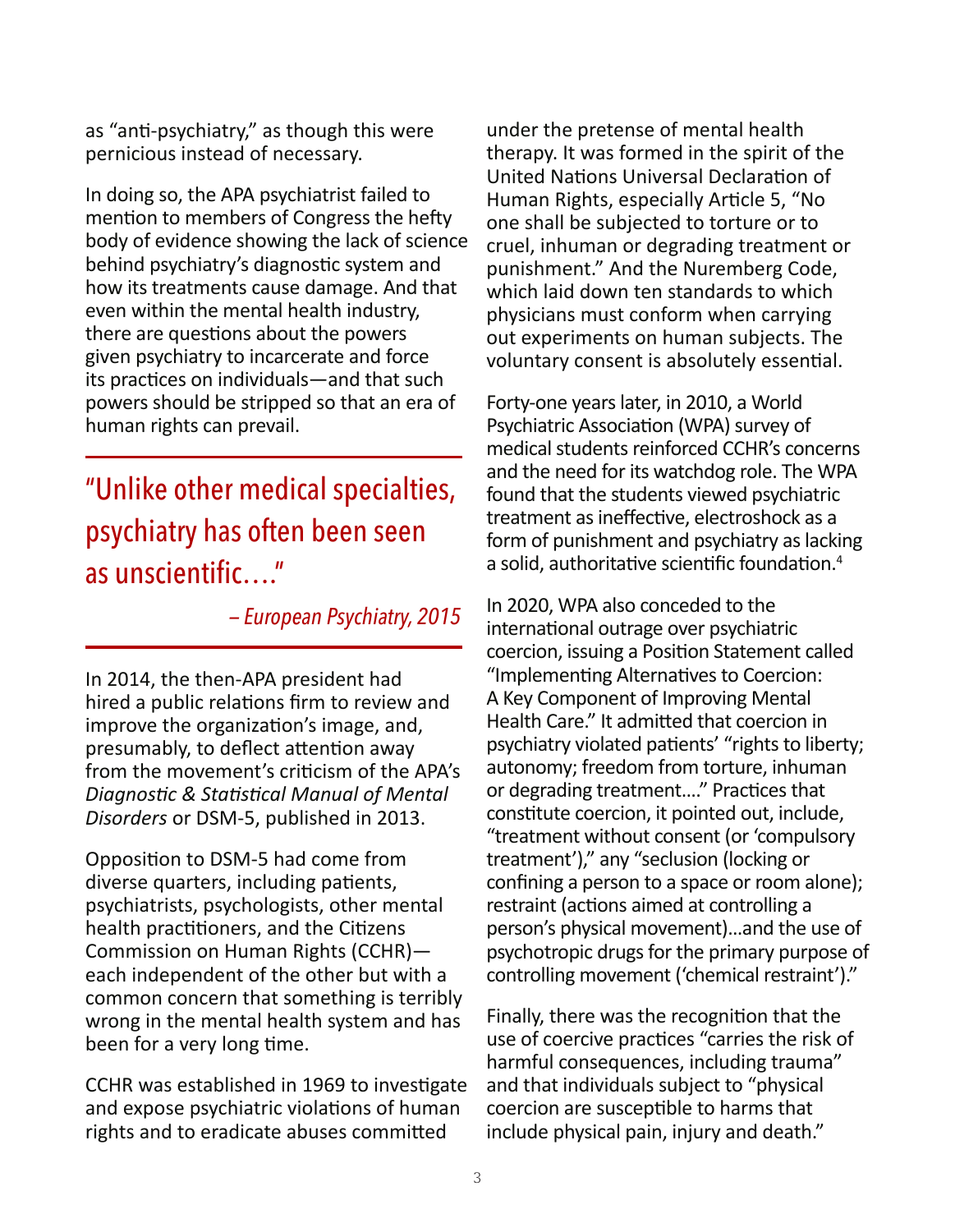Then, in June 2021, *Psychiatric Times* published an interview with former UN Special Rapporteur Dainius Pūras, M.D., who further took up the issue: "Coercive practices are so widely used that they seem to be unavoidable, but I suggest turning our thinking and action the other way around. Let us assume that each case of using nonconsensual measures is a sign of systemic failure, and that our common goal is to liberate global mental healthcare from coercive practices.... If we do not move in this direction, arguments for coercion will continue to be used, and misused."

With psychiatry's reliance upon biomedical interventions, including psychotropic drugs, he said, we shouldn't be surprised that "global psychiatry is facing a crisis, which to a large extent is a moral crisis, or a crisis of values."

"This is what happens when we try to use brain chemistry to manage societies undergoing difficult and complicated transitions," Dr. Pūras said. Further, "We should not forget many sad episodes in the history of psychiatry, and they often happened because values were undermined in the name of dubious or arbitrary evidence."

He was candid about being "critical about the effects of totalitarian and authoritarian regimes on societal mental health and well-being" and that "…the problem of accountability in global mental health and psychiatry remains very serious."

On July 10, 2021, the World Health Organization (WHO) issued a "Guidance on Community Mental Health Services: Promoting Person-Centered and Rights-Based Approaches" that lashed out about coercive psychiatric practices, which it said,

"are pervasive and are increasingly used in services in countries around the world, despite the lack of evidence that they offer any benefits, and the significant evidence that they lead to physical and psychological harm and even death." It reinforced the UN Convention on the Rights of Persons with Disabilities (CRPD) which says patients must not be put at risk of "torture or cruel, inhuman or degrading treatment or punishment" and recommends prohibiting "coercive practices such as forced admission and treatment."

"Let us assume that each case of using nonconsensual measures is a sign of systemic failure, and that our common goal is to liberate global mental healthcare from coercive practices…."

> *— Dainius Pūras, M.D., former UN Special Rapporteur, June 2021*

CCHR's report provides the facts that psychiatrists, concerned about the many criticisms of them, have failed to address and why there remains a movement dedicated to eliminating psychiatric abuse. Governments should apprise themselves of this information before bending to the demands of more mental health funding. In this way, true mental health can be achieved.

Jan Eastgate President, CCHR International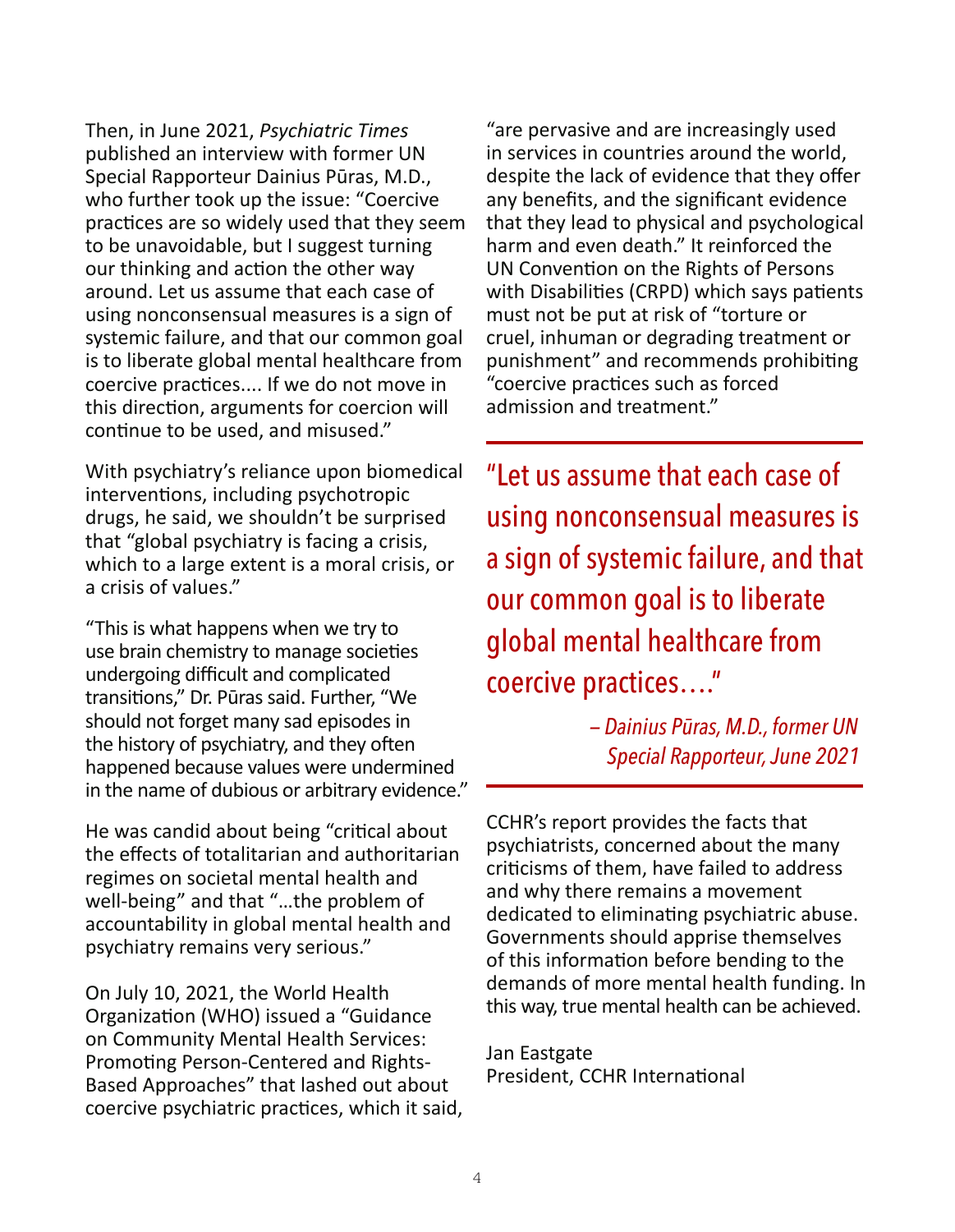

### CHAPTER 1: WHY IS PSYCHIATRY SO MALIGNED?

By depicting those they label "mentally ill" as a danger to themselves or others, psychiatrists have convinced governments and courts that depriving individuals of their liberty is mandatory for the safety of all concerned. Wherever psychiatry has succeeded in this endeavor, extreme abuses of human rights have resulted. And with that comes considerable justified criticism.

How is it that governments keep investing billions of dollars into psychiatry—known within the mental health system as a

"non-science"—to improve conditions it admits it cannot cure? Psychiatry asserts an authority on all things "mental health," yet the rates of mental illness are said to be soaring, conveniently requiring a blank check for more funding.

The lack of science begins with the most prevalent criticism of psychiatry—the *Diagnostic & Statistical Manual of Mental Disorders* (DSM), upon which funding is largely based, including for research.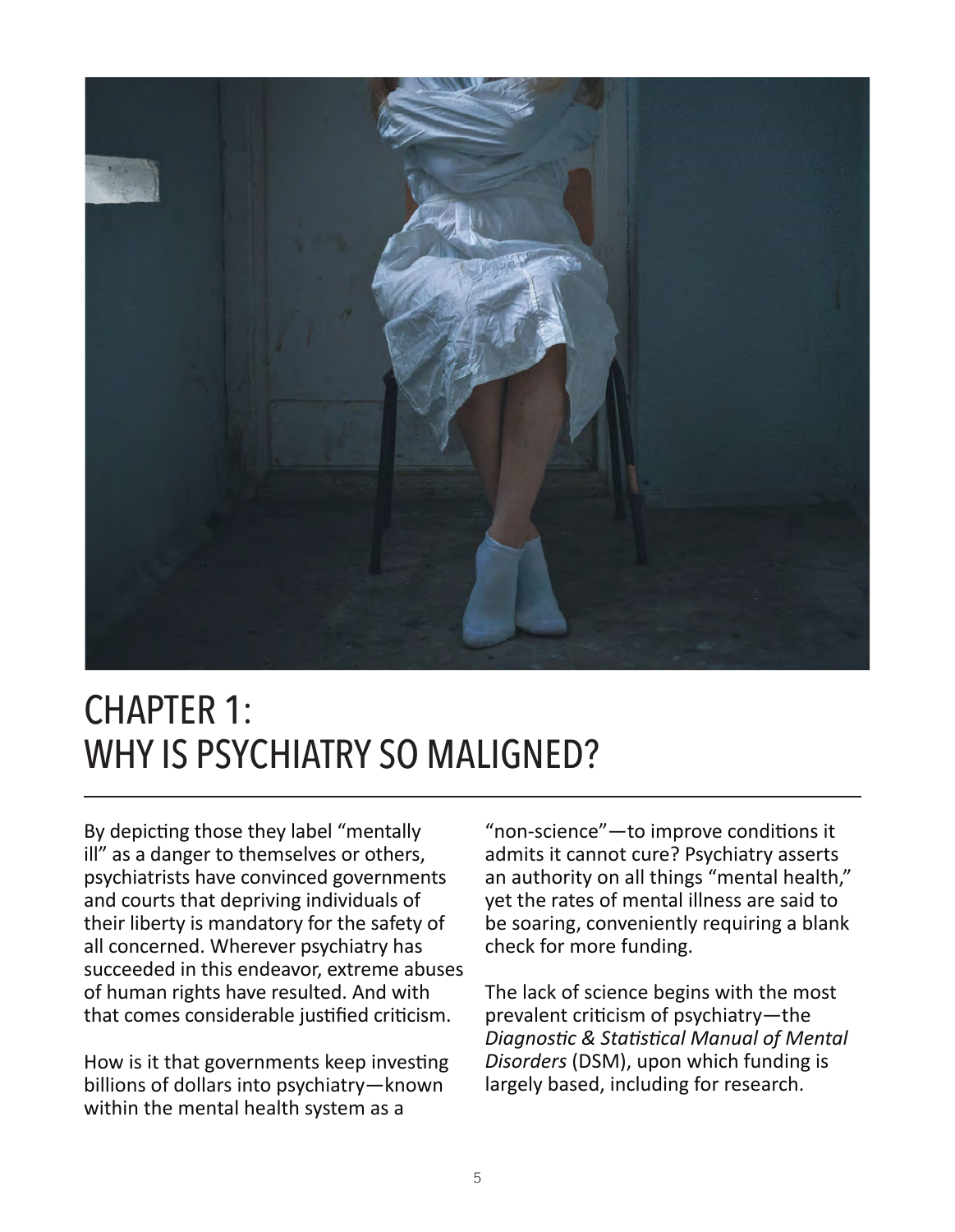Psychiatrists "wonder" why the DSM gets so maligned and why psychiatry has, in its *own* words, such a "poor reputation," for which they blame everyone but themselves. Rather, they dismiss the serious allegations against them as "anti" mental health. This is a mis-director.

Three authors, including a professor of psychology, pointed out that when the label of "anti-psychiatry" is thrown at them, "remember that this is the way defensive and rigidly biological psychiatrists often respond to people and ideas that frighten them: apply a negative label and pretend the label is an explanation."5

Retired psychologist Philip Hickey Ph.D. indicated: "They won't acknowledge their errors. They won't back down. And they won't stop, or even curtail, their destructive practices. They will not even seriously debate the issues. Instead, they've gone on the offensive. This offensive is twopronged. Firstly, they attack those of us who speak out against them, and secondly, they are actively developing links to the media in the hopes that this will encourage reporters to portray them in a more favorable light."<sup>6</sup>

Psychiatrists misleadingly report that those critical of them do not believe in "mental illness." This deliberately deflects from the truth. CCHR has always been clear that in exposing psychiatric abuse, this does not translate into disbelieving people don't get depressed, sad, troubled, anxious, nervous or even psychotic.<sup>7</sup> It's never been disputed that people have mental and behavioral issues.

But the fact is, such problems are *not*  biological diseases. There are no tests to confirm mental problems are a physical "illness." Yet, it is common for psychiatrists to be egregiously dishonest and negligent, telling patients their problems are the same as a medical disease, or the result of an uncontrollable chemical imbalance in the brain, when there are no physical or scientific tests to confirm that behaviors and emotions are physically based or are caused by imbalanced chemicals. This is not uniquely CCHR's view. Even psychiatry has its "heretics."

DSM was described by one expert as "not scientific but a product of unscrupulous politics and bureaucracy."

DSM was described by one expert as "not scientific but a product of unscrupulous politics and bureaucracy," further stating: "In place of scientific findings, the DSM uses expert consensus to determine what mental disorders exist and how you can recognize them. Disorders come into the book the same way a law becomes part of the book of statutes. People suggest it, discuss it, and vote on it."<sup>8</sup> That's not science.

In 2014, Hickey, a prolific writer about psychiatry and mental health, wrote that the foundations of psychiatry are arbitrary. "Psychiatry's most fundamental tenet is that virtually all significant problems of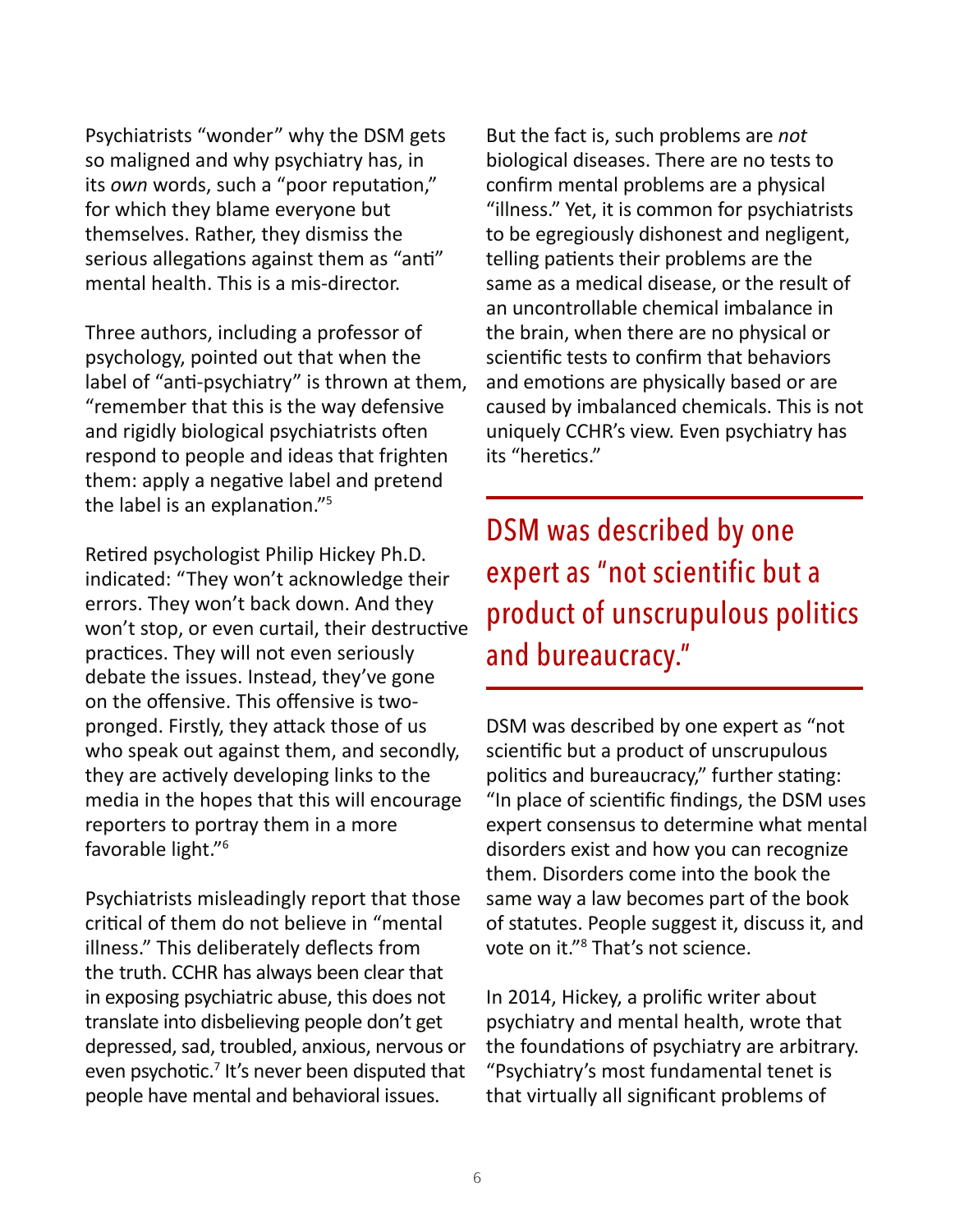thinking, feeling, and/or behaving are *illnesses* that need to be studied and treated from a medical perspective. What's not usually acknowledged, however, is that this is an arbitrary assumption," he said. $9$ 

"Psychiatry's most fundamental tenet is that virtually all significant problems of thinking, feeling, and/or behaving are illnesses… this is an arbitrary assumption."

 *— Philip Hickey, Psychologist, 2014*

He further explained what psychiatrists would prefer not to discuss in explaining mental health issues: "In common speech and within the medical profession, the word 'illness' indicates the *presence of organic pathology*: i.e., damage or malfunction in an organ. Historically, mental illnesses came into being, *not* because some scientist or group of scientists had recognized and established that problems of thinking, feeling, and/or behaving are caused by an organic malfunction, but rather because the APA had simply *decided* to extend the concept of illness to embrace these kinds of problems…. If they choose to call problems of this sort illnesses, then that's their business. But they should also acknowledge that they are using the word illness in a distorted and misleading sense of the term." Psychiatry "produces their 'diagnoses,' (e.g., ADHD, disruptive mood dysregulation disorder, conduct disorder, etc., etc.), simply by *voting*."10

In 2013, Dr. Thomas Insel, former director of the U.S. National Institute of Mental Health (NIMH) said DSM's "weakness is its lack of validity."<sup>11</sup> Dr. Jeffrey Lieberman, who was APA's president in 2013, when the newly-published DSM-5 was received with international criticism and threats of a boycott of its use, told *Psychiatric News* that he'd hired a public relations firm to address psychiatrists being "stigmatized" in the wake of this outcry over the manual. $^{12}$ 

Philip Hickey commented, "Psychiatry remains blind to the fact that it is its own spurious pathologizing of its clients that creates the stigma. It has no interest in genuine reform, but instead is embarked on a tawdry PR campaign to whitewash its transgressions and sell its concepts to the media, stakeholders, and the general public. Dr. Lieberman even acknowledges the APA's need to sell this bill of goods to its own members!"13

Two weeks after Insel made his comments, he recanted and issued a joint statement with Lieberman that the DSM "represents the best information currently available for clinical diagnosis of mental disorders."<sup>14</sup>

A whitewash. Or in other words, psychiatry has nothing better to offer than conjecture and a "most-votes-win" diagnostic system. And the general public—the consumer doesn't know this, while they genuinely are looking for help.

Lieberman justified the manual: "…it represents a system that is *as good as we can have, given our current state of knowledge*" and psychiatry has "no better alternative."15 [emphasis added] And until they find one, governments are expected to keep pouring money into the "scientific"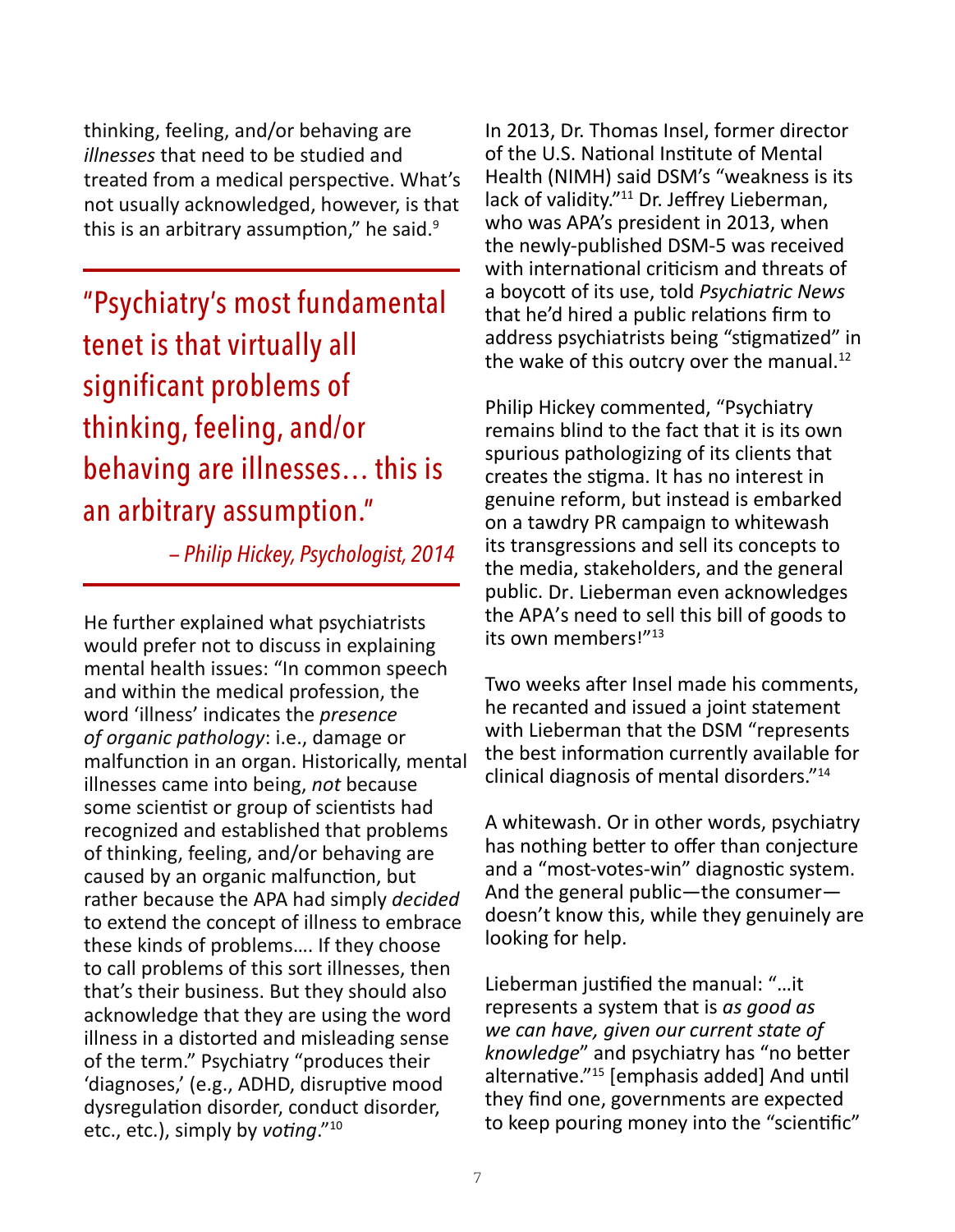abyss. But a system purporting to help people with mental problems that in reality is based on fiction is more destructive than having no system at all. Lieberman's statement begs the question of whether psychiatry is even seeking to find a correct "state of knowledge."

The late Dr. Loren Mosher, a psychiatrist and former Chief of Research on Schizophrenia for NIMH, noted that the DSM "is the fabrication upon which psychiatry seeks acceptance by medicine in general. Insiders know it is more a political than scientific document."16

Dr. Colin Ross, a psychiatrist and author, said: "The way things get into the DSM is not based on blood test or brain scan or physical findings. It's based on descriptions of behavior. And that's what the whole psychiatry system is."

Even the then-chairman of the DSM-IV Task Force, Professor Allen Frances, was honest enough to say: "'Mental illness' is terribly misleading because the 'mental disorders' we diagnose are no more than descriptions of what clinicians observe people do or say, not at all well-established diseases."<sup>17</sup>

Surely, consumers and governments investing in their welfare deserve better.

"The way things get into the DSM is not based on blood test or brain scan or physical findings. It's based on descriptions of behavior."

 *— Dr. Colin Ross, Psychiatrist*

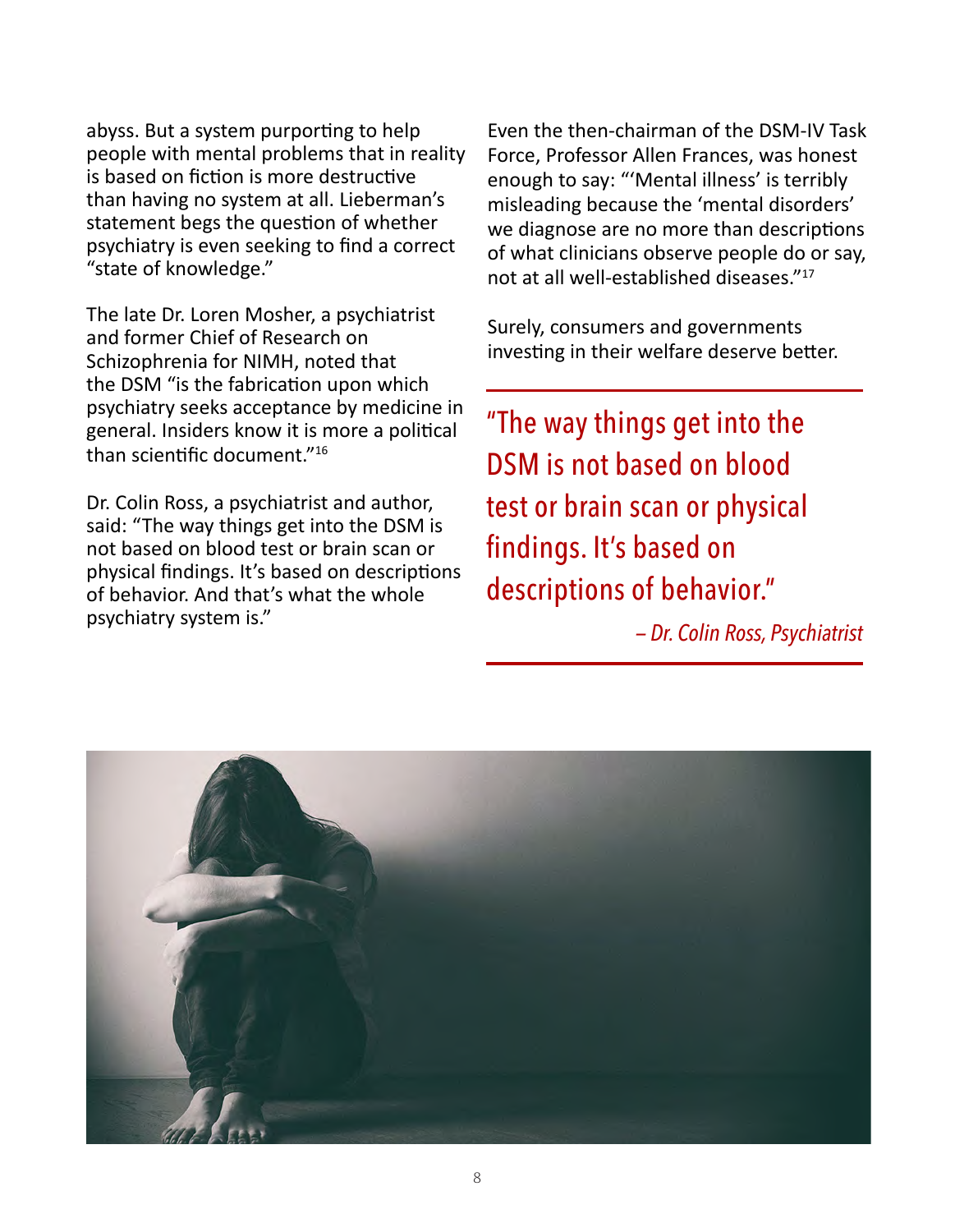

### CHAPTER 2: HOW COULD THINGS BE SO BAD?

Despite no science to medically validate psychiatric diagnoses, the number of "mental illnesses" soared 1,764%between 1917 when there were 22 named and 1994, when the DSM-IV boasted 886 pages and 410 disorders (DSM-5 is similar). The "disorders" probably increased incrementally with the number of psychotropic drugs being developed: 52 in 1943 and 182 in 1968.

In 1980, the DSM-III was nearly 500 pages and boasted 265 diagnostic categories.<sup>18</sup>

Despite no science to medically validate psychiatric diagnoses, the number of "mental illnesses" soared 1,764% between 1917 and 1994.

U.S. funding to mental health increased from \$31.8 billion in 1986 to \$238.4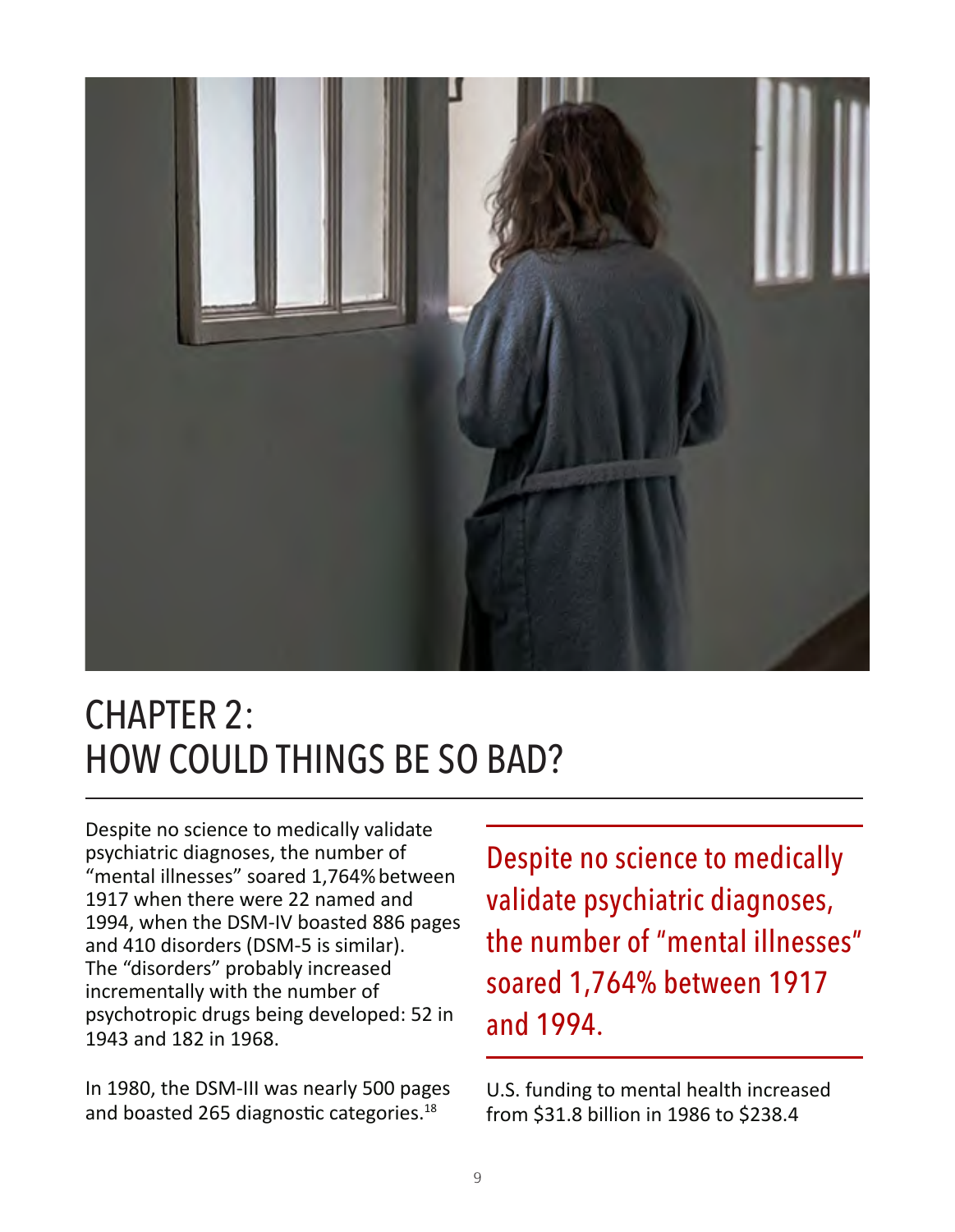billion in 2020—a 650% increase, while the population increased by only 37%.<sup>19</sup> Today, nearly 77 million Americans take mind-altering psychiatric drugs, of which 6,155,852 are aged 0-17, including 418,425 aged 0-5, according to IQVIA, a health care analytics company.<sup>20</sup>

In 2014, it was reported that "in the last decade the use of antidepressants in the UK had doubled and in 2012, 50 million prescriptions had been written for them. It's a similar story for hyperactivity: the use of Ritalin tripled with 800,000 prescriptions written by 2012." According to the article, "Even worse, argue the critics, the scientific and ethical flaws in the research behind some of these drugs have purposefully not been published. Meanwhile, the real underlying causes of behavioral problems and human misery are not diagnosed and are often left untreated. That's the view of those who object to the widespread use of the 'chemical cosh' to treat people with mental difficulties."<sup>21</sup>

That so many Americans, British and the millions in other countries "need" a psychiatric drug is surely indicative of a failed mental health system. *The Guardian* in the UK questioned this: "Bearing in mind the millions of extra pounds that have poured into mental health services in the past decade, and that there are substantially more psychiatrists in the health service now than in 1997, how could things possibly be so bad?"22

DSM-5 included a number of new diagnoses, and the diagnoses of some disorders were combined or eliminated entirely.<sup>23</sup> It was projected to lead to the possibility that thousands—if not millions of new patients would be exposed to drugs which could cause more harm than good.

Nearly 77 million Americans take mind-altering psychiatric drugs, of which 6.1 million are aged 0-17, including 418,425 aged 0-5.

 *— IQVia Total Patient Tracker, 2020*

As Prof. Frances noted in the *Annals of Internal Medicine*, "These changes [to DSM-5] will probably lead to substantial falsepositive rates and unnecessary treatment. Drug companies take marketing advantage of the loose DSM definitions by promoting the misleading idea that everyday life problems are actually undiagnosed psychiatric illness caused by a chemical imbalance and requiring a solution in pill form."<sup>24</sup>

Phillip Hickey points out: "The reason that several psychoactive drugs have become blockbusters in recent years is that psychiatry has the advantage, unique in the medical field, that it can invent illnesses, and relax the criteria for these illnesses, more or less at will. Psychiatry, unlike other medical specialties, has no natural limits to its growth potential. They can continue to expand the diagnostic net until everybody in the world has a diagnosis."25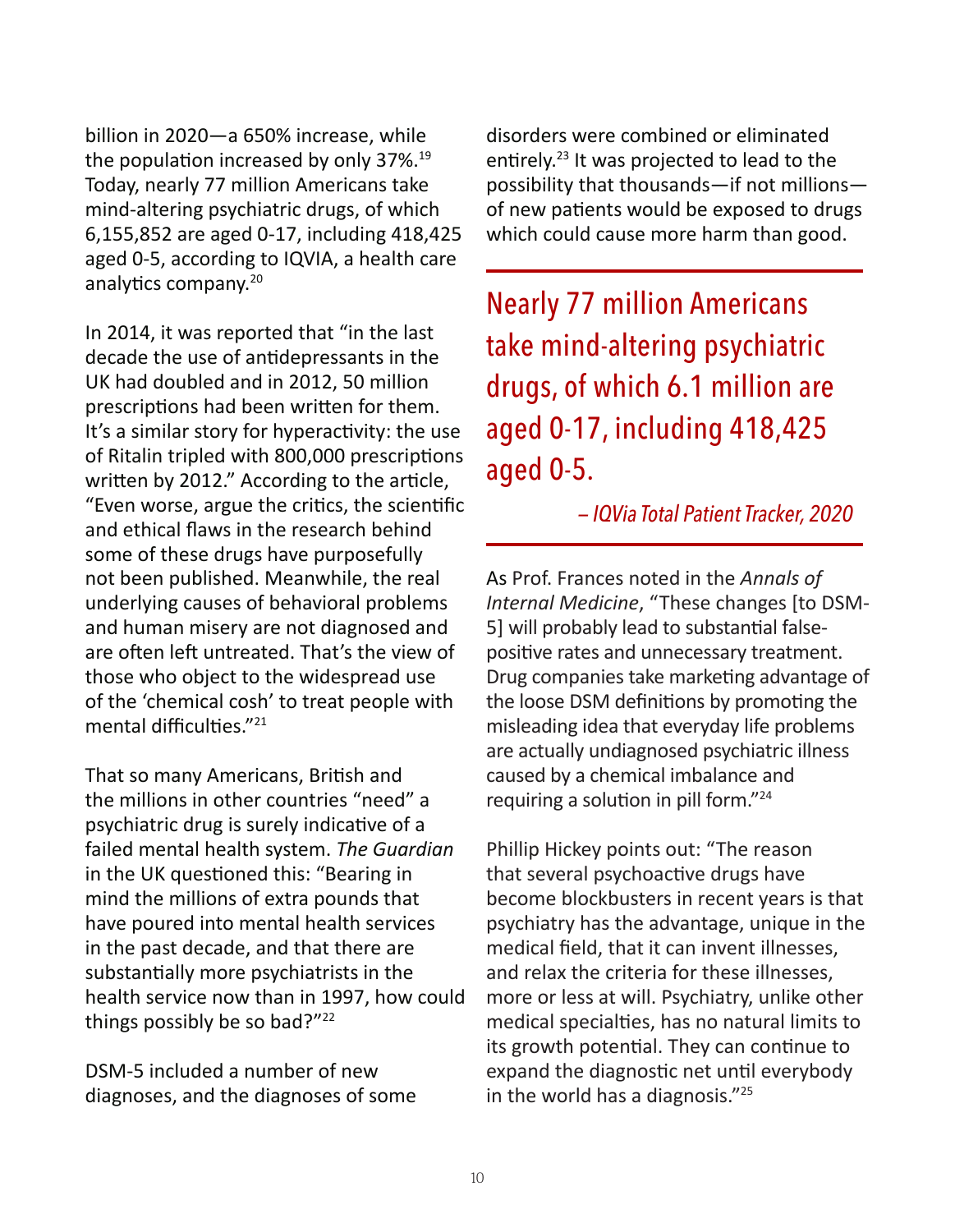

### CHAPTER 3: DRUG PUSHERS MASQUERADING AS "THERAPISTS"

In 2014, a debate was held in the Royal Geographic Society, UK, on the topic of society being overdosed and psychiatrists and the pharmaceutical industry "are to blame for the current 'epidemic' of mental disorders." The argument further debated was that we tend to associate drug pushers with "the bleak underworld of criminality. But some would argue that there's another class of drug pusher, just as unscrupulous, who works in the highly respectable fields of psychiatry and the pharmaceutical

industry. And they deserve the same moral scrutiny that we apply to the drug peddler on the street corner."<sup>26</sup>

Furthermore, increasingly within the profession, medical "labels are being attached to everyday conditions previously thought to be beyond the remit of medical help. So, sadness is rebranded as depression, shyness as social phobia, childhood naughtiness as hyperactivity or ADHD. And Big Pharma is only too happy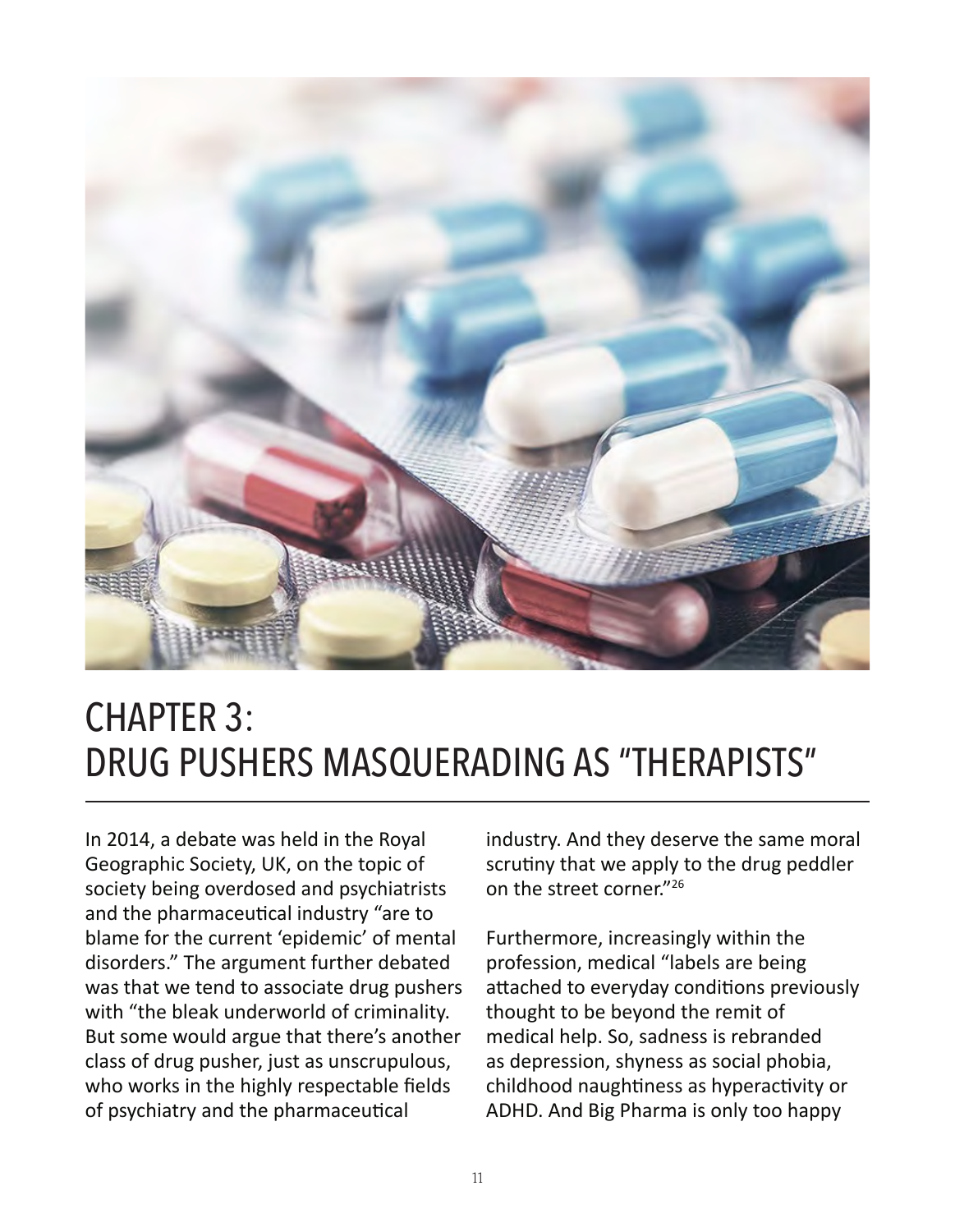to come up with profitable new drugs to treat these 'disorders,' drugs which the psychiatrists and GPs then willingly prescribe, richly rewarded by the pharma companies for doing so."

There was a flood of criticism of DSM-5 before it was even published, as it was clear, even then, that it could lead to more prolific drug prescribing. In a December 2012 *Psychology Today* blog post, Frances said the APA's approval of DSM-5 would be the "saddest moment" in his lengthy career of studying, practicing, and teaching psychiatry. He noted that the revision was "deeply flawed" and contained a number of changes that seemed "clearly unsafe and scientifically unsound."<sup>27</sup>

*Scientific American* published an article in 2013 by Dr. Judy Stone, which was critical of the DSM-5. Stone, who had practiced internal medicine for decades, commented on Jeffrey Lieberman's criticism of those unfavorable toward DSM-5, which he, as President of the APA, had ushered in. He feigned "surprise" at the contentious global debate over the new manual among so many mental health professionals and touted his rhetoric that it was all likely part of the so-called "antipsychiatry" movement.<sup>28</sup>

Dr. Stone called Lieberman's views "self-promotional and condescending," adding that he "stoops to disparaging characterizations of critics as 'real people who don't want to improve mental healthcare,'" "misguided" and spreading "scientific anarchy." Stone quipped: "…it makes me wonder if there is a DSM-5 diagnosis for someone who is self-serving, can't accept criticism, and believes critics are prejudiced bigots?"

"The fields of psychiatry and the pharmaceutical industry "deserve the same moral scrutiny that we apply to the drug peddler on the street corner."

 *— Royal Geographic Society Debate, 2014*

She dissected Lieberman's self-serving arguments:

- Lieberman said, "Being 'against' psychiatry strikes me as no different than being 'against' cardiology or orthopedics or gynecology." "Yes, Dr. Lieberman," Stone said: "Psychiatry is different. These other specialties, in most cases, are far more evidencebased, with more readily measured outcomes."
- "Perhaps the most egregious statement in Lieberman's opinion piece occurred when he referred to prior ethical lapses and barbaric treatment of patients, saying dismissively, 'However, that was then and now is now.'"
- Lieberman "made thinly veiled personal attacks on his critics, without offering anything substantive to counter rationally."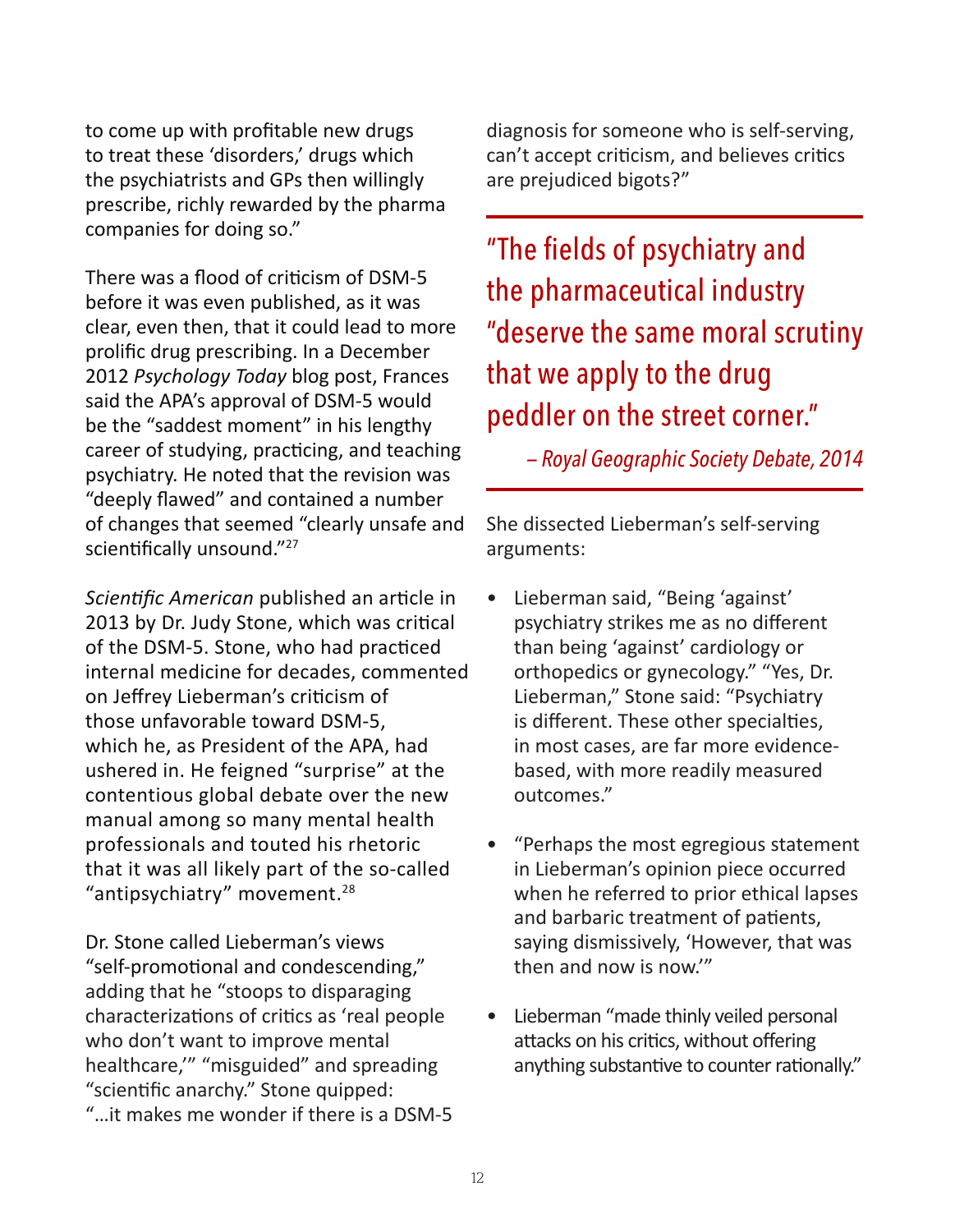Conflicts of interest among psychiatrists has been a significant issue and Lieberman's conflicts are no exception. They include: GlaxoSmithKline; Janssen Pharmaceutica Products, L.P. (US); Merck & Co., Inc; Novartis Pharmaceuticals Corporation; Pfizer Inc.; Sepracor Inc.; and Targacept. He served on the advisory board for: Bioline; GlaxoSmithKline; Intra-Cellular Therapies, Inc.; Eli Lilly and Company; Pierre Fabre; and Psychogenics.<sup>29</sup>

Tufts and Harvard researchers found that 57% of the APA work groups drafting the *DSM* had links to the pharmaceutical industry, which, apparently, in Lieberman's mind means the researchers were prejudiced against psychiatry.

Researchers found that 57% of the American Psychiatric Association work groups drafting its diagnostic manual had links to the pharmaceutical industry.

Psychiatry remains, as Lieberman told Congress in 2015, the "only medical specialty with a movement dedicated to its eradication."30 But rather than look at its his profession's predatory and harmful history of pseudo-medicine, pseudoscience and locking up people against their will, Lieberman believed his critics are "prejudiced" and creating "stigma" for the profession.

In one breath, he admitted that psychiatry's "treatments are not perfect," that they do not work for everyone and are not cures, and many medications and procedures do have side effects.

But in the next breath, he wanted patients to access *more* of this treatment, which in his mind, was being thwarted by "stigma" that was "actively perpetuated by a virulent anti-psychiatry movement."<sup>31</sup>

On 6 July 2020, Lieberman repeated this to other psychiatrists in a virtual conference for the European Psychiatric Association. While he admitted "psychiatry, the stepchild of medicine" has a "notorious past," he also claimed "the stigma associated with our past still affects the perception of our field by our colleagues in medicine, and by the politicians in government and by the public at large." Astoundingly, he portrayed psychiatrists as "victims."

In 2016 he stated, "The profession to which I have dedicated my life is the most denigrated and distrusted of all medical specialties." He called it prejudice.<sup>32</sup>

He defined prejudice as "feelings that are unjustified, that people have towards a given group of people, a given practice, in our case of medicine…."

Further, "there's no other discipline in medicine that suffers like this. I mean, can you think you've ever heard of an anti-cardiology movement? or an anticancer movement? or an anti-pediatrics movement? No, we have that dubious distinction, unfortunately."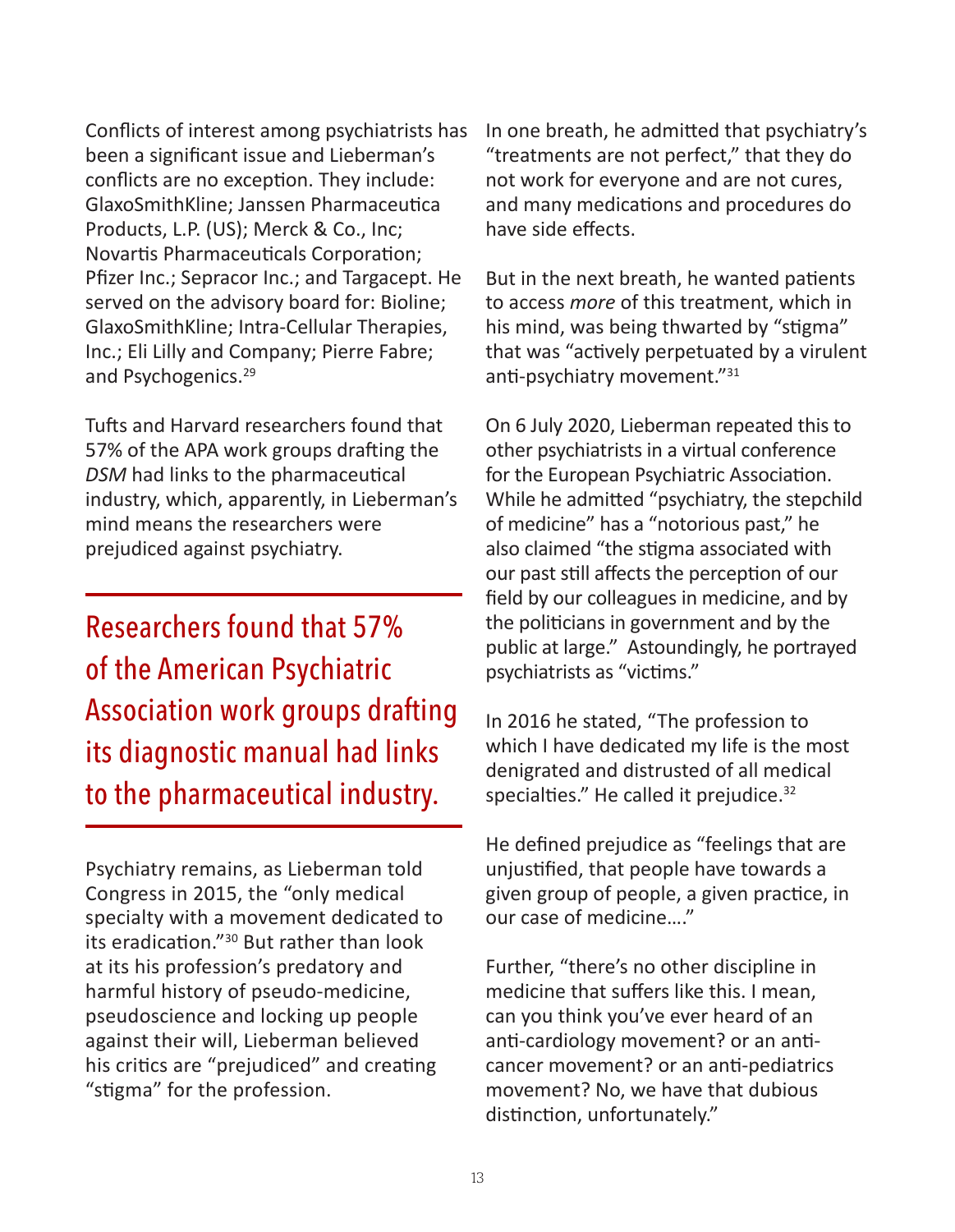But *that's* the point. The other sectors don't *need* an entire movement—involving multiple, diverse groups—to protect millions of patients. Psychiatry does. What Lieberman chooses to ignore is that the movement against psychiatry *is justified*.

PsychCentral, an independent mental health information website, overseen by mental health professionals points out: "Doctors do not lock up those who neglect to take their heart medications, who keep smoking even with cancer, or are addicted to alcohol. We might bemoan these situations, but we are not ready to deprive such individuals of their liberty, privacy, and bodily integrity despite their 'poor' judgment. People who suffer from mental illness also are due the respect and freedoms enjoyed by other human beings.<sup>33</sup>

CCHR has represented many thousands of patients the world over who object to being labeled falsely, incarcerated and forcibly treated.

"Doctors do not lock up those who neglect to take their heart medications, who keep smoking even with cancer…[we don't] deprive such individuals of their liberty, privacy, and bodily integrity despite their 'poor' judgment," as psychiatry does.

 *— PsychCentral, 2013*

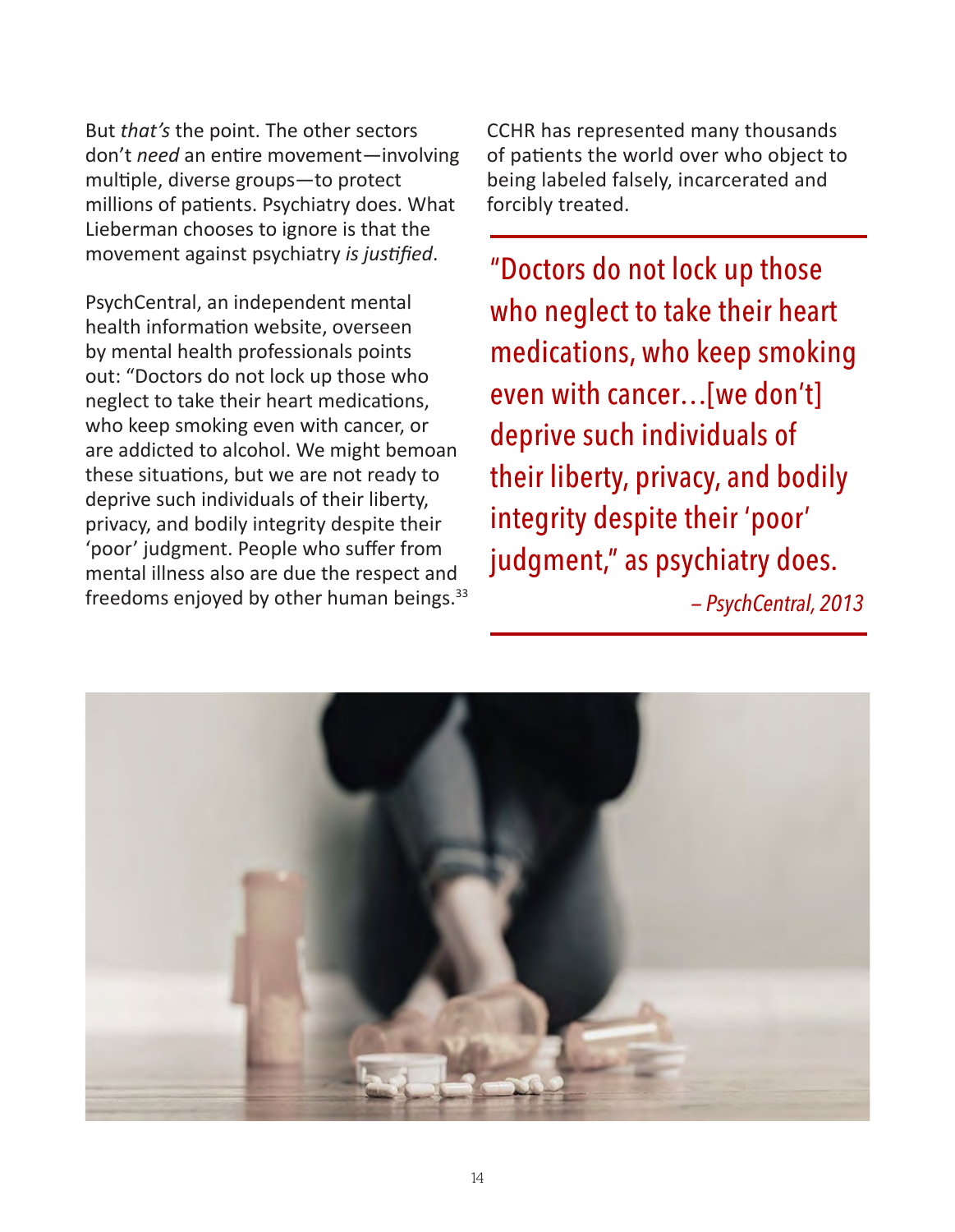

### CHAPTER 4: PSYCHIATRY: AN ABUSE OF POWER AND ANTI-HUMAN RIGHTS

In 2014, the Royal College of Psychiatrists published an article that said, "It is clear that psychiatrists are in the unusual position of having the frightening, legal power to lock up patients. To be classified as mad is to be at the mercy of the psychiatrist-led system, with therapists able to deny patients contact with the outside world and to administer treatments that may well be experienced as punishments for failing to conform to society's norms of sanity."<sup>34</sup>

*The Guardian* reported what others also question: "Is the current epidemic of depression and hyperactivity the result of disease-mongering by the psychiatric profession and big pharma? Does psychiatry have any credibility left at all?" Author Will Self spoke of a psychiatrist, whose mantra was, "They say failed doctors become psychiatrists, and that failed psychiatrists specialize in drugs." He went further, writing: "What do psychiatrists have to offer… beyond their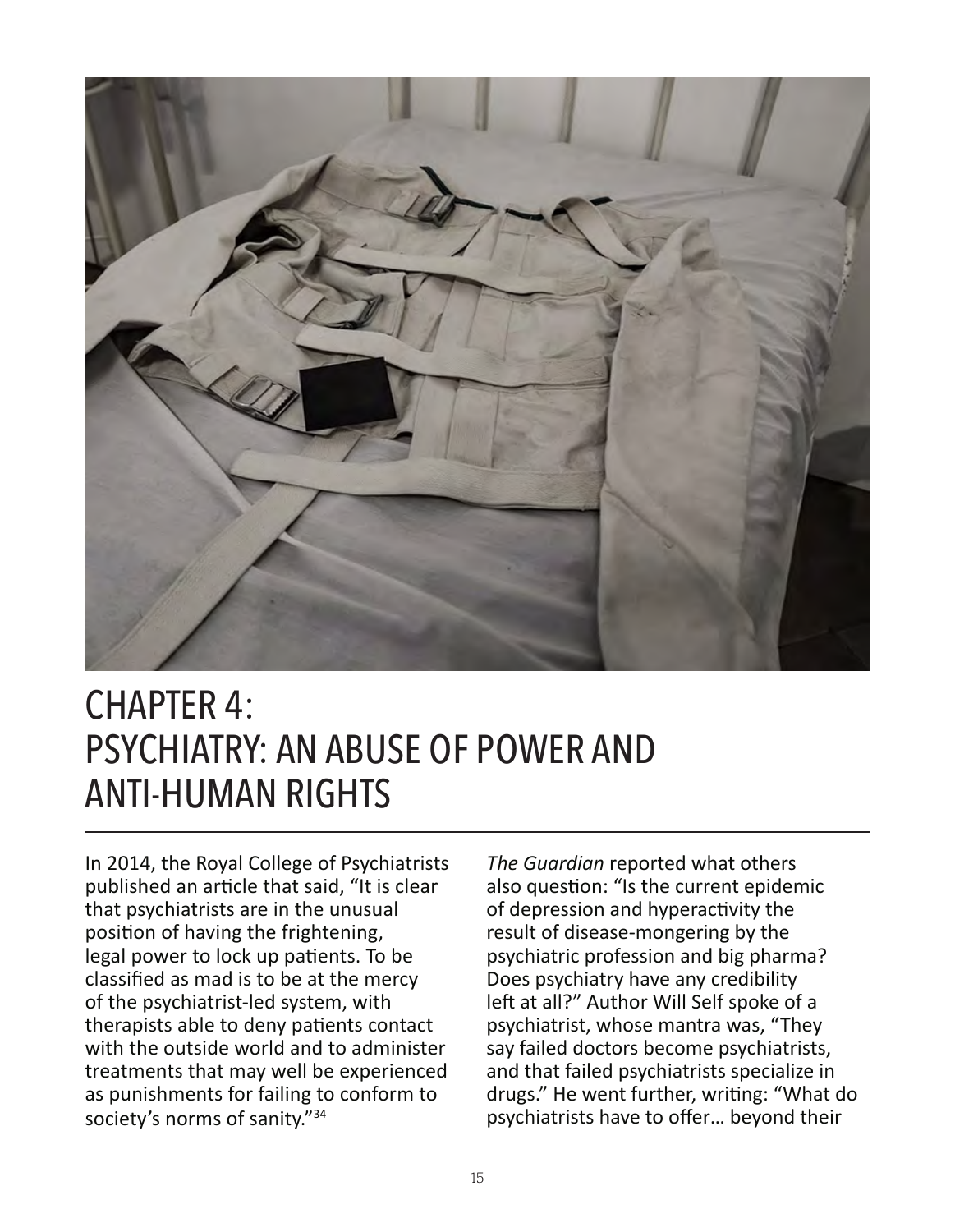capacity to legally administer psychoactive drugs, and in some cases forcibly confine those they deem to be mentally ill?"<sup>35</sup>

Twenty-three years earlier in November 1990, Jeffrey Masson, Ph.D., was interviewed on *Geraldo*, a national TV show in the U.S., and said: "…there's no other medical specialty which has patients complaining bitterly about the treatment they're getting. You don't find diabetic patients on this kind of show saying 'You're torturing us. You're harming us. You're hurting us. Stop it!' And the psychiatrists don't want to hear that."<sup>36</sup>

Clearly, they still don't.

As far as the horror and fear that psychiatric patients experience, treatment hasn't advanced beyond when people were thrown into a snake pit to shock them back to their senses.<sup>37</sup>

Nearly 450 psychiatric drugs now exist that can cause (to name but a few) side effects $38$ :

- strokes
- heart irregularities
- diabetes
- liver problems
- life-threatening neurological symptoms
- addiction
- exacerbated "depression" and other disorders
- cognitive impairment
- violent and suicidal behavior, hostility, mania<sup>39</sup>
- extreme worry, agitation and panic attacks, severe restlessness<sup>40</sup>
- self-harm, hallucinations or delusional thinking, psychosis
- sexual dysfunction
- convulsions, seizures or tremors
- birth defects
- $\bullet$  sudden death<sup>41</sup>
- cerebrovascular adverse events;
- gynecomastia (female breast growth in young boys $)^{42}$

"It is clear that psychiatrists are in the unusual position of having the frightening, legal power to lock up patients … and to administer treatments that may well be experienced as punishments...."

> *— The Royal College of Psychiatrists Article, 2014*

Carole Lieberman, psychiatrist, forensic expert and author noted: "When psychiatrists only prescribe meds, patients end up committing suicide or homicide or getting into other problems." Psychiatrists, she added, cannot be "fulfilled as pillpushers…. Nowadays, many psychiatrists only see patients for 'med visits' of 15 to 30 minutes once a month or less. This is what I call 'in and out burger psychiatry'an assembly line. *Patients get caught in the cross-hairs of this malpractice*."43 [emphasis added]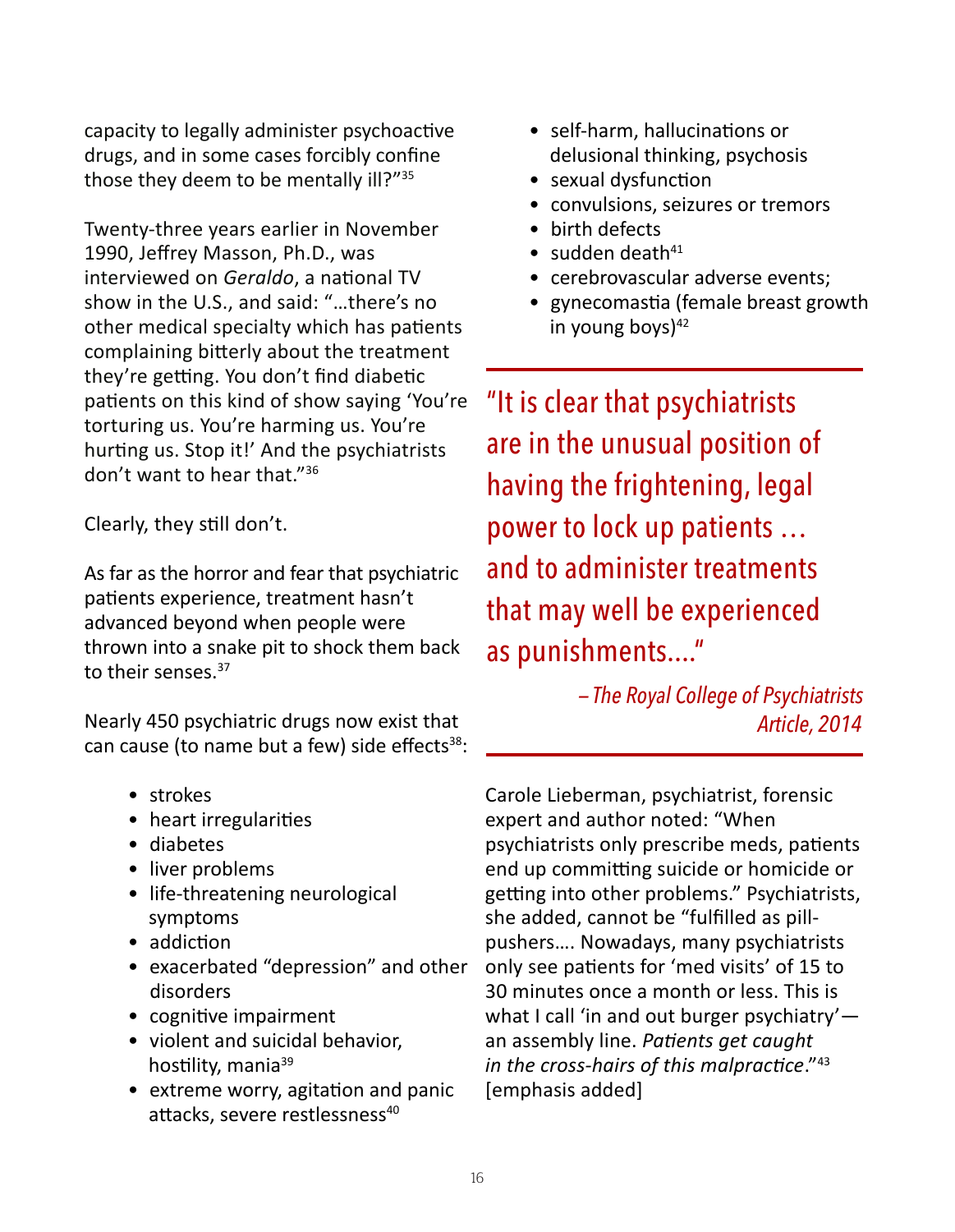Another psychiatric practice, electroshock treatment, sends up to 460 volts of electricity through the brain causing a grand mal seizure that involves a loss of consciousness and violent muscle contractions, masked by an anesthetic. It can cause cognitive and memory dysfunction and loss, brain damage and death.<sup>44</sup>

We call for "an absolute ban on all forced and non-consensual medical interventions" such as "electroshock and mind-altering drugs."

 *— Juan E. Méndez, — Juan E. Méndez, UN Special Rapporteur on Torture, 2013*

No less that the United Nations Special Rapporteur on Torture, Juan E. Méndez, called in 2013 for "an absolute ban on all forced and non-consensual medical interventions" such as "electroshock and mind-altering drugs…."45 The July 2018 UN Human Rights Council report on "Mental health and human rights" reiterated this call and described ECT, "as practices constituting torture or other cruel, inhuman or degrading treatment or punishment...."<sup>46</sup>

The U.S. Food and Drug Administration (FDA) has never ensured that ECT device manufacturers provide clinical trials proving the safety and efficacy of the device and refused to prohibit the APA from using

the phrase "safe, effective treatment," as outside its jurisdiction. Representing psychiatric interests rather than protecting consumers, in 2018, the FDA reduced the risk classification of the ECT device so that psychiatrists could administer it to more patient victims—even children aged five and younger, as is already occurring in the U.S.

FDA used semantics to dismiss the UN Committee on Torture's concerns about enforced ECT because the report didn't specifically "address the use of electrical stimulation to treat conditions such as a severe MDE [major depressive episode] associated with MDD [major depressive disorder] or BPD [bipolar disorder], schizophrenia, bipolar manic states, schizoaffective disorder, schizophreniform disorder, or catatonia."<sup>47</sup>

It is testimony to psychiatry's public relations "mumbo-jumbo skills" that it can convince government agencies that subjecting individuals to electroshock and other brain-damaging interventions is "therapy," not torture.

Giving unparalleled power to one sector of medicine not backed by science yet given the legal right to forcibly incarcerate and destroy human and UN-endorsed rights should be viewed against the history of psychiatry's failures. This is the reason that psychiatry draws the most criticism of any medical sector.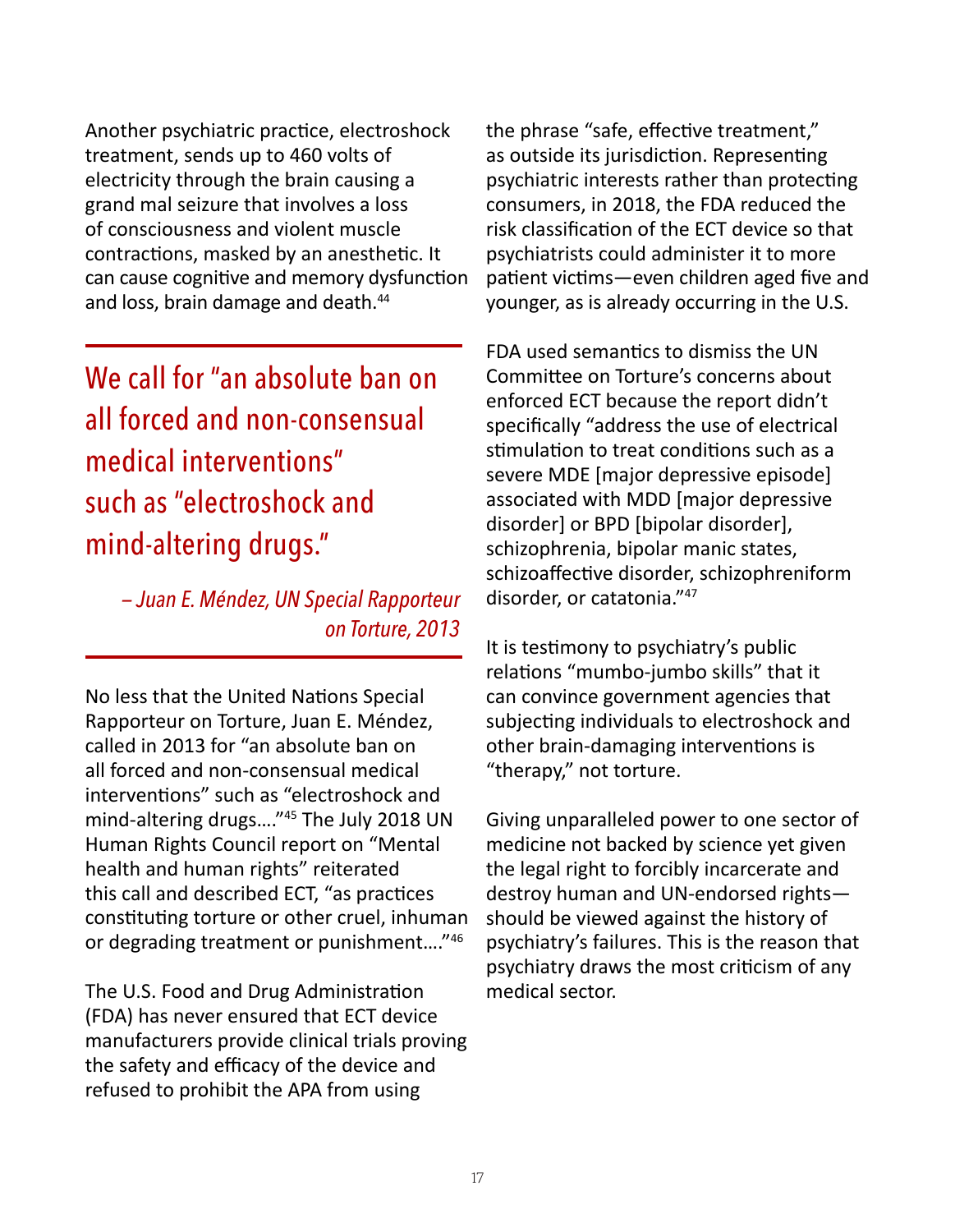

# CHAPTER 5: A VERY LONG HISTORY OF EXPERT CRITICISM OF PSYCHIATRY

In 2017, Dr. Dainius Pūras, head of the Centre for Child Psychiatry Social Pediatrics at Vilnius University, Lithuania, expressed what patients' rights advocates, doctors, CCHR, the so-called "anti-psychiatry movement" and a collection of mental health professionals have been saying for decades: that the field of mental health has been rife with violence and abuse. And that for a better future for patients or consumers, things must change.

In his report to the United Nations Human Rights Council in Geneva, Dr. Pūras called

for a revolution in mental health care around the world to "end decades of neglect, abuse and violence." He wrote:

- "There is now unequivocal evidence of the failures of a system that relies too heavily on the biomedical model of mental health services, including the front-line and excessive use of psychotropic medicines, and yet these models persist."
- "The history of psychiatry and mental health care is marked by egregious rights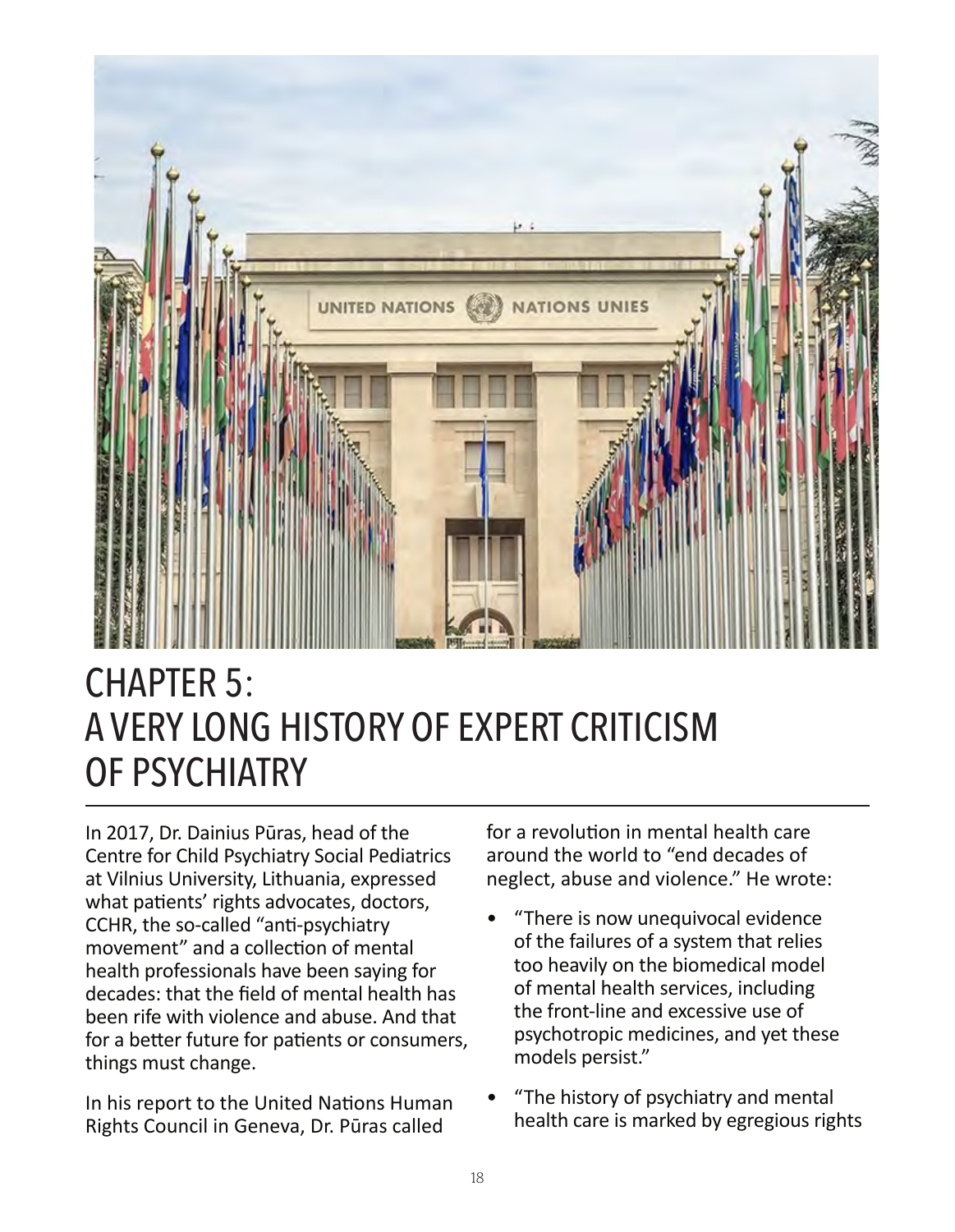violations, such as lobotomy, performed in the name of medicine. Since the Second World War and the adoption of the Universal Declaration of Human Rights, together with other international conventions, increasing attention has been paid to human rights in global mental health and psychiatry. However, whether the global community has actually learned from the painful past remains an open question."

### "…the field of mental health continues to be overmedicalized… with support from psychiatry and the pharmaceutical industry."

 *— Dr. Dainius Pūras, UN Human Rights Council, 2017*

- "For decades, mental health services have been governed by a reductionist biomedical paradigm that has contributed to the exclusion, neglect, coercion and abuse of people with intellectual, cognitive and psychosocial disabilities, persons with autism and those who deviate from prevailing cultural, social and political norms."
- "A growing research base has produced evidence indicating that the status quo, preoccupied with biomedical interventions, including psychotropic medications and non-consensual measures, is no longer defensible in the context of improving mental health. Most important have been the organized efforts of civil society, particularly

movements led by users and former users of mental health services and organizations of persons with disabilities, in calling attention to the failures of traditional mental health services to meet their needs and secure their rights."

• "…the field of mental health continues to be over-medicalized and the reductionist biomedical model, with support from psychiatry and the pharmaceutical industry, dominates clinical practice, policy, research agendas, medical education and investment in mental health around the world… psychotropic medications are increasingly being used in high-, middle-and low-income countries across the world. We have been sold a myth that the best solutions for addressing mental health challenges are medications and other biomedical interventions."

He warned that power and decisionmaking in mental health are concentrated in the hands of "biomedical gatekeepers," particularly those representing biological psychiatry.<sup>48</sup>

This *must* change.

CCHR's co-founder, the late Dr. Thomas Szasz, a professor of psychiatry, said psychiatry doesn't **commit** human rights abuses, it **is** a "human rights abuse." This is intrinsic in the laws that empower it to force its practices and treatments on others. It has shown consistent failure to deliver what it has promised—improved mental health and a system that doesn't rely upon fraudulent science, enforced incarceration and torturous "treatments," all the while wasting billions of taxpayer dollars for no or damaging results.

Psychiatry, as an ideology and practice, should sign its own "death certificate" as Dr. Hickey suggests.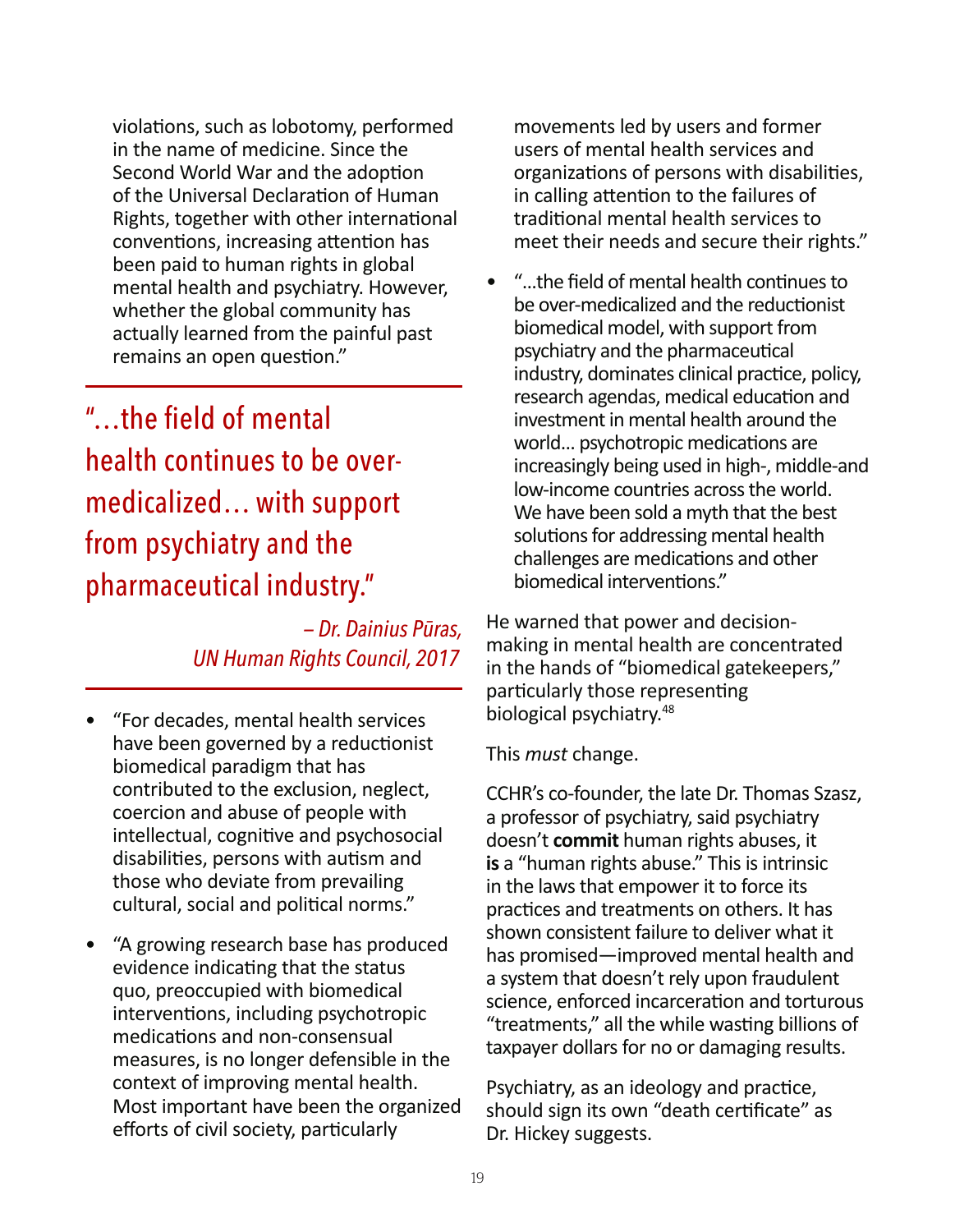

### CHAPTER 6: A LITANY OF CRITICS

The following articles, studies and survey results from medical students answer any question there may be on why a movement exists to eliminate psychiatric abuse. The reports are broken into sections:

#### **PSYCHIATRY'S FAILURES AND VERY POOR REPUTATION**

**1986:** In his book, *The Good News About Depression*, Mark S. Gold, psychiatrist and Adjunct Professor in the Department of Psychiatry at Washington University in St.

Louis, remarked: "Psychiatry is sick and dying" and the "talent has sunk to a new low."<sup>49</sup>

**1993:** Psychiatrist M. Scott Peck, writing in *Psychology Today*, said that psychiatry had experienced "five broad areas of failure" including "an increasingly poor reputation."50

**June 1993:** Dr. Paul Genova wrote in *Psychiatric Times* that American psychiatry "is moribund...the profession as a whole seems to have lost its integrity; it is a rotting ship."<sup>51</sup>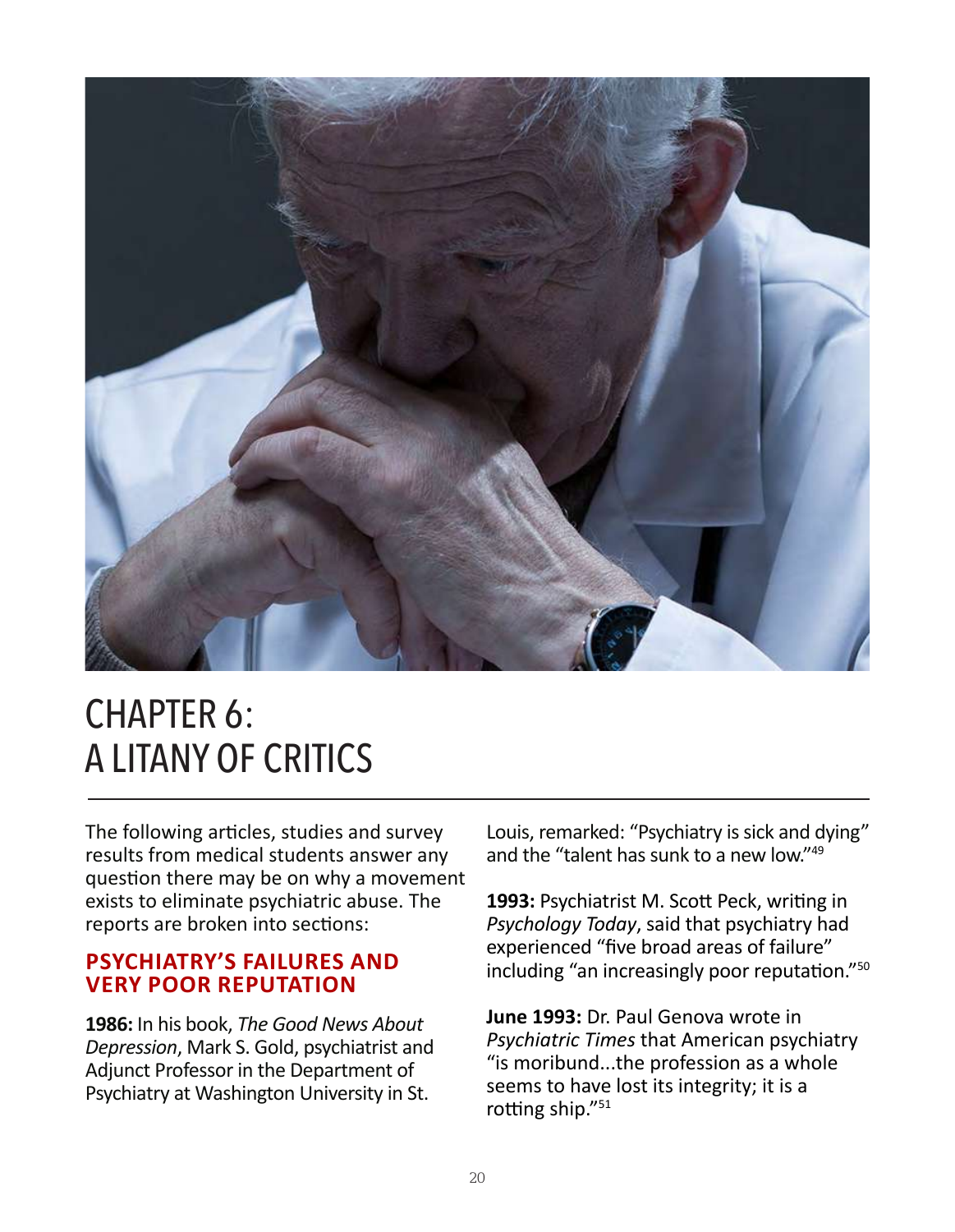**May 1998**: At the APA annual meeting, a doctor's memo stated, "Two years ago, the APA could be likened to the Titanic before hitting the iceberg; huge, financially viable, but difficult to maneuver. We have collided. Last year we lost more than 1,600 members.... Any organization which loses close to 10% of its members in two years has to question how it conducts its business."52

**2009:** The WPA president established a Task Force to examine the reasons for the "stigmatization of psychiatry and psychiatrists." It found:

- The proportion of medical students indicating they would choose psychiatry as a career was *often low*.
- Psychotropic drugs were criticized for not targeting the actual cause of the illness.

Psychiatry was portrayed as "a discipline without true scholarship, scientific methods, or effective treatment techniques."

> *— World Psychiatric Association Task Force, 2009*

• The general depiction of psychiatry in the news and entertainment media is predominantly negative. In a media commentary, psychiatry was portrayed as "a discipline without true scholarship, scientific methods, or effective treatment techniques."

- The depiction of psychiatric treatment is also often negative, with images of ineffective and punitive electroshock, forced confinement, or psychoanalytical treatment prevailing.
- Psychiatrists are depicted as unhelpful, not providing effective therapy and unable to explain or predict their patients' behavior.
- Medical students often viewed psychiatric treatment as ineffective.
- Most of the respondents viewed electroshock as a form of punishment.
- Health professionals' attitudes towards specific psychiatric treatments appear to coincide with those of the general population and medical students. Thus, depot medication [injected medication which releases into the blood stream slowly] was often perceived as coercive and compromising patient autonomy.
- Medical students may also see psychiatrists as peculiar, fuzzy, confused thinkers who are complex and difficult to understand.
- 35% of non-psychiatric doctors see psychiatrists as less emotionally stable than other physicians, and 51% as neurotic.
- Medical students perceive psychiatry as lacking a solid, authoritative scientific foundation. This attitude is partly based on uncertainty concerning the nosology [branch of medicine that deals with classification of diseases] and diagnosis of mental illnesses, *which is mentioned among the reasons for medical students not to enter psychiatry*. 53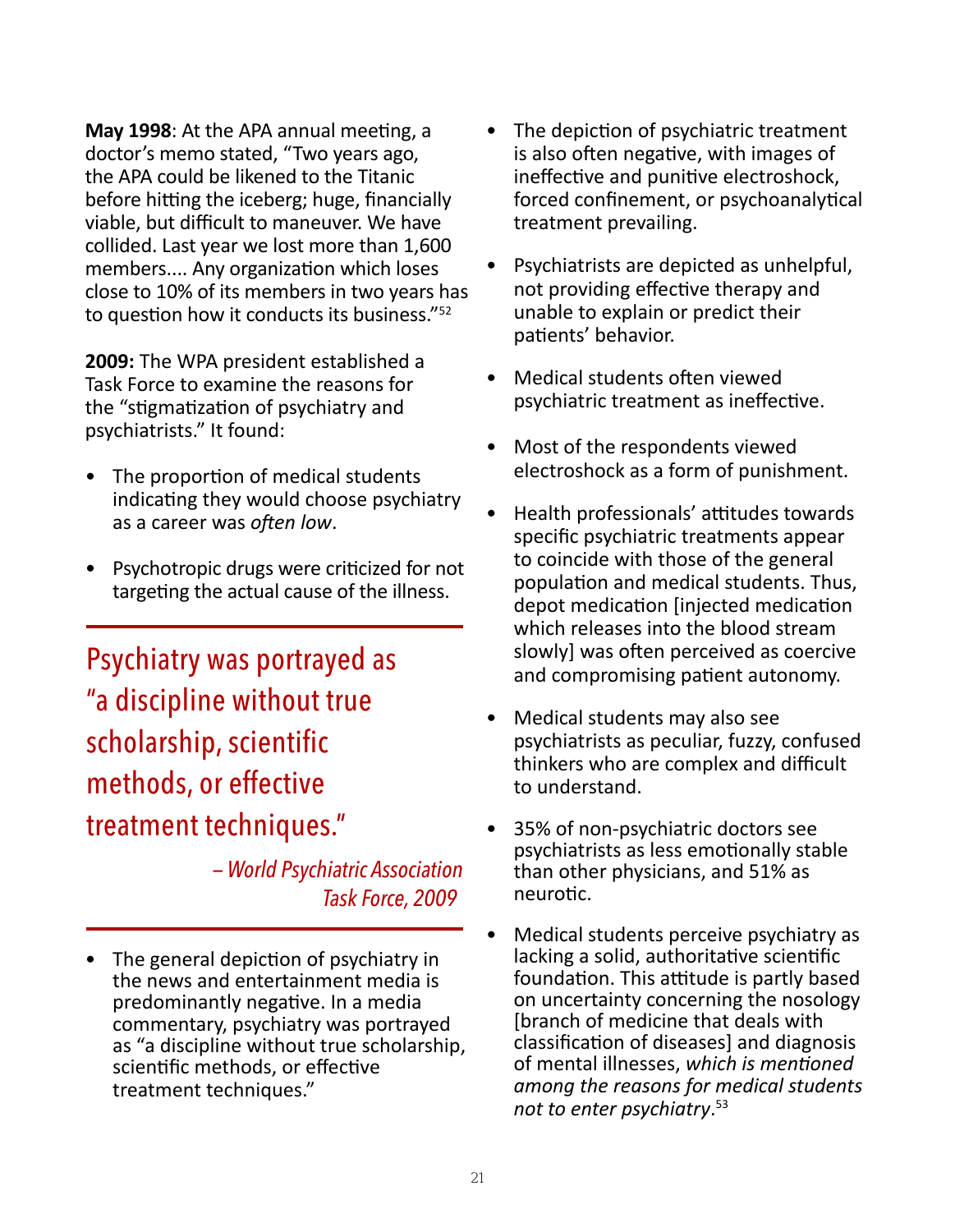**2010:** The WPA "guidance on how to combat stigmatization of psychiatry and psychiatrists" reported: "The depiction of a malicious, controlling psychiatrist, a functionary of the oppressive state…."54

**2010:** In its "World Psychiatry" newsletter, WPA published the findings of the study "Are psychiatrists an endangered species?" citing ongoing challenges to psychiatry and whether it would survive the 21st century in the presence of "considerable pessimism and a sense of foreboding among psychiatrists." So, "200 years after its birth, is there something wrong with psychiatry?" According to information received from the WPA Secretariat, there were more than 200,000 certified psychiatrists around the world in WPA's 134 Member Societies. In general, however, a decline of recruitment into the profession was taking place.<sup>55</sup>

"While criticism of psychiatry by professionals has been around for a long time and still continues today, discontent *with our profession has been increasingly voiced also by our 'clients,' the patients. Whereas criticism within a profession can be regarded as contributing to its dynamic development, discontent of clients with a profession may be detrimental.*" [emphasis added]

"The portrayals of psychiatric treatments in films are rarely positive and a number of stereotypes circulate about us, not least in jokes, such as the 'nutty professor,' the 'analyst' and the 'aloof interrogator.'" <sup>56</sup>

**2013:** A study presented at the Royal College of Psychiatrists' 2013 congress determined that 26% of medical students and 47% of the public (73% combined) said they would be *"uncomfortable sitting next to a psychiatrist at a party."*<sup>57</sup>

"While criticism of psychiatry by professionals has been around for a long time and still continues today, discontent with our profession has been increasingly voiced also by our 'clients,' the patients."

 *— "World Psychiatry," WPA newsletter, 2010* 

**August 2014:** The *Psychiatric Bulletin* published an article titled, "The demonization of psychiatrists in fiction (and why real psychiatrists might want to do something about it)." This was in response to psychiatry's continued poor image in the media and in entertainment.

Points included:

- It has never enjoyed the respect and social prestige of other medical specialties.
- Many novels seem to give good reasons to explain our fear of psychiatry. Beyond rape and murder, fictions also portray psychiatrists as medical torturers. Lobotomy and electroconvulsive therapy (ECT) are shown as devices of control and punishment of the mad in Ken Kesey's 1962 novel, *One Flew Over the Cuckoo's Nest*.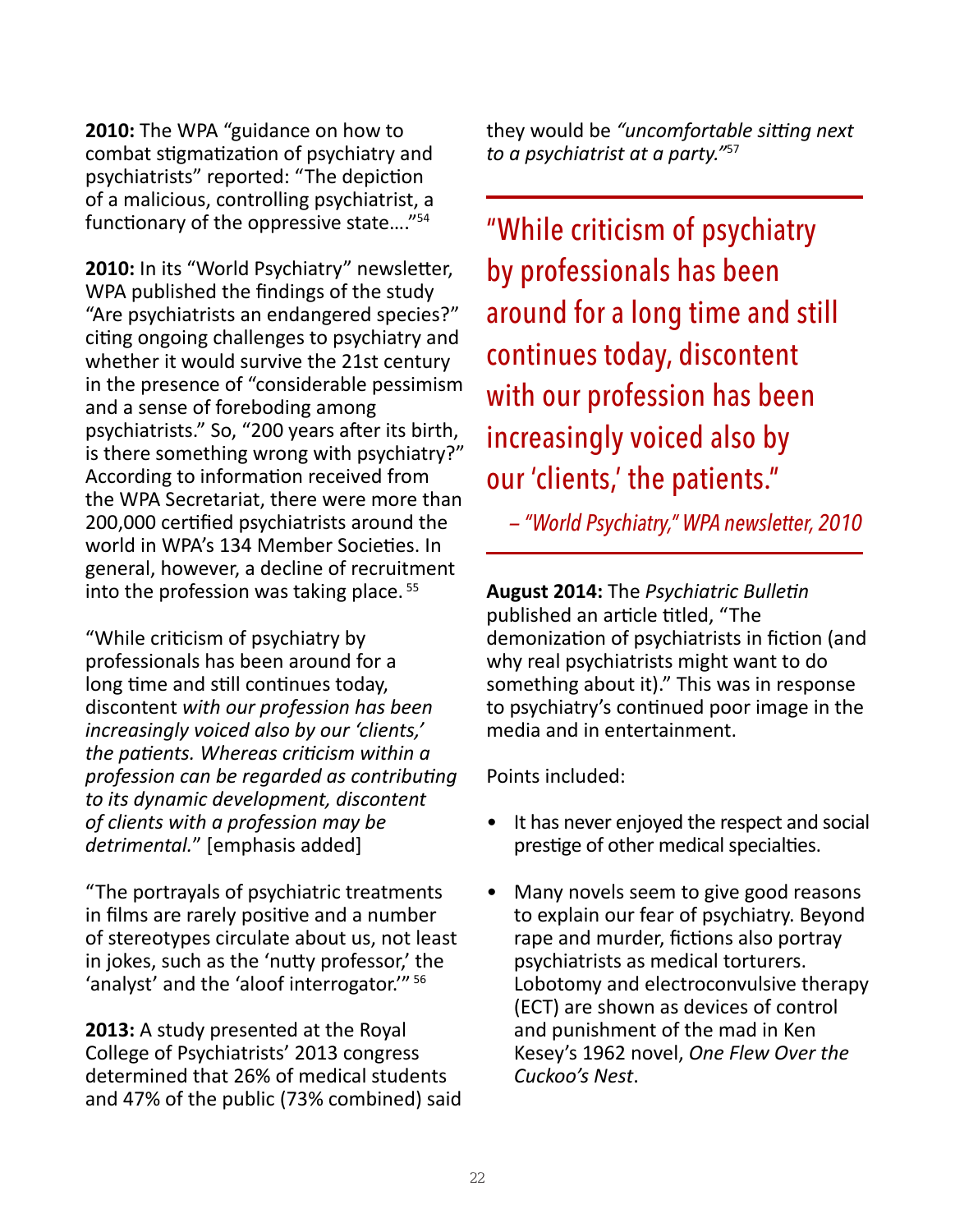- Psychiatrists have carried out unproven, painful, even permanently damaging treatments on the vulnerable.
- Fundamentally, psychiatry has always held a strange position in the medical hierarchy: there is no urine test for schizophrenia; scientific evidence cannot be presented for bipolar disorder in the way that an oncologist can identify a cancer from a biopsy.
- "There are some good reasons for our mistrust and fear of psychiatrists. There is a substantial group within the psychiatric community which is critical of current treatments."58

"Unlike other medical specialties, psychiatry has often been seen as unscientific, touchy-feely and without proper scientific basis."

 *— European Psychiatry Article, 2015*

**February 2015:** *European Psychiatry*  published a paper on how to improve the image of psychiatry and the psychiatrist difficult to do, given its history. It noted:

• The current "image of psychiatry and psychiatrists may be affected by aspects not strictly related to stigma: the past of psychiatry includes dark centuries in which asylums and pre-pharmacological interventions (physical restraints,

coercion, etc.) have been adopted and may still influence the image of the discipline and psychiatrists."

- "Unlike other medical specialties, psychiatry has often been seen as unscientific, touchy-feely and without proper scientific basis."
- Medical students: "Negative attitudes toward psychiatry included the perceived unscientific nature of the subject."
- General public: "Negative images of psychiatry as held by the general public are related to perceptions of treatments which are given stereotypes coloring in forceful treatments against their will and the use of straitjackets."
- "Psychotropic medication and ECT are seen as more negative interventions in comparison with psychotherapies and counselling."
- "Newspaper reports and negative media portrayals play a major role in creating further negative stereotypes of psychiatry."<sup>59</sup>

#### **PSYCHIATRY CREATES RECRUITMENT CRISIS**

**1979:** Starting in 1979 and throughout the next two decades, an erosion occurred in the number of medical students choosing psychiatry and in the attitudes that new medical students held toward the specialty.<sup>60</sup> In the US, the number of medical students choosing psychiatry as a career had been in decline for more than two decades, according to a study published in 1995.<sup>61</sup>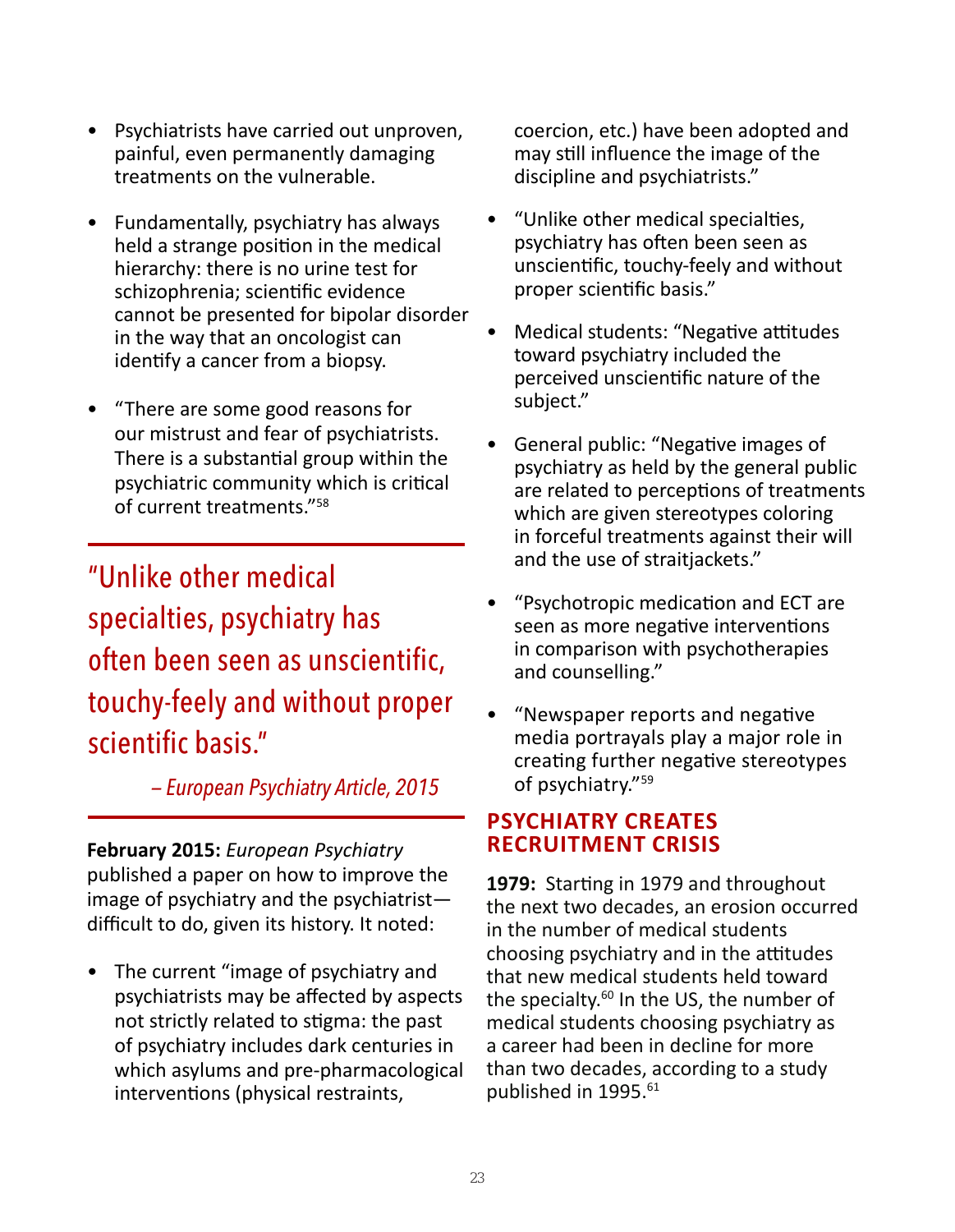**1980:** "Less than half of all hospital psychiatric positions [could] be filled by graduates of U.S. medical schools," Mark S. Gold, psychiatrist and Adjunct Professor in the Department of Psychiatry at Washington University in St. Louis, reported, calling this "the wholesale abandonment of psychiatry." Medical school graduates saw that psychiatry was "out of sync with the rest of medicine," that it "has no credibility" and is "unscientific."62

**September 1999:** An article in the *American Journal of Psychiatry* titled "Attitudes toward Psychiatry as a Prospective Career Among Students Entering Medical School," by David Feifel, M.D. et al., was about a survey of medical students and the decline in their choosing psychiatry as a specialty. The authors wrote: "The number of U.S. medical graduates choosing careers in psychiatry is in decline. In order to determine whether this disinclination toward psychiatry occurs before versus during medical school, this study surveyed medical students at the start of their freshman year," and found:

"[T]hese students begin their medical training viewing a career in psychiatry as *distinctly and consistently less attractive than other specialties surveyed.* [emphasis added]

"More than one-quarter of the new medical students had already definitively ruled out a career in psychiatry.

"New medical students rated psychiatry significantly lower than each of the other specialties in regard to the degree to which it was a satisfying job, financially rewarding, enjoyable work, prestigious, helpful to patients, dealing with an interesting subject matter, intellectually challenging, drawing on all aspects of medical training, based on

a reliable scientific foundation, expected to have a bright and interesting future, and a rapidly advancing field of understanding and treatment."63

Medical school graduates saw that psychiatry was "out of sync with the rest of medicine," that it "has no credibility" and is "unscientific."

 *— Mark S. Gold, Psychiatrist, 1980*

**2005:** The *European Journal of Psychiatry* published the results of a study of the attitudes and opinions expressed by medical students towards psychiatry, which was "progressively getting more and more international repercussion. This is due, in part, to the lack of residents wanting to choose psychiatry as their professional future in some countries. In this respect, a negative attitude towards psychiatry or the psychiatrist's role has frequently been observed by a number of authors in different countries. The most common complaints related to:

- "the lack of scientific rigor in psychiatry
- "the non-efficacy of treatment and
- "the psychiatrists' low social status among physicians compared to other specialties: some of these countries were the U.S. the UK, Australia, Saudi Arabia and China."<sup>64</sup>

**May 2009:** In the UK, there was another marked drop in the recruitment of graduates into psychiatry, which was blamed on the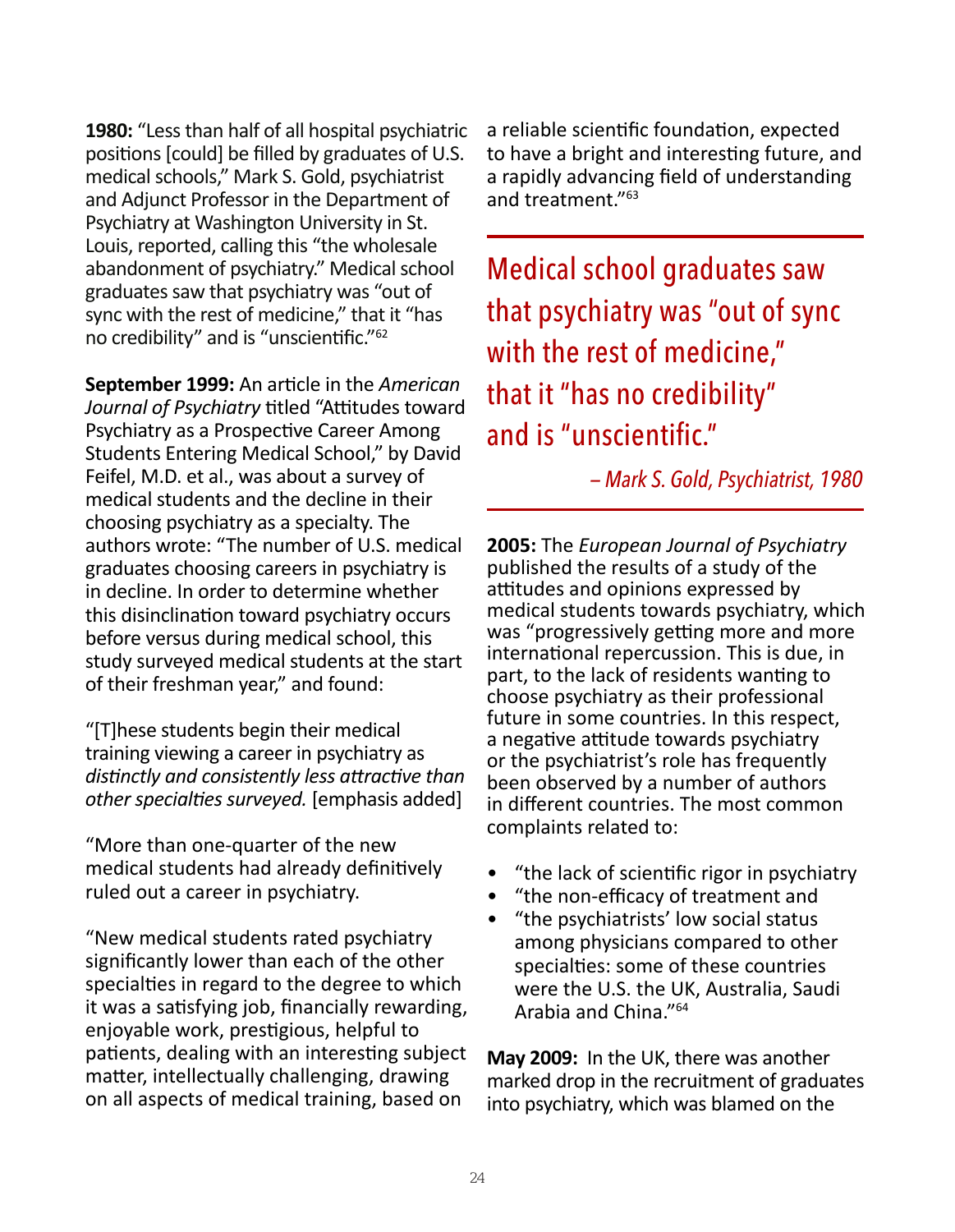"negative attitude towards the subject among doctors," according to *Times Higher Education*. The Royal College of Psychiatrists' membership examinations had fallen from an average of between 15 and 20% over the past decade to just 6% in 2008.<sup>65</sup>

"The single most important threat facing psychiatry… is the inability to attract our own medical graduates into psychiatry."

> *— Professor Rob Howard, Dean of the Royal College of Psychiatrists, 2009*

"The single most important threat facing psychiatry…is the inability to attract our own medical graduates into psychiatry," Professor Rob Howard, Dean of the College stated. UK psychiatry was becoming reliant on foreign doctors and academics, he added. "When it becomes unpopular, you become dependent on doctors from overseas," he said. "It's never been particularly popular...."<sup>66</sup>

**2009:** The WPA Task Force to investigate "stigmatization of psychiatry and psychiatrists" found "The classification of mental disorders in the DSM and ICD categories has been subject to criticism because the majority of these diagnostic categories are not validated by biological criteria, thus reinforcing the image of psychiatry as not being 'real medicine.'"67 **June 4, 2009:** *The Guardian* also quoted Prof. Howard, saying: "Catastrophic is the word I would use for the shortage [of psychiatrists] we are now facing. We have always struggled to recruit significant numbers but this year is particularly acute. It has got to the point where you can count the number of UK doctors coming into it in tens, when we have hundreds of training posts to fill."68

**2010:** The WPA cited a UK study, stating: "UK medical graduates who initially chose psychiatry but did not pursue it as a career, *reported low status of psychiatry within the medical disciplines, little or no improvement in many patients and the lack of any evidence base for diagnosis and treatment as important reasons for quitting*."<sup>69</sup> [emphasis added]

**2010:** The WPA survey also found that "…doctors who had started a training career as a psychiatrist in England, but had broken it off, agreed most frequently with the statement that psychiatry had a poor public image and that they were not sufficiently respected by doctors in other disciplines."

"Challenges from outside include mounting patient and carer [caregiver] criticism…and psychiatry's low status within medicine and in society in general."

"One reason for the decline of recruitment into psychiatry, which comes up again and again, is medical students' and early dropouts' negative perception of the field of psychiatry, relating to lack of intellectual challenge, doubts about the effectiveness of psychiatric treatments, poor opinions of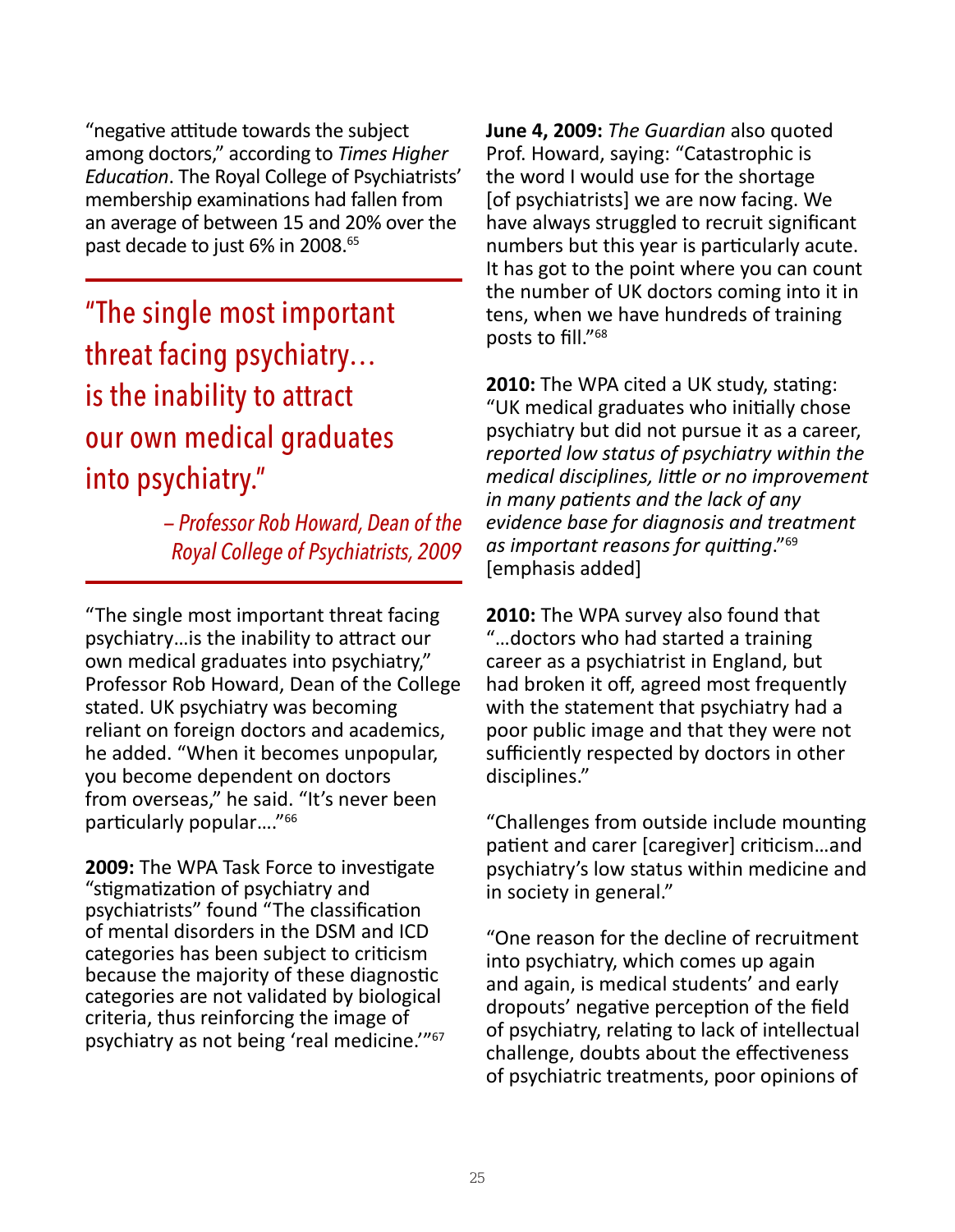peers and faculty about psychiatry, and low prestige of psychiatry within medicine…."<sup>70</sup>

**2010:** Despite efforts to improve the situation, statements like the following continued to appear routinely in publications related to selection in psychiatry: "The recruitment crisis... [which is leading to] ...unacceptable variation in quality amongst trainees and consultants... is the biggest challenge psychiatry faces."71

**2012:** The number of UK medical students choosing psychiatry had continued to drop more than 50% since 2009. Over the past decade the number of psychiatrists had fallen by 26%, while the number of general physicians overall had increased more than 31%.72

The Royal College of Psychiatrists introduced a Recruitment Strategy for 2011-2016. Under one section, it said psychiatrists were still perceived as being remote from the rest of the medical profession, psychiatry is unscientific, and treatments were not evidence-based. Psychiatrists were also held in low esteem and *frequently* were subject to critical comments. Under "improving the image of psychiatry and psychiatrists," the report noted that one of the things they needed to do was: "Challenge the negative material on the Internet; e.g., Scientologists [CCHR was established by the Church of Scientology], *disgruntled patient groups*…."<sup>73</sup> [emphasis added]

**December 2013:** A study in *JAMA* 

*Psychiatry*, led by researchers at Weill Cornell Medical College in the U.S. reported, "The number of psychiatrists is also quickly dwindling — a drop of 14% from 2000 to 2008 — because psychiatrists are retiring

and *medical students are not choosing to go into psychiatry*."74 [emphasis added]

**2014:** A worldwide study involving 20 countries was conducted to determine why medical students would choose psychiatry, but found: Only 4.5% of medical students would "definitely consider" a career in psychiatry. 25% would "definitely not" consider psychiatry.<sup>75</sup>

90% of medical respondents considered that psychiatrists were not good role models for medical students.

 *— Acta Psychiatrica Scandinavia, 2015*

**January 2015:** A study published in *Acta Psychiatrica Scandinavia*, which was a survey of medical teaching faculty to determine their attitudes toward psychiatry and psychiatrists, found that 90% of respondents considered that psychiatrists were not good role models for medical students. The study was conducted as part of the scientific activities of the WPA's Stigma and Mental Health Scientific Section. Fifteen academic teaching centers in the UK, Europe, and Asia were surveyed with a 65% response rate (of 1,057 teaching medical faculty members); 73% thought psychiatric patients were emotionally draining.

Other significant outcomes were:

• The vast majority of respondents held negative views toward psychiatry as a discipline, psychiatrists, and psychiatric patients.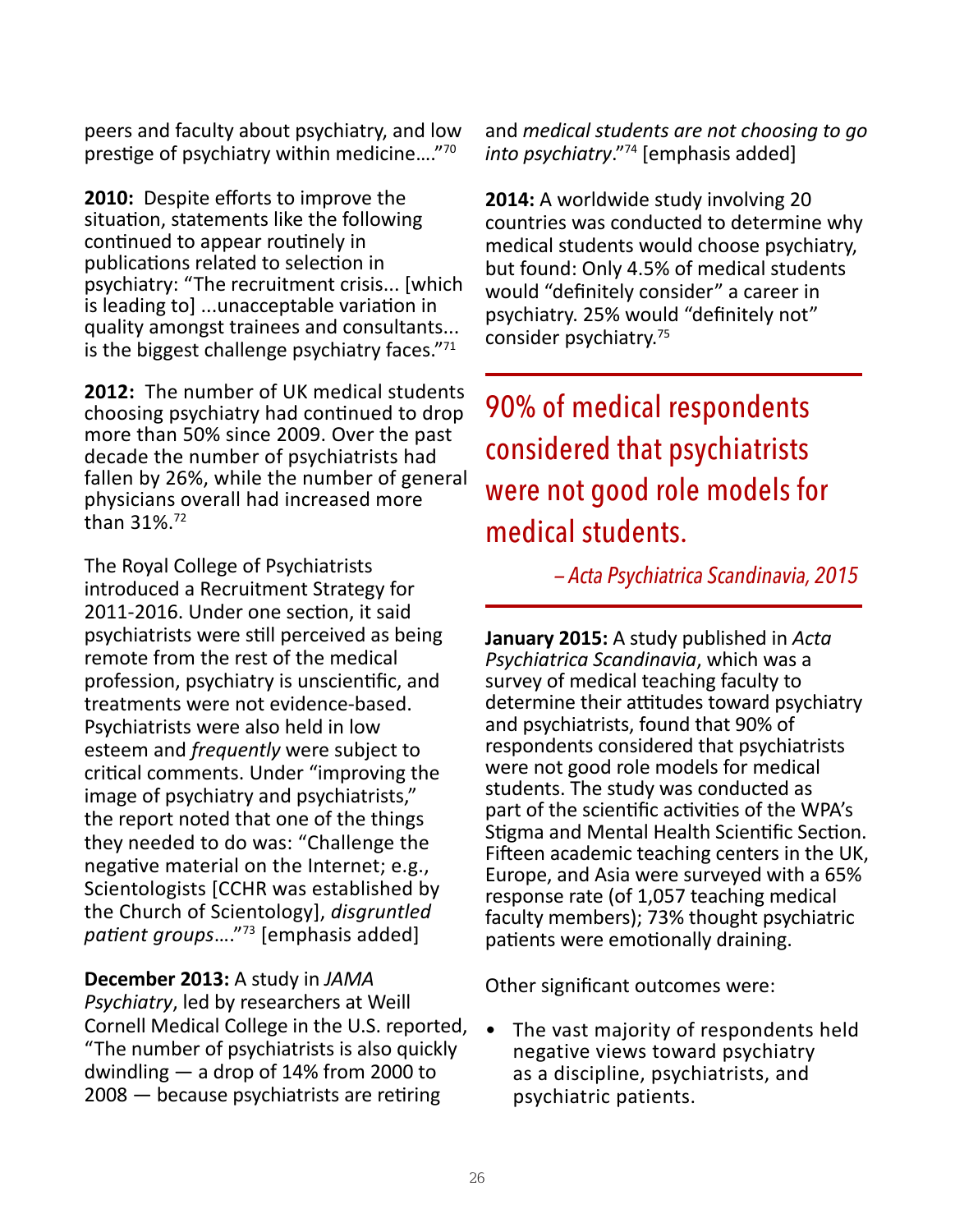- Criticisms made by medical students include psychiatry is too narrow in scope; it does not draw on all aspects of medical training; it is ineffective and unscientific.
- In the UK, where less than one in 20 medical students reported they intended to enter psychiatry, the factors that most discouraged them were the poor prognosis of psychiatric patients (20%), the poor scientific basis of psychiatry (18%), and the perceived lack of an evidence base (14%).

### "Psychiatry is an unpopular career choice for many medical students…."

 *— BMC Medical Education, 2015*

- Media images of psychiatry are negative, with images of psychiatric treatments as oppressive and controlling, and popular depictions of mental health professionals as unethical, exploitative, or mentally deranged.
- Opinions expressed to medical students by their teaching faculty may reinforce misconceptions about psychiatry and dissuade students from considering psychiatry as a potential career choice.… Overall, respondents considered that their medical school culture did not view psychiatry as an exciting, rapidly expanding, intellectually challenging, or evidence-based branch of medicine.
- One in ten considered that psychiatry was too vague and imprecise to be

taught effectively and agreed that less time should be spent teaching psychiatry to medical students.76

**March 7, 2015:** *BMC Medical Education* published a study: "Impact of a psychiatry clerkship on stigma, attitudes towards psychiatry, and psychiatry as a career choice." It stated: "Psychiatry is an unpopular career choice for many medical students…." Further, "For psychiatrists, stigma often persists throughout their career with the profession perceived as having a negative image, both in the community and by other medical specialists."<sup>77</sup>

#### **IN THEIR OWN MIND, PSYCHIATRISTS ARE NOT "REAL DOCTORS"**

**2008 and 2009:** "Lots of other doctors don't think we're 'real doctors.'- Professor Rob Howard, Dean of the Royal College of Psychiatrists (UK). "Psychiatrists are often rather apologetic about themselves and the service they have to offer." 78

**2013:** A UK trainee psychiatrist wrote in a blog post: "But *why* is psychiatry so unpopular? He stated: "One of the most common fears is of ceasing to be a 'real doctor.' Prospective applicants dread the thought of being lost so far down the psychiatric rabbit hole, distant from the rest of medicine, that they'll forget how many kidneys people have, or which end of a stethoscope goes in your ears…. Junior doctors also avoid psychiatry because they see it as unscientific."<sup>79</sup>

**2018:** The author of an article on "How psychiatrists became lesser physicians," noted "Psychiatry carries the burden of being known as the specialty chosen by those who didn't want to be real physicians."80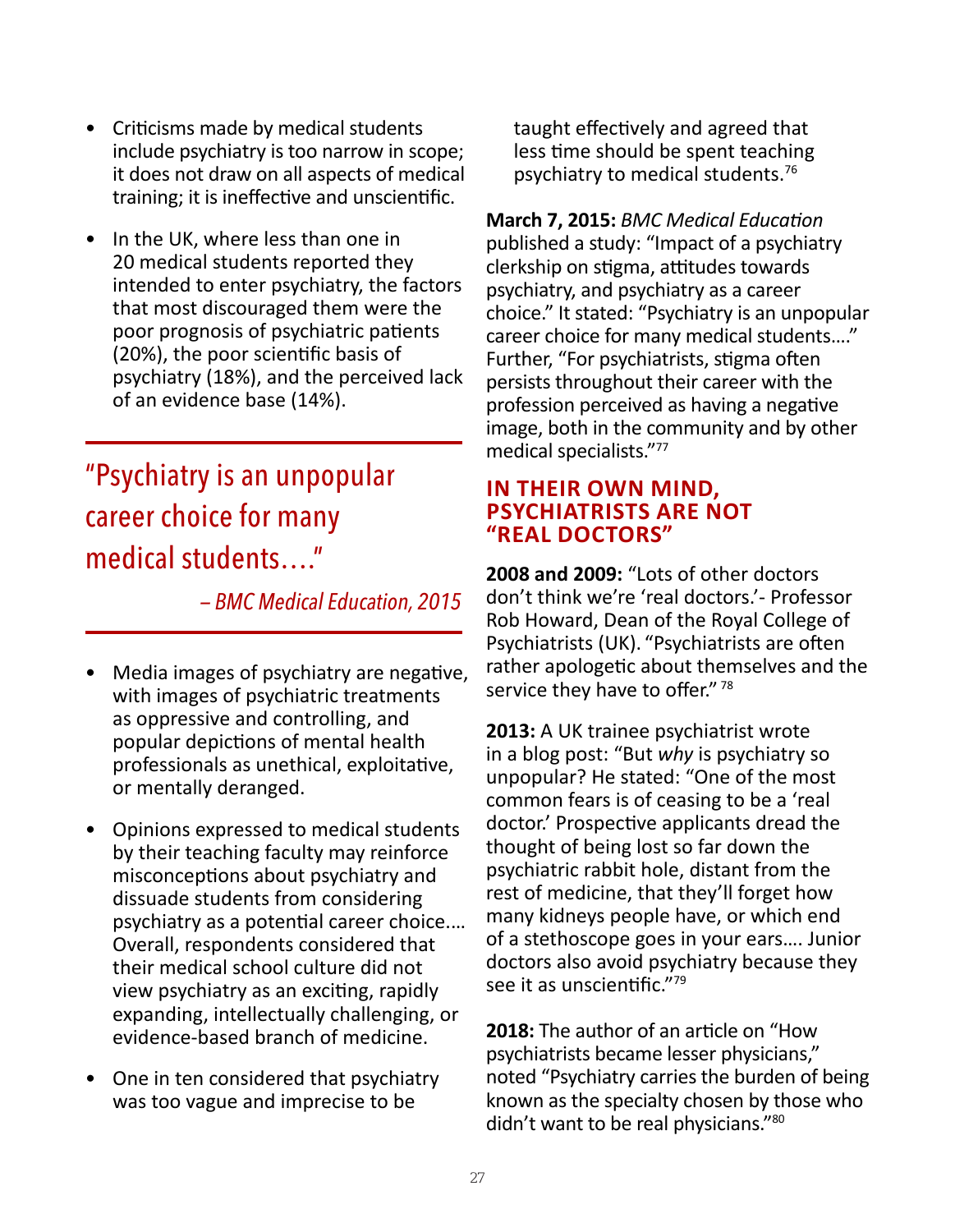#### **PSYCHIATRISTS' TREATMENTS FAIL TO CURE THEIR OWN INSTABILITY, DEPRESSION, ANXIETIES, OR PREVENT SUICIDE**

Medical students perceive psychiatrists as more emotionally unstable or neurotic than other health professionals. $81$  A 2015 world survey also substantiated this: Approximately one in five thought that students were attracted to psychiatry because of their own problems or that students chose psychiatry because they could not get in to other specialties.<sup>82</sup>

Robert Epstein, Ph.D., writing in *Psychology Today* in 1997, headlined his candid article: "Why Shrinks Have Problems: Suicide, stress, divorce psychologists and other mental health professionals may actually be more screwed up than the rest of us." In fact, as Epstein wrote: "the idea that therapy is a haven for the psychologically wounded is as old as the profession itself." He pointed to an American Psychiatric Association study which concluded that "physicians with affective [mood] disorders tend to select psychiatry as a specialty."

Further, "Mental health professionals are, in general, a fairly crazy lot—at least as troubled as the general population.... Therapists struggling with marital problems, alcoholism, substance abuse, depression, and so on don't function very well as therapists." Epstein advised: "Indeed, any time your therapist shows clear signs of personal distress or impairment, bring your concerns to his or her attention. (Ideally, do this on the therapist's dime, after your session is over.)"<sup>83</sup>

A much-cited 1963 study reported that 24 out of 25 psychiatrists had entered the field because of a wish to explore some personal conflict.<sup>84</sup>

Suicide by psychiatrists—953 in 18,730 consecutive deaths of U.S. physicians during a five-year period 1967-72 demonstrated that psychiatrists committed suicide at rates about twice those expected.<sup>85</sup>

"…psychologists and other mental health professionals may actually be more screwed up than the rest of us."

> *— Robert Epstein, Ph.D., Psychology Today, 1997*

**1980:** A widely noted study still quoted today found 73% of psychiatrists had experienced moderate to incapacitating anxiety early in their careers, and 58% had suffered from moderate to incapacitating depression."86

**1997:** According to psychologist David Lester, Ph.D., Director of the Center for the Study of Suicide, mental health professionals killed themselves at an abnormally high rate.<sup>87</sup>

**2000:** A study published in *Southern Medical Journal* reported early research had found "psychiatrists had the highest suicide rate and pediatricians had the lowest rate." A 1979 study had also reported that among female physicians,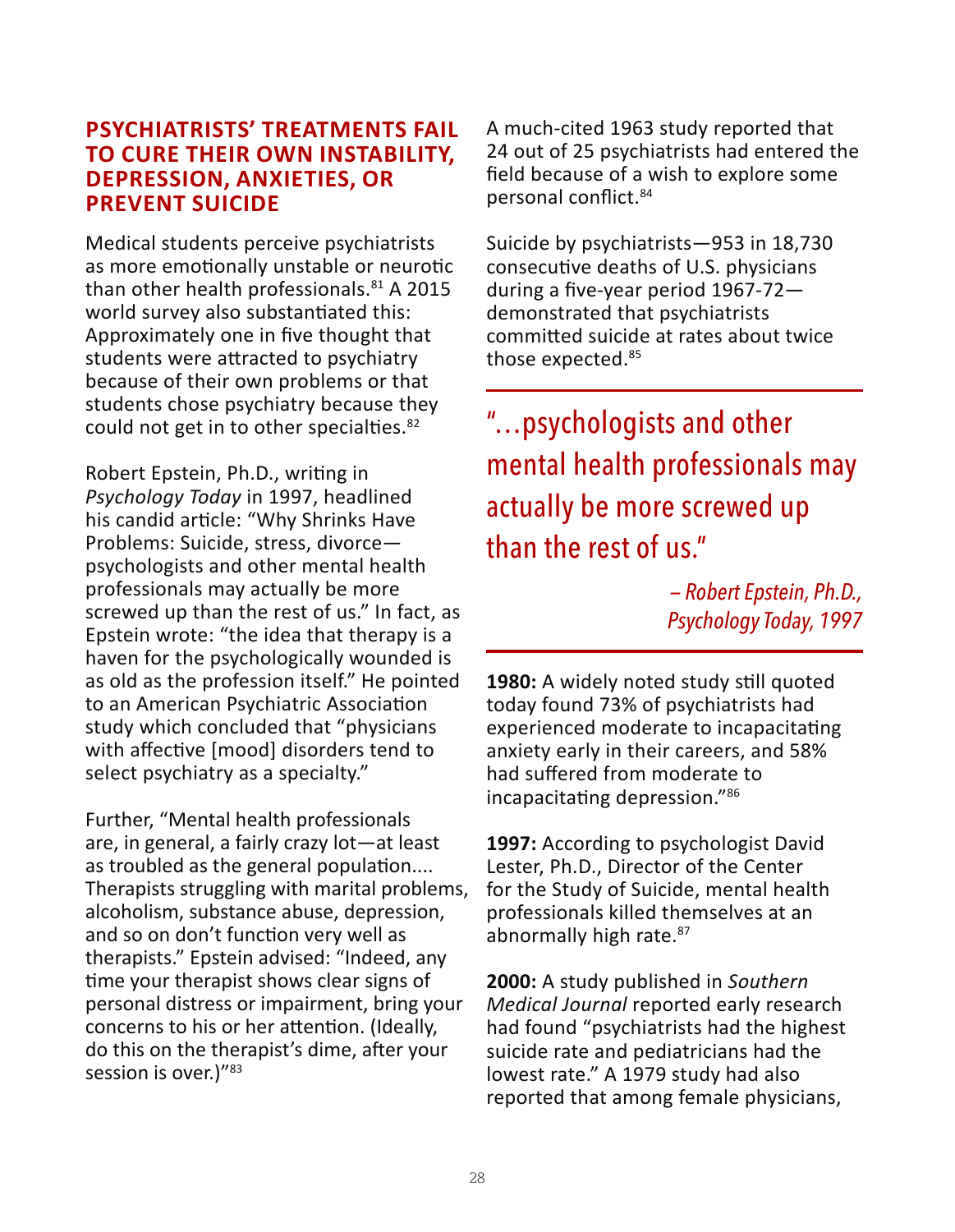psychiatrists had the highest rates [of depression], with 73% reporting a history of depression compared with 46% of other female physicians.<sup>88</sup>

### "Psychiatrists had the highest suicide rate…."

 *— Southern Medical Journal, 2000*

**2001:** An *American Journal of Psychiatry* study reported: "Psychiatrists were older, in poorer health, less likely to be married" than other female physicians and "more likely than the other female physicians to report having had personal or family histories of various psychiatric disorders." Some 56% of female psychiatrists had a family history of mental illness, and just over 40% had experienced one themselves—almost twice the rate of other doctors.89 Psychiatrists committed suicide at rates about twice the rate of other physicians, according to a 1980 study by the American Psychiatric Association, which found that "the occurrence of suicide by psychiatrists is quite constant year-to-year, indicating a relatively stable oversupply of depressed psychiatrists."<sup>90</sup>

**2002:** A study of more than 1,000 randomly sampled counseling psychologists found that 62% of respondents self-identified as depressed, and of those with depression symptoms, 42% reported experiencing some form of suicidal ideation or behavior.<sup>91</sup>

**2012:** An article in the *Washington City Paper* reported that "depression, stress, and burnout are high among physicians but higher among psychiatrists; the

same is true of alcohol and drug abuse. Psychiatrists have a divorce rate 2.7 times that of other physicians and as much as five times that of the general public."

"A study of more than 8,000 Finnish hospital employees found the psychiatric staff was 81% more likely to suffer from a current or past mental illness and 61% more likely to miss work due to depression."

"Compared to other female physicians, female psychiatrists have a 67% greater likelihood of suffering from psychological problems, primarily depression."

"The California Medical Board found male psychiatrists were almost twice as likely to be disciplined for unethical sexual relationships with patients as their peers."92

**2015:** A survey of Canadian psychiatrists found that of 487 psychiatrists who responded to a questionnaire, nearly one third (31.6%) said they had experienced mental illness.<sup>93</sup>

"Many people choose to enter the mental health professions, at least in part, because they want to examine their own, or their family's, psychological issues, vulnerabilities, or pain," according to Stephen Hinshaw, Ph.D., professor of psychology, University of California, Berkeley, and Professor of Psychiatry and Vice-Chair for Child and Adolescent Psychology, University of California, San Francisco. 94

**2019:** *Psychiatry Advisor* reported there was a high suicide rate in psychologists, with some studies suggesting that close to 30% have felt suicidal and nearly 4% have made a suicide attempt, citing a 2011 study.  $95$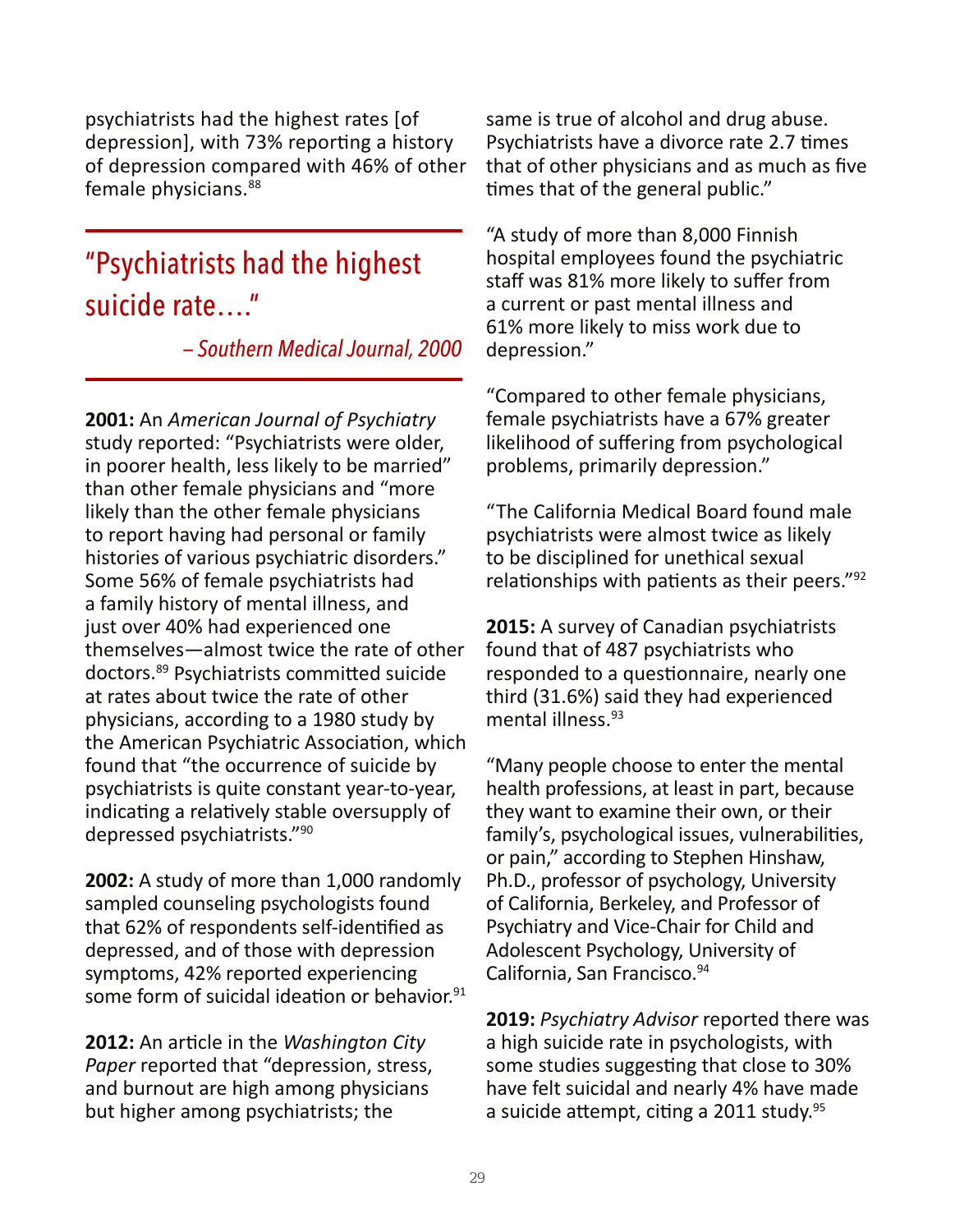#### **THWARTED BY THEIR OWN UNSCIENTIFIC DIAGNOSTIC SHAM**

**2010:** Results of a WPA survey reported: "In psychiatry we have the confusing situation of two different internationally used diagnostic systems. In any member state of the World Health Organization (WHO), on discharge of a patient from hospital, a diagnosis from chapter V of the International Classification of Diseases (ICD-10) must be selected. However, for psychiatric research to be published in a high impact factor journal, it is advisable to use the Diagnostic and Statistical Manual (DSM-IV) of the American Psychiatric Association (APA)."

- "…the validity of psychiatry's diagnostic definitions and classification systems is increasingly questioned also from inside psychiatry. In addition, confidence in the results of therapeutic intervention studies is waning."
- "…Whereas psychiatric diagnostic classification systems and disease definitions have long been criticized, the character of the attacks has changed. Half a century ago, they came mainly from outside psychiatry. Today, while these assaults continue, discussions about the validity of psychiatric diagnoses are also getting momentum within our profession…."96

**2013:** An entire international group of mental health professionals and consumers was formed to boycott DSM-5 the year it was published.<sup>97</sup> Approximately 2000 Spanish and French professionals, psychoanalysts for the most part, also signed petitions opposing the sale of the DSM-5.98 The most active members of this

group had between them written 10 singleor dual-author books, 10 edited books and 137 papers published mostly in peerreviewed journals. A survey of this work revealed that it covered problem themes, including:

- 1. Diagnosis in psychiatry
- 2. Lack of evidence-based medicine in psychiatry, and related to this, the relationship between the pharmaceutical industry and psychiatry
- 3. Coercion in psychiatry.<sup>99</sup>

"…the validity of psychiatry's diagnostic definitions and classification systems is increasingly questioned also from inside psychiatry."

 *— "World Psychiatry" 2010*

**September 2013:** An article published in the journal *Psychiatry Investigation* was headlined, "Is Psychiatry Scientific? A Letter to a 21st Century Psychiatry Resident." Jose de Leon, from the University of Kentucky Mental Health Research Center at Eastern State Hospital, Lexington, KY and Psychiatry and Neurosciences Research Group (CTS-549), Institute of Neurosciences, University of Granada (Spain), wrote:

- "During the development of the DSM-5, even the lay press questioned psychiatry's scientific validity."
- He told residents: "…your training is seriously flawed. You have 1) no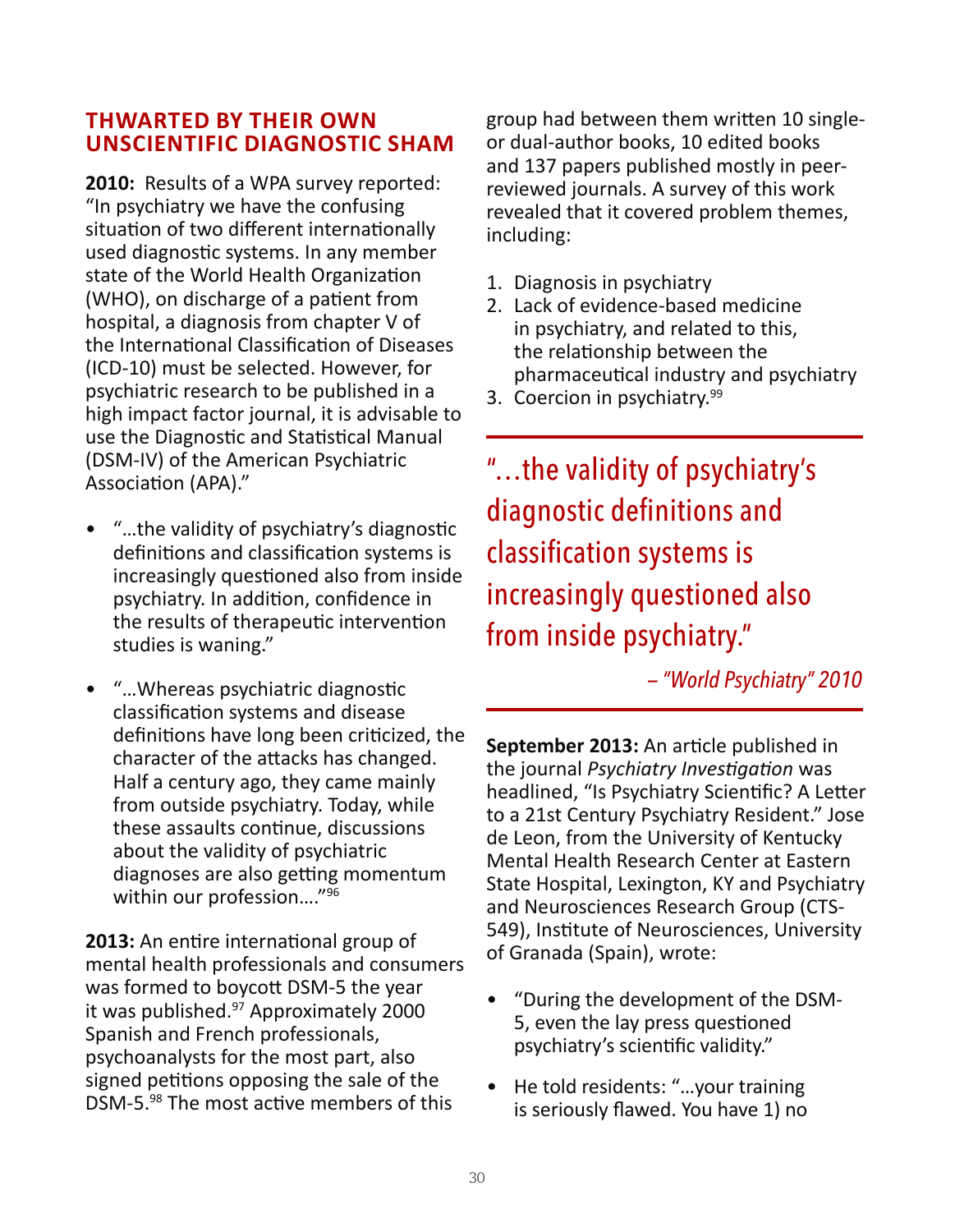serious understanding of and no 'love' for statistics, which is the basis of the scientific approach in medicine, 2) no understanding or interest in the history of the last 2,500 years of Western civilization that generated current psychiatric thinking and its flaws."

"Pharmaceutical companies no longer believe in the promises of the neurosciences and are leaving the 'sinking ship' of psychiatry."

 *— Jose de Leon, Psychiatrist, 2013*

- "….in the last few years, during which the DSM-5 has been developed by the American Psychiatric Association (APA), there have been major controversies outside and inside U.S. psychiatry… in these times in which 'science' is considered the *ultimate and only source of truth, people outside of our profession referring to psychiatry as 'not scientific' may appear to be fueling the worst possible public relations disaster.*" [emphasis added]
- "In early May 2013, the month that the DSM-5 was officially published, Insel, the NIMH director, wrote a blog post in which he threw the DSM-5 into the fire because it 'lacks validity,' which was reinterpreted by the U.S. press to mean that the DSM-5 is 'out of touch with science.' *The leaders of the APA responded that the new science is not*

*ready to be incorporated into the DSM-5 and attempted to repair the marketing damage with a shared statement from the NIMH and the APA. Having this internal fight aired in U.S. newspapers and other media has been the latest public failure in the development of a seriously flawed DSM-5*."

- "Pharmaceutical companies have for 50 years tried to use science to expand the 'old' psychiatric drugs and have made a lot of money in the process. However, they are losing their ability to continue making so much money and are running away from psychiatry because it is too complex and cannot promise a new revenue stream for their stockholders."
- "Pharmaceutical companies no longer believe in the promises of the neurosciences and are leaving the 'sinking ship' of psychiatry."100

**April 28, 2014:** The late Jeremy D. Safrahn, Ph.D., Professor of Psychology at the New School for Social Research in New York, clinical psychologist, psychoanalyst, psychotherapy researcher, and author, put forward his view in *Psychology Today*:

• "The internal controversies about DSM-5 (the latest edition of the official diagnostic manual) for psychiatry, led by psychiatry insiders including Robert Spitzer and Allen Frances (both chairs of former DSM task forces) began to make news in the mainstream media, and even though many of these controversies had taken place on a smaller scale with the development of DSM-III and DSM-IV, the *public was beginning to suspect that the emperor has no clothes.* To add injury to insult, the growing body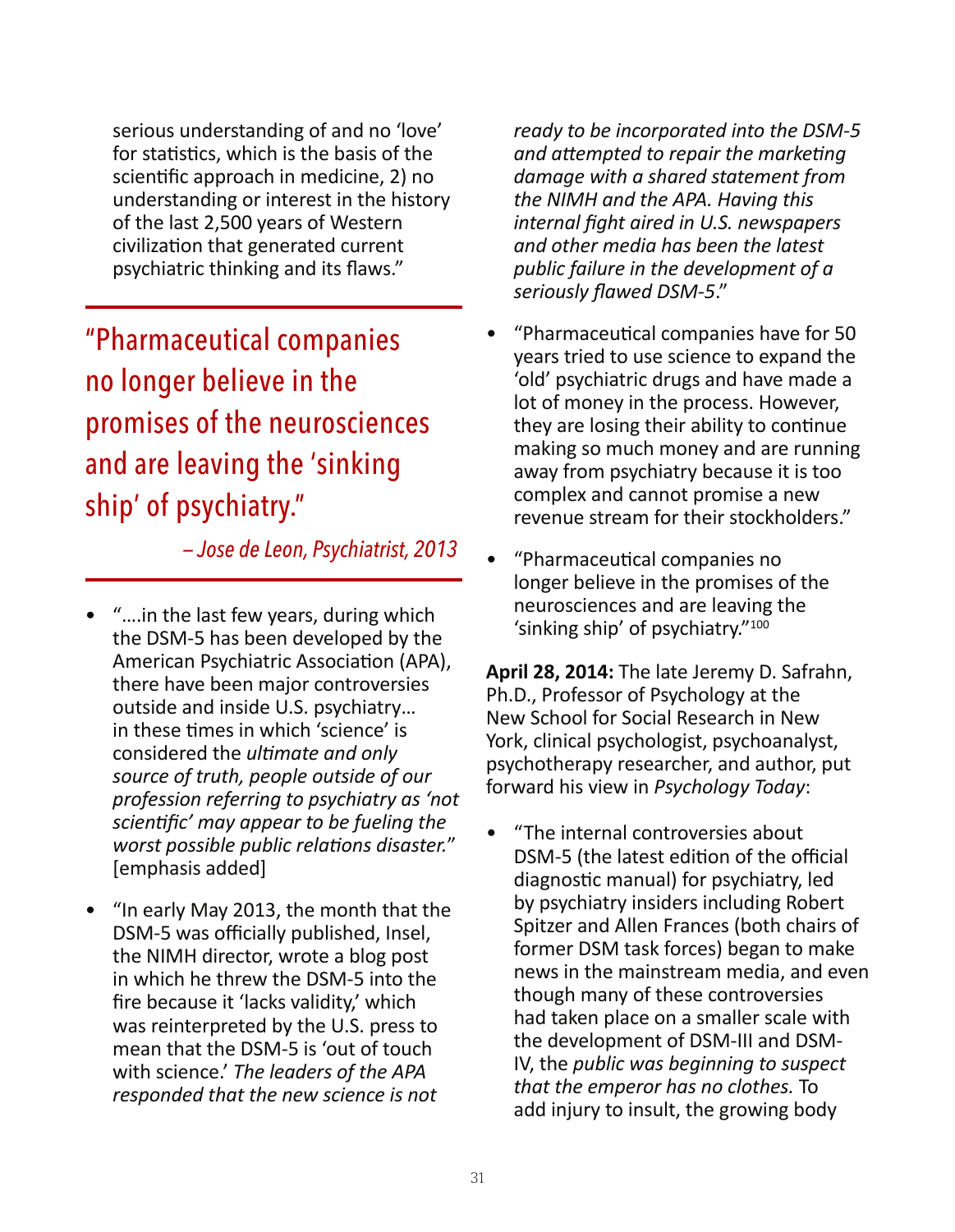of evidence that many of the claims for the miraculous powers of the new generation of psychiatric medications had been massively inflated began to have an impact on the pharmaceutical companies' willingness to invest their money on research and development relevant to this area."101

**December 2014:** In a report published in the *International Journal of Clinical and Health Psychology,* British child psychiatrist Sami Timimi suggested that formal psychiatric diagnostic systems should be abolished. He said psychiatric diagnoses are neither valid nor useful and raises important points, some of which follow:

- The use of psychiatric diagnosis increases stigma and does not aid treatment decisions. Psychiatric theory and practice, he wrote "is at an impasse."
- "Prevention has proved elusive, with mental health diagnoses becoming more, not less, common."
- "The diagnoses listed in the major psychiatric diagnostic manuals have not yet been linked with any sort of physical test or other biological marker" and "so, unlike the rest of medicine, psychiatric diagnoses do not have pathophysiological correlates and no independent data is available to the diagnostician to support their subjective assessment of diagnosis."
- The failure of decades of basic science research to reveal any specific biological or psychological marker that identifies a psychiatric diagnosis is well recognized. Unlike the rest of medicine, which has developed diagnostic systems that build on an etiological and pathophysiological framework, psychiatric diagnostic

manuals such as DSM-5 (APA, 2013) and ICD-10 (World Health Organization, 1994) have failed to connect diagnostic categories with etiological processes.

"The internal controversies about DSM-5 for psychiatry, led by psychiatry insiders... began to make news in the mainstream media...the public was beginning to suspect that the emperor has no clothes."

> *— The late Jeremy D. Safrahn, Ph.D., Professor of Psychology, 2014*

- "Despite the belief that psychiatric disorders have a clear genetic loading, molecular genetic research is failing to uncover any specific genetic profile for any disorder."
- "The failure of basic science research to reveal any specific biological marker for psychiatric diagnoses means that current psychiatric diagnostic systems do not share the same scientific security, of belonging to a technological model developed by research grounded in the natural sciences, as the rest of medicine."
- "Unlike in the rest of medicine, where the reason for the patient's symptoms is clarified by a diagnosis, psychiatric diagnoses serve only as descriptors that do not have the power of explanation.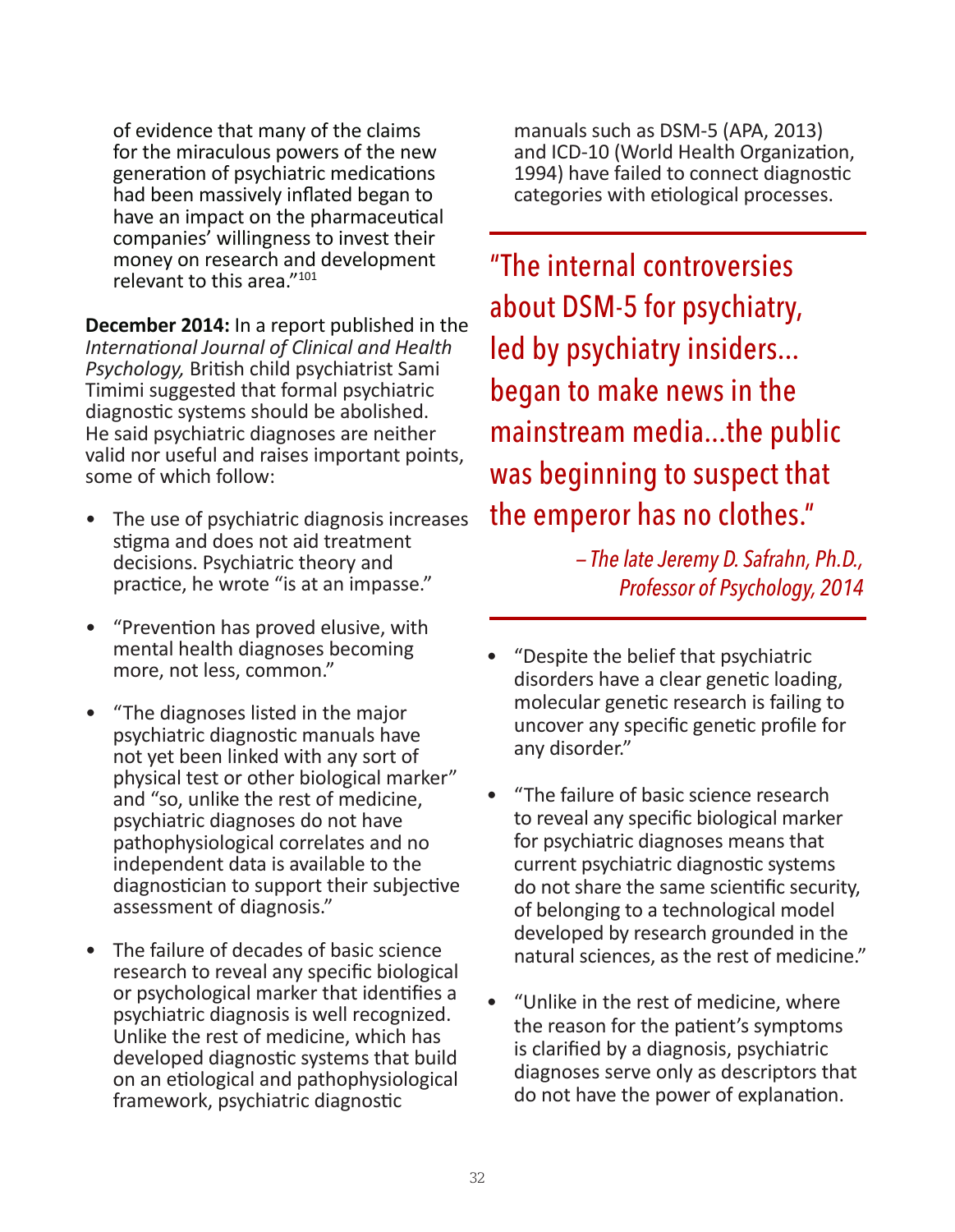Thus, when a clinician claims that a patient is 'really' depressed, or has ADHD, or has bipolar disorder, or whatever, not only are they trying to turn something based on subjective opinion into something that appears empirical, but they are engaging with the process of reification (that is, turning something subjective into something 'concrete')."

• "Although drugs marketed as 'antipsychotic' are often claimed to reverse a biochemical imbalance in psychotic patients, no such imbalance has been demonstrated."<sup>102</sup>

"To those who say that major scientific/medical advances since 1975 have made going to a biological psychiatrist a rational choice, I say: What advances?"

 *— Lawrence Kelmenson, Psychiatrist, 2020*

**October 2020:** Lawrence Kelmenson, who has practiced psychiatry for 32 years, reinforced psychiatry's lack of science and how it undermines people's innate resilience to overcome problems without a pill:

• "To those who say that major scientific/ medical advances since 1975 have made going to a biological psychiatrist a rational choice, I say: What advances? Forty-five years have passed: Is any psychiatric 'diagnosis now verified by lab test, x-ray, or physical exam finding? No; therefore, they're all purely imaginary, nothing but conceptualized labels. You must've been hallucinating when you heard of these 'discoveries.'"

- "This can't be a surprise, since labeling a problem 'mental' is a way of saying that it's *not* physical…psychiatrists don't treat diseases of the brain just as cardiologists treat diseases of the heart. Reality check: There's already a field that treats brain diseases—neurology."
- The psychiatric field itself used such abilities to overcome many dangers that had threatened its survival. These included anti-psychiatry attacks like *Cuckoo's Nest* and *The Myth of Mental Illness*, and an onslaught of cheaper, plentiful social workers who dislodged psychiatrists from their therapist niche.

In summary, Dr. Kelmenson put it most poignantly:

**• "Psychiatry resiliently adapted by devising/instilling its nonsensical disease model into our culture. It deluded millions into thinking they're unable to adaptively address their own issues or raise their supposedly incapable kids. They thus gave up trying to. (Ironic, huh?) This generated hordes of lifelong clients who seek nonexistent cures for non-existent diseases, enabling psychiatry to endlessly drain health insurance money. So, it successfully morphed from an eradicator into a mass-producer of lunacy, which parasitically sucks the blood out of society. What genius!"**<sup>103</sup>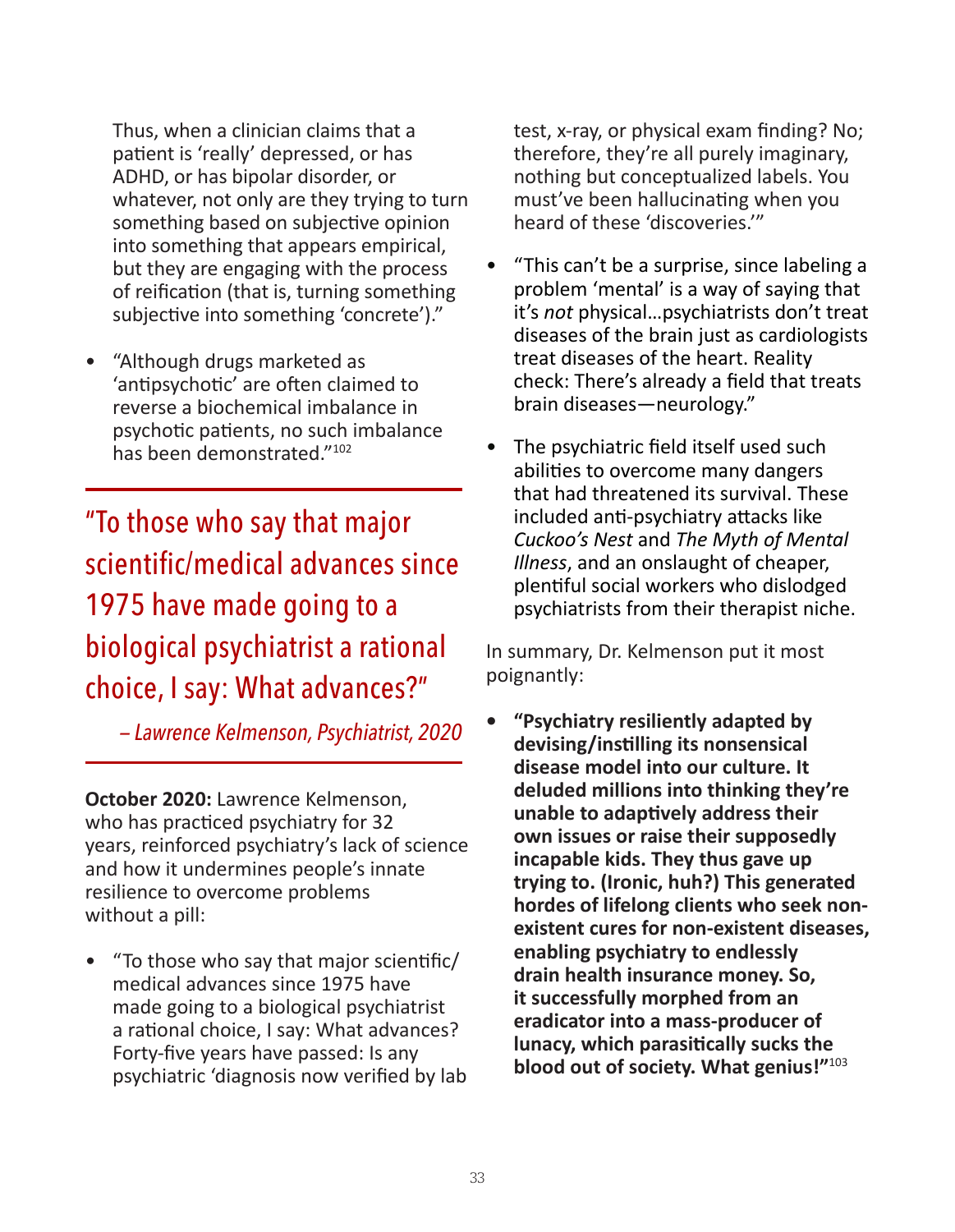#### **INTERNATIONAL CONDEMNATION OF COERCIVE PSYCHIATRY**

**June 3, 2021:** *Psychiatric Times* published an interview with former UN Special Rapporteur Dainius Pūras, M.D, who continued to condemn the mental health system, stating:

- "Coercive practices are so widely used that they seem to be unavoidable, but I suggest turning our thinking and action the other way around. Let us assume that each case of using nonconsensual measures is a sign of systemic failure, and that our common goal is to liberate global mental healthcare from coercive practices.... If we do not move in this direction, arguments for coercion will continue to be used, and misused."
- The "obstacles to the realization of mental health rights," include the reliance upon "the biomedical model and biomedical interventions" and "biased use of knowledge and evidence."
- "We should not forget many sad episodes in the history of psychiatry, and they often happened because values were undermined in the name of dubious or arbitrary evidence."
- Coercive psychiatry has also meant that too few psychiatrists are held responsible for enforcing treatment because it is sanctioned by law: "… the problem of accountability in global mental health and psychiatry remains very serious."

*Psychiatric Times* reminded Dr. Pūras of his calling for a revolution in mental health care in 2017 to "end decades of neglect, abuse and violence." It was noted that this call "provoked a rather spirited debate in academic journals such as the *Australian & New Zealand Journal of Psychiatry*, where you were accused of having an antipsychiatry bias." But Dr. Pūras responded:

• "The most worrying feature of psychiatry is that the leadership, under influence of hard-liners, tends to label those experts who blow the whistle and critically address the status quo as antipsychiatrists… if influential psychiatrists continue to repeat that values are not a priority in mental healthcare, we should not be surprised that global mental health and global psychiatry is facing a crisis, which to a large extent is a moral crisis, or a crisis of values."104

"If influential psychiatrists continue to repeat that values are not a priority in mental healthcare, we should not be surprised that global mental health and global psychiatry is facing a crisis, which to a large extent is a moral crisis, or a crisis of values."

> *— Dainius Pūras, M.D., former UN Special Rapporteur, June 2021*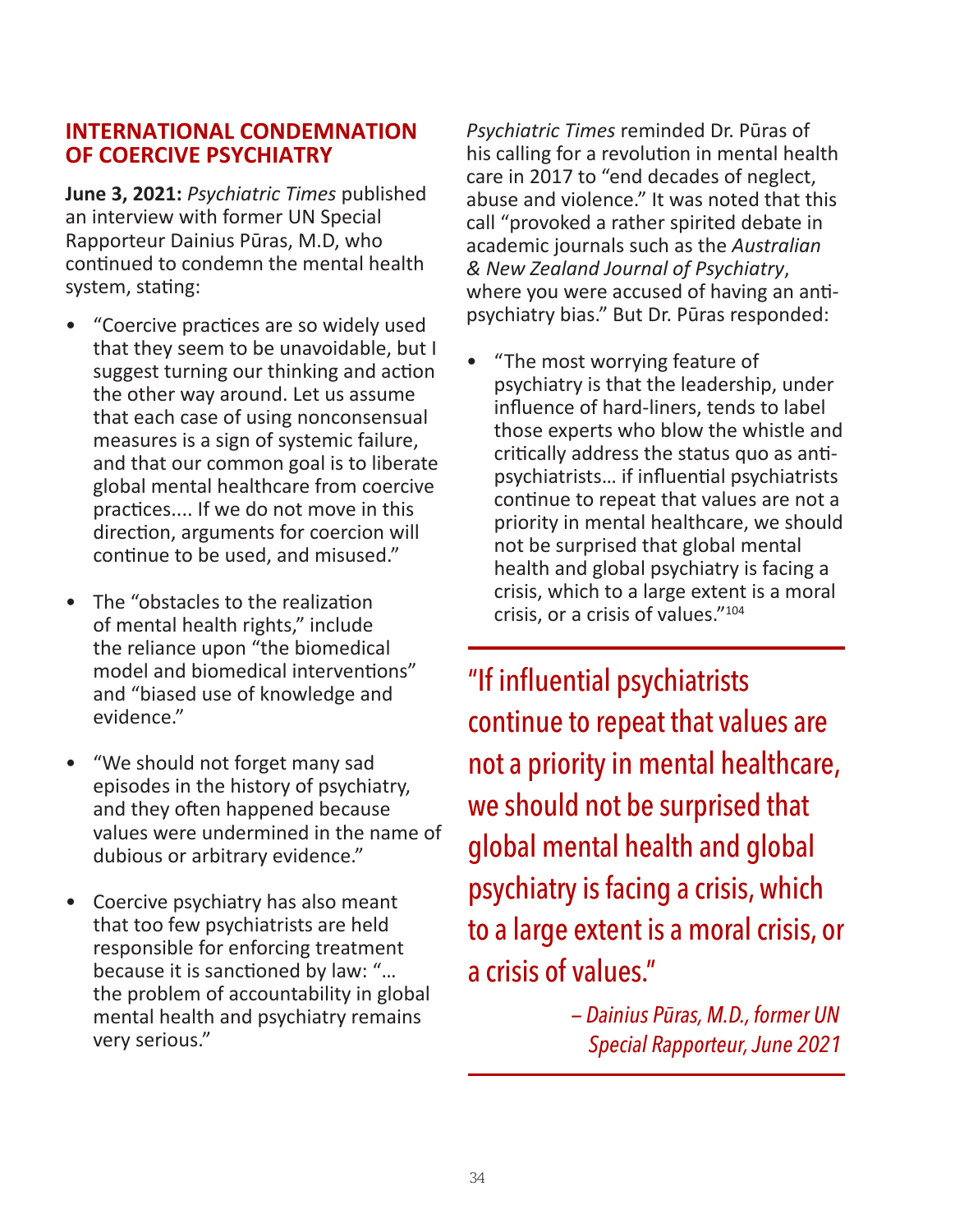**June 10, 2021:** The World Health Organization (WHO) issued a "Guidance on Community Mental Health Services: Promoting Person-Centered and Rights-Based Approaches" that lashed out about coercive psychiatric practices, which it said "are pervasive and are increasingly used in services in countries around the world, despite the lack of evidence that they offer any benefits, and the significant evidence that they lead to physical and psychological harm and even death."

"Coercion is built into mental health systems, including in professional education and training, and is reinforced through national mental health and other legislation."

*— World Health Organization Guidance, 2021*

- WHO reinforced the UN Convention on the Rights of Persons with Disabilities (CRPD) which says patients must not be put at risk of "torture or cruel, inhuman or degrading treatment or punishment" and recommends prohibiting "coercive practices such as forced admission and treatment, seclusion and restraint, as well as the administering of antipsychotic medication, electroconvulsive therapy (ECT) and psychosurgery without informed consent."
- WHO pointed to a series of more UN guidelines and Human Rights Council

resolutions that have called on countries to tackle the "unlawful or arbitrary institutionalization, overmedication and treatment practices [seen in the field of mental health] that fail to respect… autonomy, will and preferences."

- People who are subjected to coercive practices report feelings of dehumanization, disempowerment and being disrespected.
- Stigmatization exists among the general population, policy makers and others when they see those with mental disabilities as being "at risk of harming themselves or others, or that they need medical treatment to keep them safe"—a psychiatric mantra—which results in a general acceptance of coercive practices such as involuntary admission and treatment or seclusion and restraint. "Coercive practices are used in some cases because they are mandated in the national [or state] laws of countries." Further, "coercion is built into mental health systems, including in professional education and training, and is reinforced through national mental health and other legislation."
- Countries must also ensure that "informed consent" is in place and that *"the right to refuse admission and treatment is also respected."*
- "People wishing to come off psychotropic drugs should also be actively supported to do so, and several recent resources have been developed to support people to achieve this," WHO said.<sup>105</sup>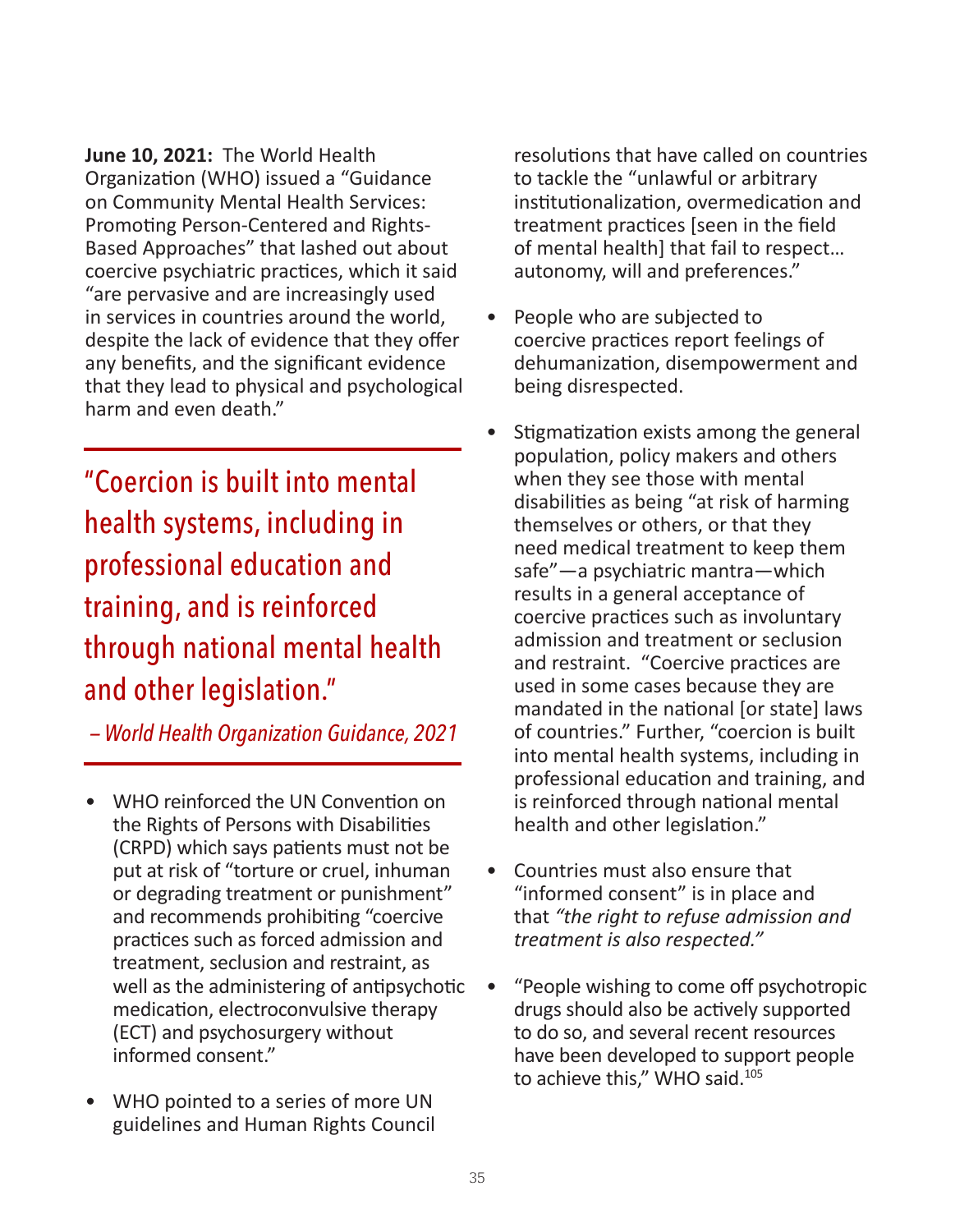

# CHAPTER 7: RECOMMENDATIONS

- 1. Legal and policy protections should be implemented that force psychiatry to honor every individual's right to be treated with humanity and respect and to recognize the inherent dignity of the person. These include protections from economic, sexual and other forms of exploitation and coercive, involuntary treatment, and protections against fraudulent claims that psychiatry's diagnostic system is "scientific" or "biologically" proven.
- 2. Legal protections should be put in place to ensure that psychiatrists and psychologists are prohibited from violating the right of every person to exercise all civil, political, economic, social and cultural rights as recognized in the Universal Declaration of Human Rights, UN Covenant against Torture and Other Cruel, Inhuman or Degrading Treatment or Punishment, The Nuremberg Code and in other relevant instruments, such as the Body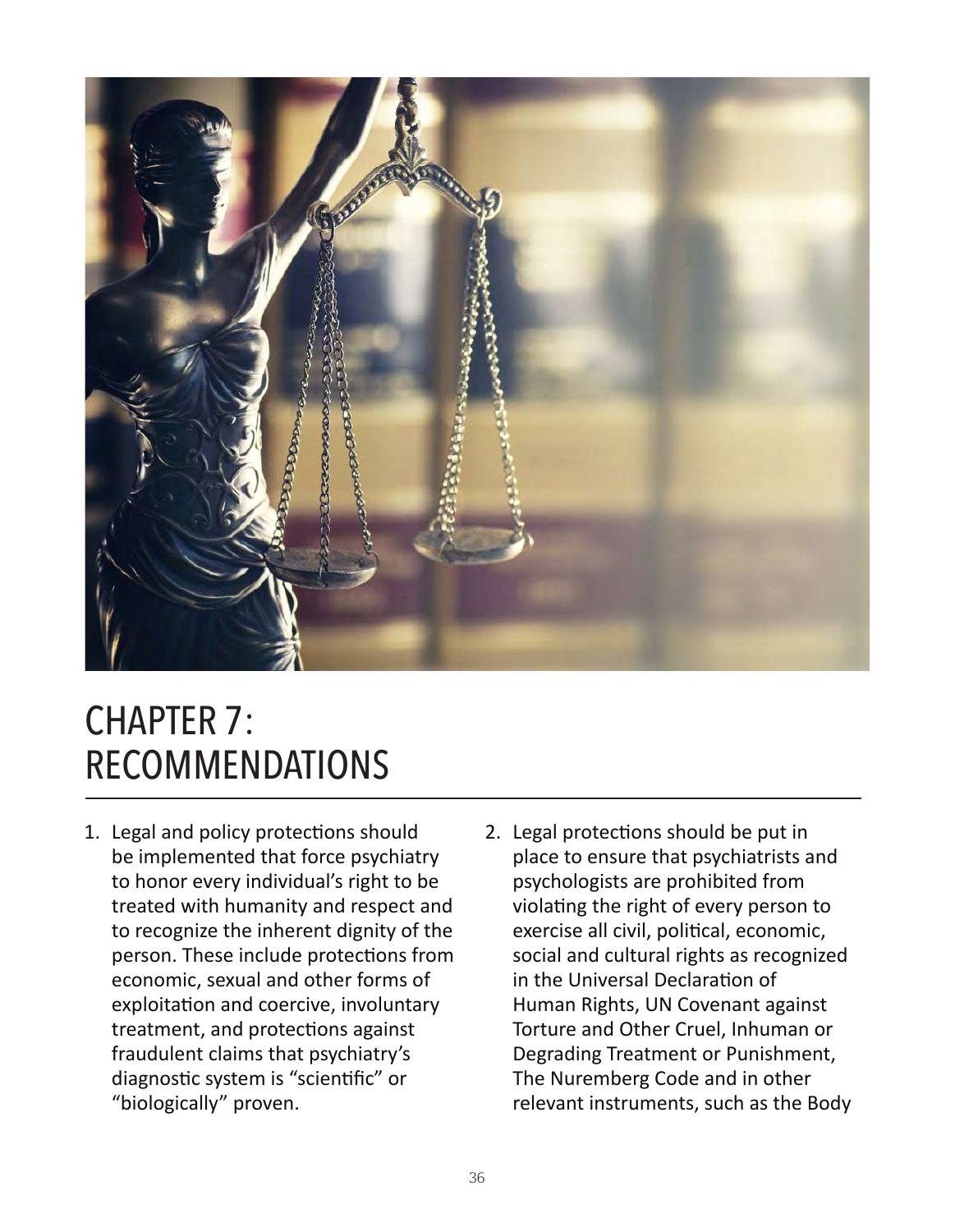of Principles for the Protection of All Persons under Any Form of Detention or Imprisonment.

- 3. No person should ever be subjected to electroshock treatment, psychosurgery, or other brain-intervention methods, all of which should be prohibited under state law.
- 4. No person under the care of the mental health system shall be subjected to physical and chemical restraint.
- 5. Parents cannot be forced or manipulated into permitting the drugging of their children by psychiatrists, other practitioners or school personnel. Governments should prohibit such abuses.
- 6. Every individual who has been subject to psychiatric abuse has the right to file a complaint to police and professional licensing bodies and to have this abuse investigated and prosecuted. The individual also has the right to obtain competent legal advice to file a civil suit for damages against any offending psychiatrist and his or her hospital, associations, colleges and institutions.
- 7. Those found to have abused patients, including illegally restraining and treating them shall be held accountable and criminally charged for harm caused by psychiatric drugs and other psychiatric "treatment" if it is established that they knew, or should have known, of such harm.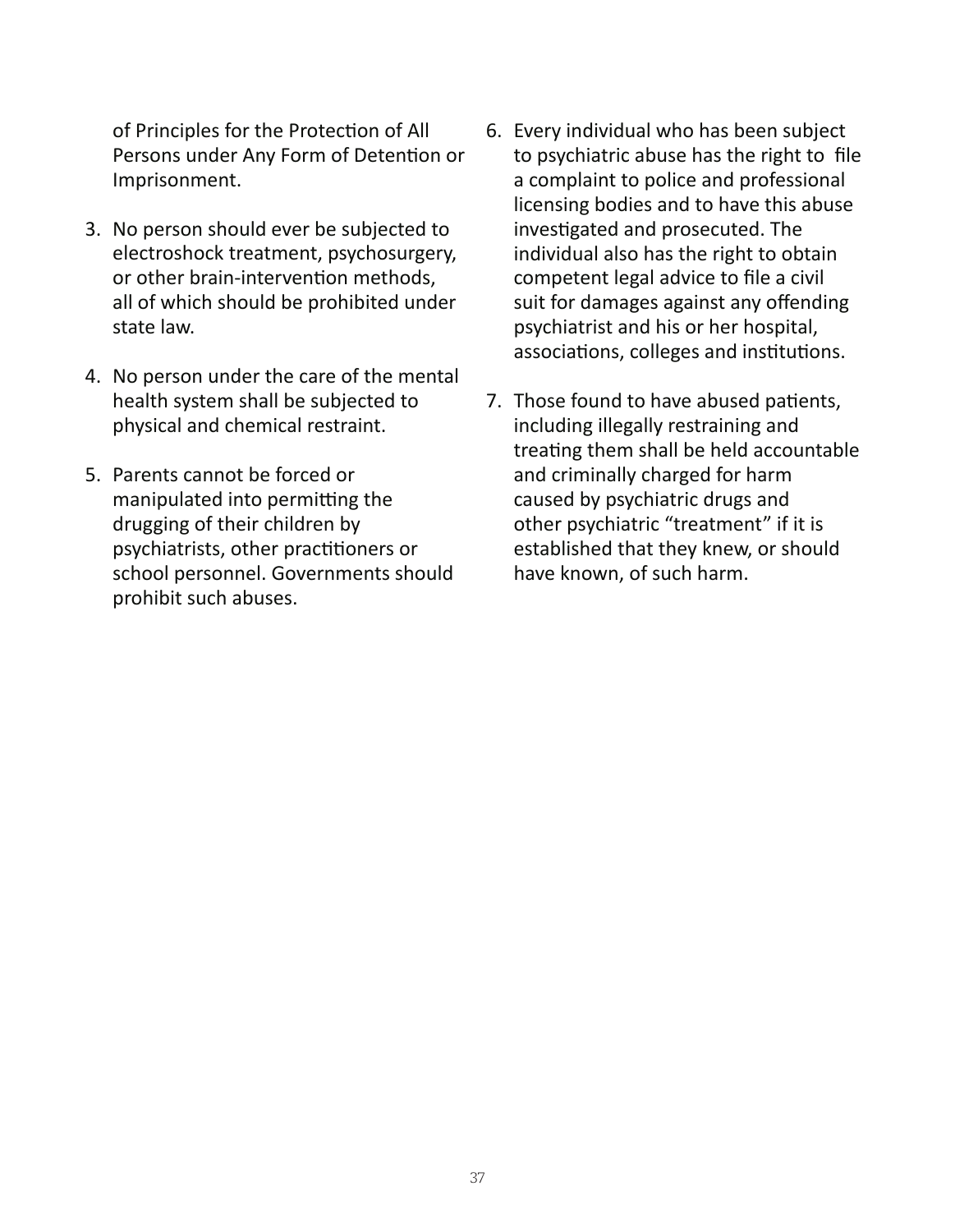

## CHAPTER 8: CITIZENS COMMISSION ON HUMAN RIGHTS

The Citizens Commission on Human Rights (CCHR) was established in 1969 by the Church of Scientology and eminent professor of psychiatry, Dr. Thomas Szasz, State University of New York Upstate Medical University in Syracuse, New York, to investigate and expose psychiatric violations of human rights. Today, it has hundreds of chapters in over 30 countries. Its board of advisors, called Commissioners, includes doctors, lawyers, educators,

artists, business professionals, and civil and human rights representatives.

While it doesn't provide medical or legal advice, it works closely with and supports medical doctors and medical practice.

CCHR's work aligns with the UN Universal Declaration of Human Rights, in particular the following precepts, which psychiatrists frequently violate: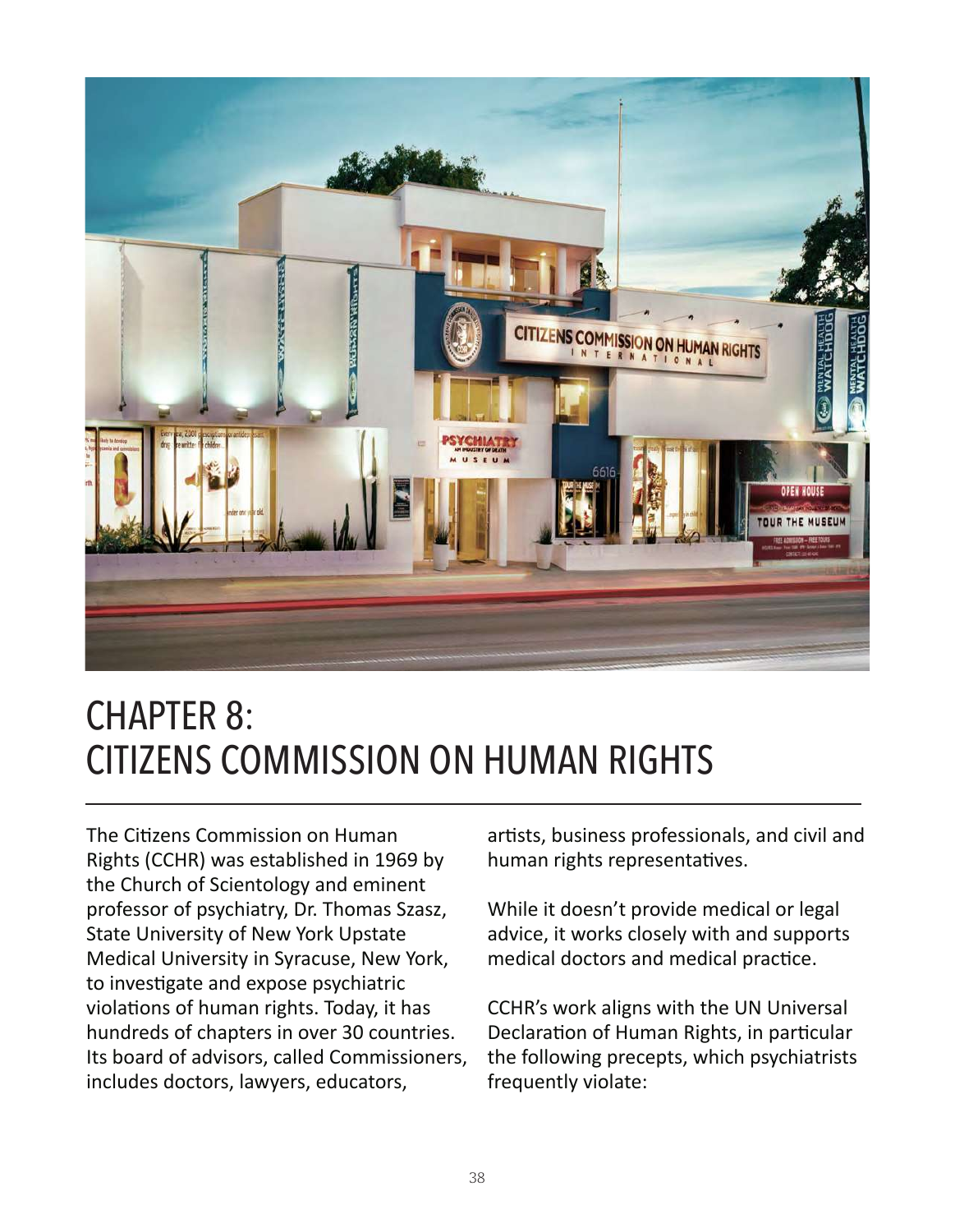**Article 3:** Everyone has the right to life, liberty and security of person.

**Article 5:** No one shall be subjected to torture or to cruel, inhuman or degrading treatment or punishment.

**Article 7:** All are equal before the law and are entitled without any discrimination to equal protection of the law.

CCHR wrote its own Declaration of Mental Health Rights to define and defend mental health rights, upon which its work and mission are based, including:

- No person shall be given psychiatric or psychological treatment against his or her will.
- No person may be denied his or her personal liberty by reason of so-called mental illness, without a fair jury trial by laymen and with proper legal representation.
- Any patient has the right to be treated with dignity as a human being; to have a thorough, physical and clinical examination by a competent registered general practitioner of one's choice.
- A patient must have the right to sue psychiatrists, their associations and colleges, the institution, or staff for unlawful detention, false reports, or damaging treatment.

CCHR has inspired and helped orchestrate many hundreds of reforms by testifying

before legislative hearings and conducting public hearings into psychiatric abuse, as well as working with media, law enforcement and public officials the world over.

Through the broad dissemination of information through its websites, publications and documentaries, millions are informed about psychiatric abuse and that something effective can and should be done about it.

#### **RECOGNITIONS**

#### **Erica Daes, Special Rapporteur to the United Nations Human Rights Commission:**

*"The main task of CCHR has been to achieve reform in the field of mental health and the preservation of the rights of individuals under the Universal Declaration of Human Rights. CCHR has been responsible for many great reforms. At least 30 bills [now more than 180] throughout the world, which would otherwise have inhibited even more the rights of patients, or would have given psychiatry the power to commit minority groups and individuals against their will, have been defeated by CCHR actions."*

#### **Professor Lothar Krappmann, former member of the UN Committee on the Rights of the Child:**

*"If you point out that I have achieved something for the misdiagnosed and incorrectly treated children, then I must add that this was possible, because of the good information and documents I have received from CCHR."*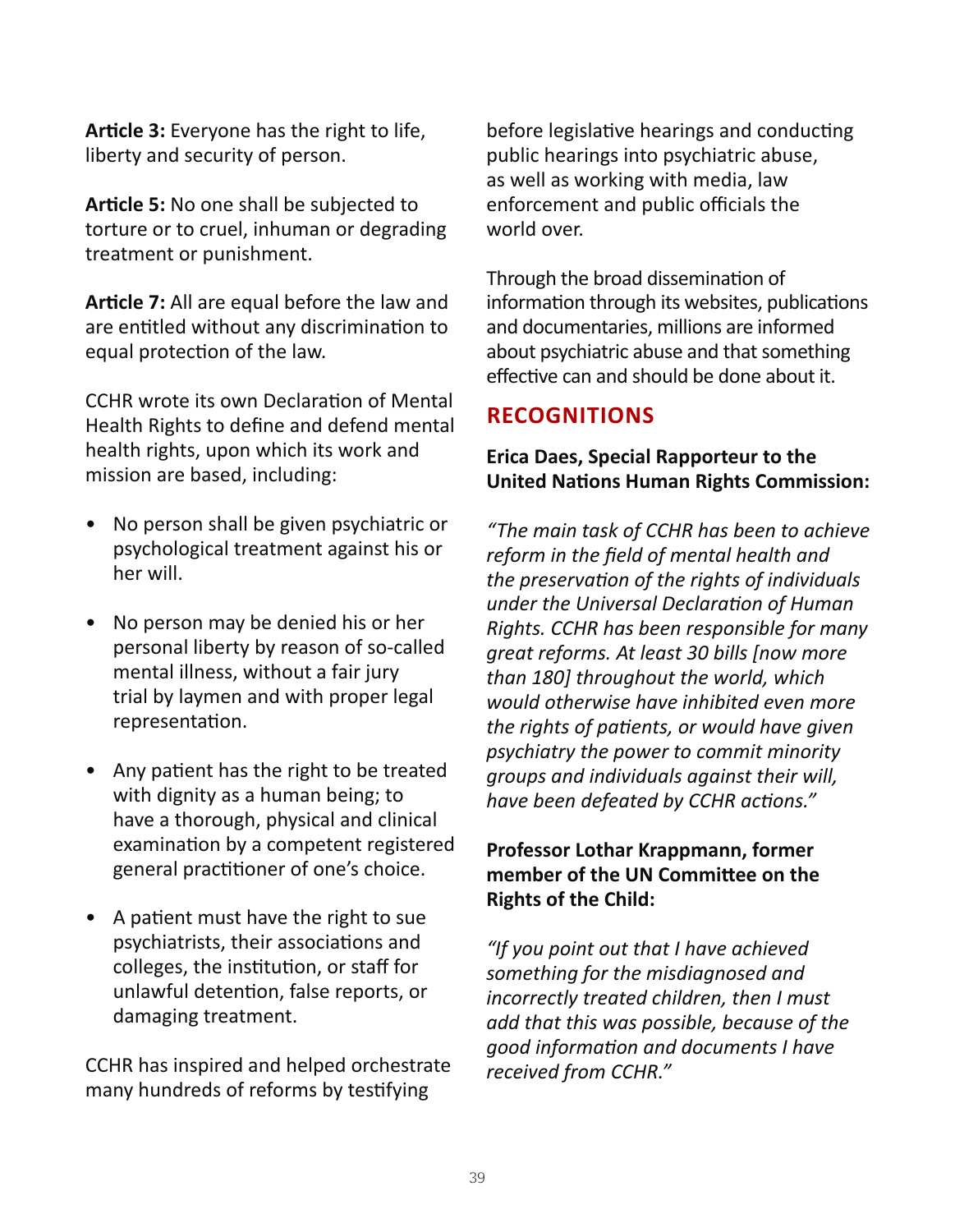#### **The Hon. Raymond N. Haynes Former California State Assembly:**

*"CCHR is renowned for its longstanding work aimed at preventing the inappropriate labeling and drugging of children…. The contributions that the Citizens Commission on Human Rights International has made to the local, national and international areas on behalf of mental health issues are invaluable and reflect an organization devoted to the highest ideals of mental health services."*

#### **Former U.S. Congressman Dan Burton:**

*"CCHR is a shining example of what people can accomplish in a free society. Through united action, effective education and advocacy, CCHR has helped to bring about critically needed healthcare reforms that make our society and country a better place."* 

#### **Former U.S. Congressman Ron Paul:**

*"I congratulate CCHR for its efforts to protect individuals from cruel, inhumane, and degrading treatments."* 

#### **U.S. House of Representatives Resolution, Former Congresswoman Diane Watson:**

*"Highly commends CCHR for securing numerous reforms around the world, safeguarding others from abuses in the mental health system and ensuring legal protections are afforded them."* 

#### **Certificate of Special Congressional Recognition from U.S. Congressman Dan Sherman, Congresswoman Loretta Sanchez, and Senator Diane Watson:**

*"Recognizing the Citizens Commission on Human Rights for its longstanding commitment to advancing the fundamental freedoms set forth in the Universal Declaration of Human Rights and the Nuremberg Code. CCHR serves as a stellar example of the united power of individuals who achieve reform through dedicated efforts to better society and effective education and advocacy. We recognize CCHR for the many great reforms it has championed, which today protect individuals against cruel, inhumane and degrading treatment and for its leadership role in raising public awareness so that dignity and human rights can be returned to all men."* 

#### **Oleg Kilkevich, a U.S. college nursing educator:**

*CCHR "has a long history of fighting bravely and relentlessly for human rights. It has been responsible for many great reforms that now protect patients against, 'cruel, inhuman or degrading treatment,' as outlined under Article 5 of the Universal Declaration of Human Rights."*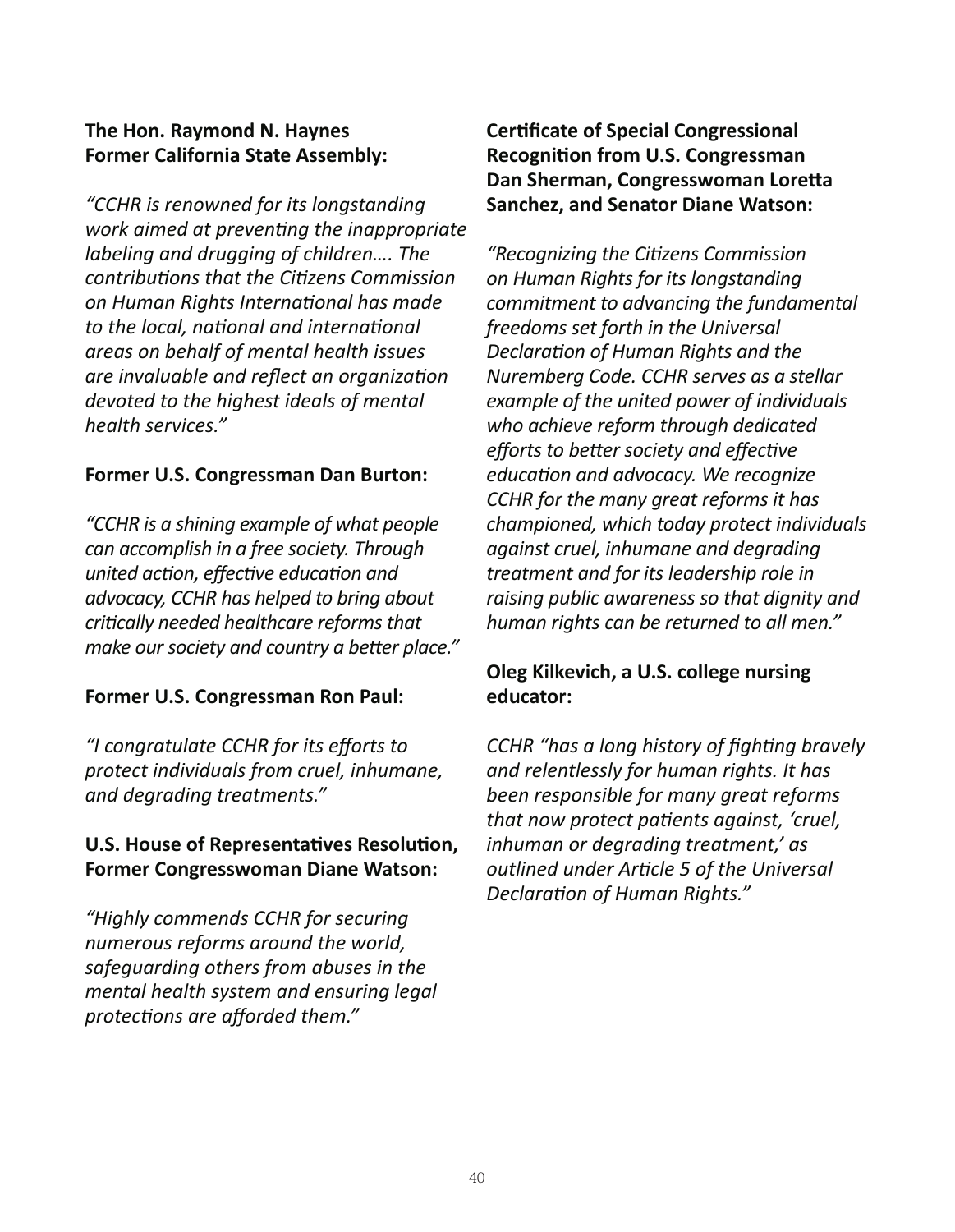# **REFERENCES**

- 1. Hannah Fearn, "Concern over shrinking numbers of UK recruits to psychiatry," *Times Higher Education*, 26 May 2009, https://www.timeshighereducation.com/news/concern-over-shrinking-numbers-of-uk-recruits-to-psychiatry/406711. article
- 2. Alex Langford, "Shrinking: The Recruitment Crisis in Psychiatry," *The Psychiatry Sho*, 5 Aug. 2013, http://psychiatrysho. wordpress.com/2013/08/05/shrinking-the-recruitment-crisis-in-psychiatry/
- 3. "EPA guidance on how to improve the image of psychiatry and of the psychiatrist," *European Psychiatry*, 2015, https:// www.behaviorismandmentalhealth.com/wp-content/uploads/2015/09/EPA-guidance-on-image-of-psychiatrists-2015.pdf
- 4. Norman Sartorius, Wolfgang Gaebel, et al., "WPA guidance on how to combat stigmatization of psychiatry and psychiatrists," *World Psychiatry*, Oct. 2010, http://www.ncbi.nlm.nih.gov/pmc/articles/PMC2948719/
- 5. John Read, Olga Runciman, Cand Psych BSc & Jacqui Dillon, "In Search of an Evidence-based Role for Psychiatry," *Mad in America*, 28 Mar. 2016, https://www.madinamerica.com/2016/03/in-search-of-an-evidence-based-role-for-psychiatry-2/
- 6. Phillip Hickey, "Psychiatry's Response: Attack and PR," *Scientific American*, 18 June 2014, https://www.madinamerica.com/2014/06/psychiatrys-response-attack-pr/
- 7. "Behaviors Are Not Diseases," CCHR International, https://www.cchrint.org/psychiatric-disorders/behaviors-are-notdiseases/
- 8. Hope Reese, "The Real Problems with Psychiatry: A psychotherapist contends that the DSM, psychiatry's 'bible' that defines all mental illness, is not scientific but a product of unscrupulous politics and bureaucracy," *The Atlantic*, 2 May 2013, https://www.theatlantic.com/health/archive/2013/05/the-real-problems-with-psychiatry/275371/
- 9. Phillip Hickey, Ph.D., "Psychiatry Is Not Based on Valid Science," *Mad in America*, 9 Jan. 2014, https://www.madinamerica.com/2014/01/psychiatry-based-valid-science/
- 10. *Ibid.*
- 11. Michael McCarthy, "Director of top research organization for mental health criticizes DSM for lack of validity," *BMJ*  2013;346: f2954, https://www.bmj.com/content/346/bmj.f2954; https://www.cchrint.org/psychiatric-disorders/ psychiatristsphysicians-on-lack-of-any-medicalscientific-tests/
- 12. Philip Hickey, Ph.D., "The APA's New Image," *Behaviorism and Mental Health*, 25 Sept. 2015, https://www.behaviorismandmentalhealth.com/2015/09/25/the-apas-new-image/
- 13. *Ibid.*
- 14. Michael Vlessides, "The Past, Present, and Future of the DSM," *Medscape*, 15 Dec. 2020, https://www.medscape.com/viewarticle/942694
- 15. *Ibid.*
- 16. Letter of Resignation from the American Psychiatric Association, Loren R. Mosher, M.D. to Rodrigo Munoz, M.D., President of the American Psychiatric Association (APA), 4 Dec. 1998, http://www.moshersoteria.com/articles/resignation-from-apa/
- 17. "The Difference Between A Medical Diagnosis And A Psychiatric Diagnosis," CCHR International https://www.cchrint.org/ psychiatric-disorders/psychiatristsphysicians-on-lack-of-any-medicalscientific-tests/
- 18. Michael Vlessides, "The Past, Present, and Future of the DSM," *Medscape*, 15 Dec. 2020, https://www.medscape.com/viewarticle/942694
- 19. "Total U.S. expenditure for mental health services from 1986 to 2020," *Statista*, https://www.statista.com/statistics/252393/total-us-expenditure-for-mental-health-services/
- 20. "Total Number Of People Taking Psychiatric Drugs In The United States," CCHR International, https://www.cchrint.org/psychiatric-drugs/people-taking-psychiatric-drugs/
- 21. "We've overdosed. Psychiatrists and the pharmaceutical industry are to blame for the current 'epidemic' of mental disorders," *Intelligence Squared* (supported by Vanity Fair), 12 Nov. 2014, http://www.intelligencesquared.com/events/psychiatrists-and-the-pharmaceutical-industry-are-toblame-for-the-current-epidemic-of-mental-disorders/
- 22. Mary O'Hara, "An unhealthy state of psychiatry?" *The Guardian* (UK), 4 June 2009, http://www.theguardian.com/society/joepublic/2009/jun/04/psychiatry-shortage-britishpractitioners
- 23. Tammie Lee Demler, BS, PharmD, MBA, BCPP, "DSM-5: Potential Impact of Key Changes on Pharmacy Practice" *U.S. Pharmacist*, 2013;38(11):51-56, https://www.uspharmacist.com/article/dsm5-potential-impact-of-key-changes-onpharmacy-practice
- 24. Judy Stone, "Anti-Psychiatry Prejudice? A response to Dr. Lieberman," *Scientific American*, 24 May 2013, https://blogs. scientificamerican.com/molecules-to-medicine/anti-psychiatry-prejudice-a-response-to-dr-lieberman/ 25. *Ibid.*
- 26. *Op. cit.*, *Intelligence Squared*, 12 Nov. 2014
- 27. *Op. cit.*, Michael Vlessides, *Medscape*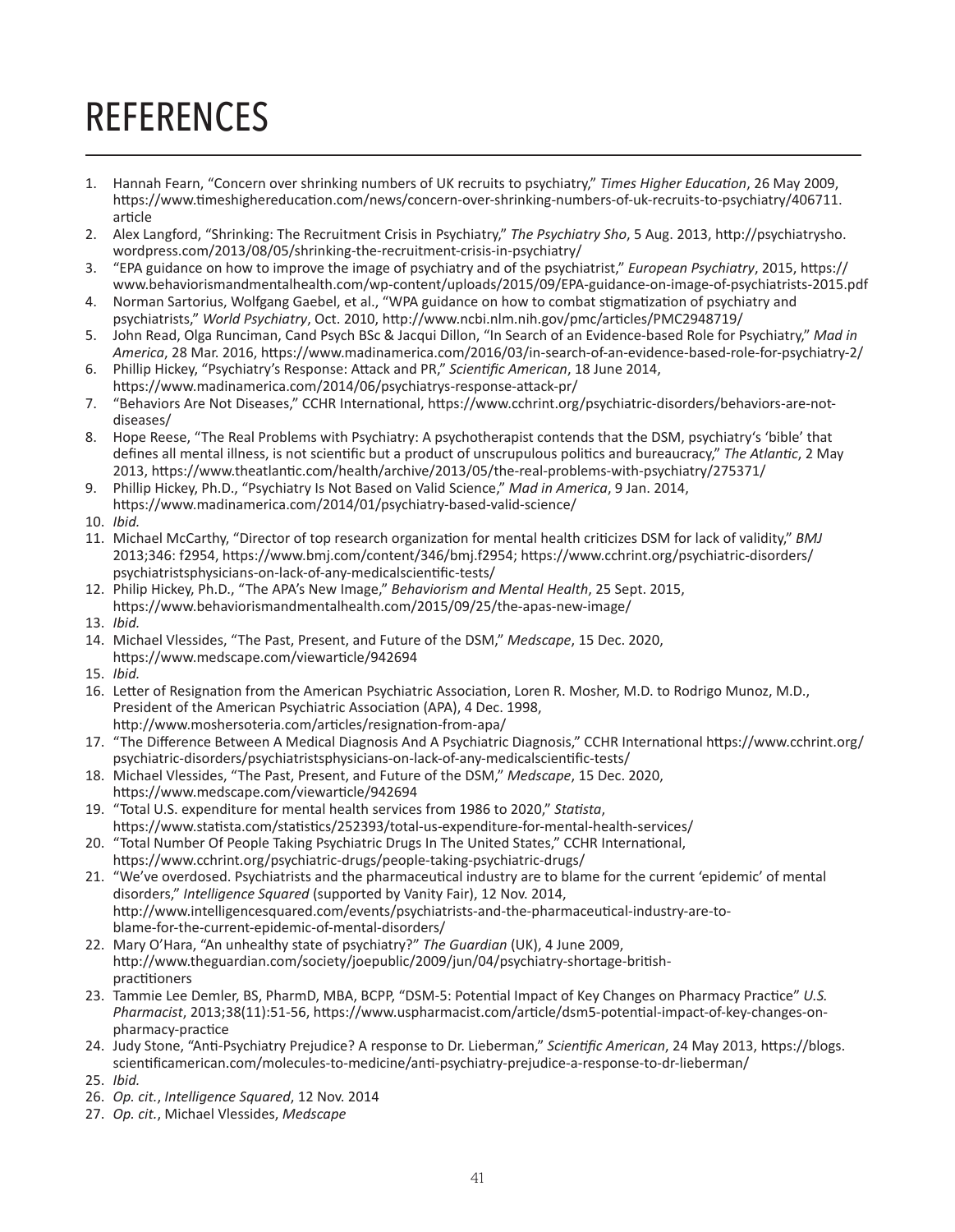- 28. Jeffrey A. Lieberman, "DSM-5: Caught between Mental Illness Stigma and Anti-Psychiatry Prejudice," *Scientific American*, 30 May 2013, https://blogs.scientificamerican.com/mind-guest-blog/dsm-5-caught-between-mental-illness-stigma-andanti-psychiatry-prejudice/; *Op. cit*., *Scientific American*, 24 May 2013
- 29. *Ibid.*
- 30. Dr. Jeffrey Lieberman, testimony before U.S. House Energy & Commerce Committee Health Subcommittee regarding the Helping Families in Mental Health Crisis Act, 16 June 2015, http://docs.house.gov/meetings/IF/IF14/20150616/103615/ HHRG-114-IF14-Wstate-LiebermanJ-20150616.pdf
- 31. *Ibid.*
- 32. S. Pangambam, "Imagine There Was No Stigma to Mental Illness: Dr. Jeffrey Lieberman," transcript of interview, *The Singju Post,* 29 Oct. 2019, https://singjupost.com/imagine-there-was-no-stigma-to-mental-illness-dr-jeffrey-liebermantranscript/
- 33. Thea Amidov, "Uncivil Commitment: Mental Illness May Deprive You of Civil Rights," *PsychCentral*, 4 Mar. 2013, https:// psychcentral.com/blog/uncivil-commitment-mental-illness-may-deprive-you-of-civil-rights#1
- 34. Jacqueline Hopson, "The demonisation of psychiatrists in fiction (and why real psychiatrists might want to do something about it)," *The Psychiatric Bulletin,* Vol. 38, Issue 4, Aug. 2014, pp. 175-179, http://pb.rcpsych.org/content/38/4/175.full
- 35. Will Self, "Psychiatrists: Drug Pushers," *The Guardian* (UK), 3 Aug. 2013, https://www.theguardian.com/society/2013/aug/03/will-self-psychiatrist-drug-medication
- 36. Lawrence Stevens, J.D., "Why Psychiatry Should Be Abolished as a Medical Specialty," circa late 1990s, http://www. antipsychiatry.org/abolish.htm
- 37. https://www.truthaboutect.org; "UN Human Rights Day Should Tackle Cruel & Inhuman Psychiatric Treatment" CCHR International, 10 Dec. 2020, https://www.cchrint.org/2020/12/10/un-human-rights-day-should-tackle-cruel-inhumanpsychiatric-treatment/
- 38. IQVia Market Definition Report, Total Patient Tracker Database, Accessed Feb. 2021.
- 39. "Benzodiazepine Side Effects," CCHR International, https://www.cchrint.org/psychiatric-drugs/antianxietysideeffects/ benzodiazepine-side-effects/
- 40. Dr. Jospeh Mercola, "The Violent Side Effects Of Antidepressants That Many Ignore," *Mercola.com*, https://www.cchrint. org/2013/09/27/dr-mercola-the-violent-side-effects-of-antidepressants-that-many-ignore/
- 41. "CCHR Launches Psychiatric Drug Side Effects Database," CCHR International, https://www.cchrint.org/2013/08/21/mental-health-watchdog-launches-psychiatric-drug-side-effects-database-2/
- 42. Jacky Gale, "Records Reveal Risperdal Side Effects Were Concealed," *Injury Lawyer News*, 6 Dec. 2013, http:// injurylawyer-news.com/2013/12/records-reveal-risperdal-side-effects-concealed/
- 43. Rheyanne Weaver, "Medical Students Are Losing Interest in Psychiatry," *Good Therapy,* 13 Apr. 2012, https://www. goodtherapy.org/blog/medical-students-psychiatry-psychotherapy-0413126/
- 44. "," CCHR International,https://www.cchrint.org/electroshock/
- 45. A/HRC/22/53, "Report of the Special Rapporteur on torture and other cruel, inhuman or degrading treatment or punishment, Juan E. Méndez," United Nations, General Assembly, Human Rights Council, Twenty-second Session, https:// www.ohchr.org/Documents/HRBodies/HRCouncil/RegularSession/Session22/A.HRC.22.53\_English.pdf
- 46. "Mental health and human rights: Promotion and protection of all human rights, civil, political, economic, social and cultural rights, including the right to development," Annual Report of the United Nations High Commissioner for Human Rights and Reports of the Office of the High Commissioner and the Secretary-General, Human Rights Council, 10-28 Sept. 2018, p. 14, point 46, https://www.ohchr.org/Documents/Issues/MentalHealth/A\_HRC\_39\_36\_EN.pdf
- 47. https://www.federalregister.gov/documents/2018/12/26/2018-27809/neurological-devices-reclassification-ofelectroconvulsive-therapy-devices-effective-date-of
- 48. "World needs 'revolution' in mental health care UN rights expert," 2017, http://www.ohchr.org/EN/NewsEvents/Pages/ DisplayNews.aspx?NewsID=21689&LangID=E#sthash.MMIxDbIx.dpuf; A/HRC/35/21, "Promotion and protection of all human rights, civil, political, economic, social and cultural rights, including the right to development," Report of the Special Rapporteur on the right of everyone to the enjoyment of the highest attainable standard of physical and mental health, Human Rights Council Thirty-fifth session, Agenda item 3, 6-23 June 2017, https://documents-dds-ny.un.org/doc/ UNDOC/GEN/G17/076/04/PDF/G1707604.pdf?OpenElement
- 49. *Op. cit*., Lawrence Stevens, J.D., citing: *The Good News about Panic, Anxiety, & Phobias*, Villard Books, pp. 24 & 48
- 50. *Ibid.*
- 51. Paul Genova, "A Good Good-bye: Is American Psychiatry Terminally Ill?" *Psychiatric Times*, June 1993, p. 19
- 52. Jeffrey Akaka, M.D., Memo to The Committee of Minority and Underrepresented Groups, 21 Apr. 1998, provided to a symposium held on May 30, 1998, during the annual conference of the American Psychiatric Association, in Ontario, Canada
- 53. Norman Sartorius, Wolfgang Gaebel et al., "WPA guidance on how to combat stigmatization of psychiatry and psychiatrists," *World Psychiatry,* Oct. 2010, http://www.ncbi.nlm.nih.gov/pmc/articles/PMC2948719/
- 54. *Ibid*.
- 55. "Are psychiatrists an endangered species?" *World Psychiatry*, Feb. 2010, 9(1): 21-28, http://www.ncbi.nlm.nih.gov/pmc/ articles/PMC2816922/
- 56. *Ibid.*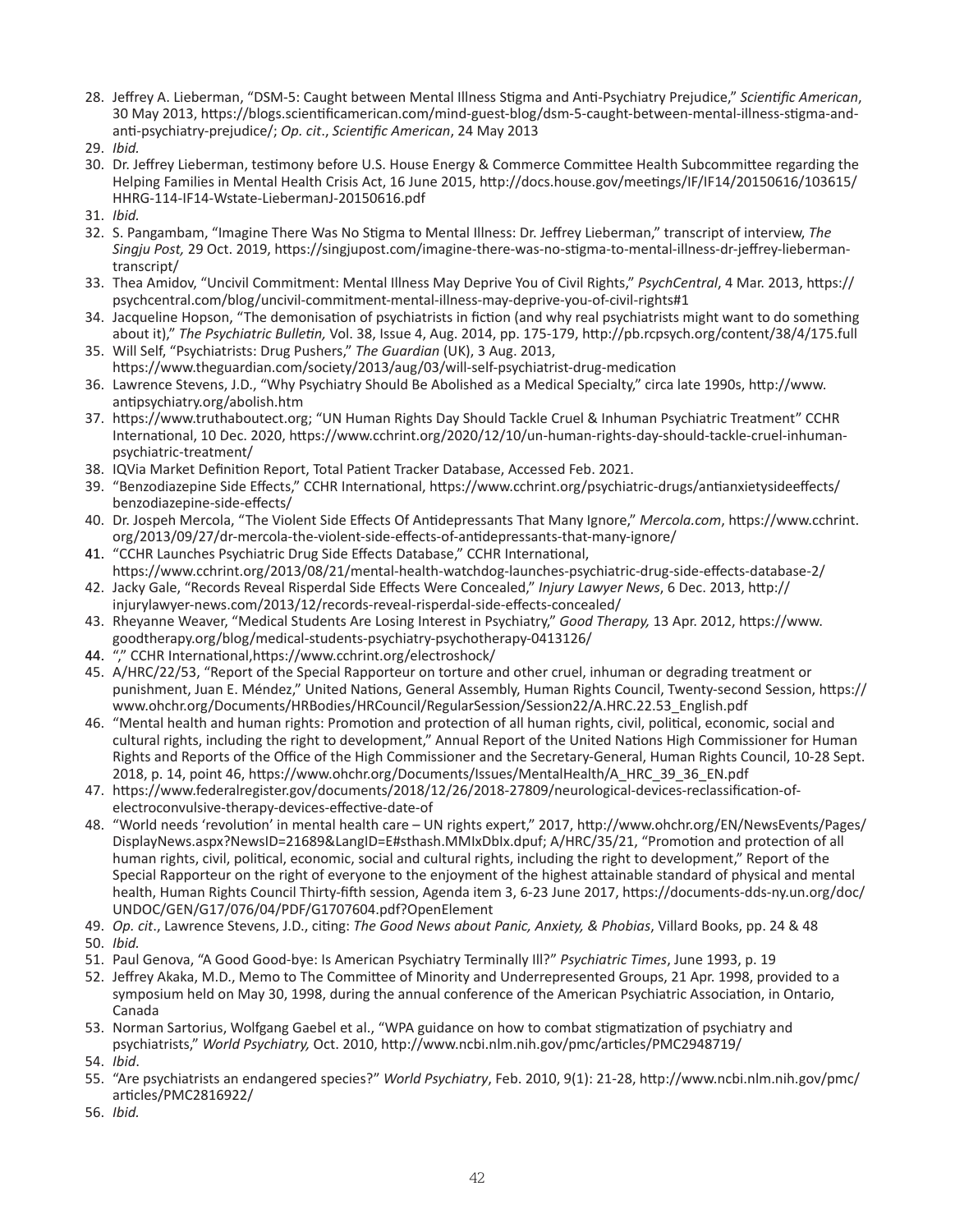- 57. Tanya Deb and G Alice Lomax, "Why don't more doctors choose a career in psychiatry?" *BMJ*, 9 Jan. 2014;348:f7714, http://careers.bmj.com/careers/advice/view-article.html?id=20015985
- 58. *Op. cit., The Psychiatric Bulletin*, Aug. 2014
- 59. *Op. cit., European Psychiatry*, 2015
- 60. Feifel D, Moutier CY, Swerdlow NR, "Attitudes toward psychiatry as a prospective career among students entering medical school," *Am J Psychiatry*, Sept. 1999; 156(9):1397-402, http://www.ncbi.nlm.nih.gov/pubmed/10484951
- 61. *Op. cit., World Psychiatry*, Feb. 2010
- 62. https://www.drmarkgold.com/; *Op. cit*., Lawrence Stevens, J.D.
- 63. *Op. cit., Am J Psychiatry*, Sept. 1999
- 64. http://scielo.isciii.es/scielo.php?script=sci\_arttext&pid=S0213-61632005000200002
- 65. Hannah Fearn, "Concern over shrinking numbers of UK recruits to psychiatry," *Times Higher Education*, 26 May 2009, https://www.timeshighereducation.com/news/concern-over-shrinking-numbers-of-uk-recruits-to-psychiatry/406711. article
- 66. *Ibid.*
- 67. *Op. cit., World Psychiatry*, Oct. 2010
- 68. Mary O'Hara, "An unhealthy state of psychiatry?" *The Guardian* (UK), 4 June 2009, http://www.theguardian.com/society/ joepublic/2009/jun/04/psychiatry-shortage-british-practitioners
- 69. *Op. cit., World Psychiatry*, Feb. 2010 /
- 70. *Ibid.*
- 71. Hans Stampfer, "The Recruitment Problem in Psychiatry: A Critical Commentary," *Education Research and Perspectives,* Vol.38, No.2, 2011, p. 1, https://www.researchgate.net/publication/265945907\_The\_Recruitment\_Problem\_in\_ Psychiatry\_A\_Critical\_Commentary
- 72. Thomas Insel, "Post by Former NIMH Director Thomas Insel: The Future of Psychiatry (= Clinical Neuroscience)," The National Institute of Mental Health, 20 Apr. 2012, http://www.nimh.nih.gov/about/director/2012/the-future-ofpsychiatry-clinical-neuroscience.shtml
- 73. "Recruitment Strategy 2011-2016," Royal College of Psychiatrists, Updated 10 February 2012, https://images.template. net/wp-content/uploads/2016/03/09090058/Recruitment-Strategy-2011-2016-Pdf-Format-Free-Template1.pdf, pp. 5, 11
- 74. Dr. Tara Bishop, "Half of Psychiatrists Reject Private and Federal Insurance, Preferring Cash," Weill Cornell Medical College, 11 Dec. 2013, https://news.weill.cornell.edu/news/2013/12/half-of-psychiatrists-reject-private-and-federalinsurance-preferring-cash
- 75. Kitty Farooq, et al., "Why medical students choose psychiatry a 20 country cross-sectional survey," *BMC Medical Education* 2014, 14:12 doi:10.1186/1472-6920-14-12, http://www.biomedcentral.com/1472-6920/14/12
- 76. H Stuart, N Sartorius, and T Liinamaa "Images of psychiatry and psychiatrists," *Acta Psychiatr Scand.* 2015 Jan; 131(1): 21–28, http://www.ncbi.nlm.nih.gov/pmc/articles/PMC4293155/
- 77. Zaza Lyons and Aleksandar Janca, "Impact of a psychiatry clerkship on stigma, attitudes towards psychiatry, and psychiatry as a career choice," *BMC Medical Education* 2015, 15:34, http://www.biomedcentral.com/1472-6920/15/34
- 78. *Op. cit., Times Higher Education*, 26 May 2009; Kathy Oxtoby, "Psychiatry in crisis," *BMJ* 2008; 337, https://www.bmj. com/content/337/bmj.a1291
- 79. Alex Langford, "Shrinking: The Recruitment Crisis in Psychiatry," 5 Aug. 2013, http://psychiatrysho.wordpress. com/2013/08/05/shrinking-the-recruitment-crisis-in-psychiatry/
- 80. Torie S. Sepah, MD, "How psychiatrists became lesser physicians," *KevinMD.com,* 28 Feb. 2018, https://www.kevinmd. com/blog/2018/02/psychiatrists-became-lesser-physicians.html
- 81. *Op. cit., World Psychiatry,* Oct. 2010
- 82. *Op. cit., Acta Psychiatr Scand*. 2015 Jan; 131(1): 21–28
- 83. Robert Epstein, Ph.D., "Why Shrinks Have Problems: Suicide, stress, divorce -- psychologists and other mental health professionals may actually be more screwed up than the rest of us," P*sychology Today*, 1 July 1997, https://www. psychologytoday.com/us/articles/199707/why-shrinks-have-problems
- 84. Cecil Adams, "Are Psychotherapists Crazy?" *Washington City Paper,* 28 Sept. 2012, https://washingtoncitypaper.com/ article/212018/straight-dope-are-psychotherapists-crazy/
- 85. Rich CL, Pitts FN Jr., "Suicide by psychiatrists: a study of medical specialists among 18,730 consecutive physician deaths during a five-year period, 1967-72," *J Clin Psychiatry.* 1980 Aug;41(8):261-3, http://www.ncbi.nlm.nih.gov/ pubmed/7400103
- 86. *Op. cit., Washington City Paper*, 28 Sept. 2012
- 87. "Why Shrinks Have Problems," *Psychology Today*, 1 July 1997, https://www.psychologytoday.com/us/articles/199707/ why-shrinks-have-problems
- 88. Merry N. Miller, MD, K. Ramsey Mcgowen, PhD, et.al, "The Painful Truth: Physicians Are Not Invincible," *South Med J.* 2000; 93(10), http://www.medscape.com/viewarticle/410643\_2
- 89. Frank E, Boswell L, Dickstein L, Chapman D, "Characteristics of female psychiatrists," *Am J Psychiatry,* 2001 Feb; 158(2):205-12, https://ajp.psychiatryonline.org/doi/full/10.1176/appi.ajp.158.2.205
- 90. Sara Solovitch, "Conspiracy of silence. When the psychiatrist has bp," *bp Magazine*, 8 Feb 2007, http://www.bphope. com/conspiracy-of-silence-when-the-psychiatrist-has-bp/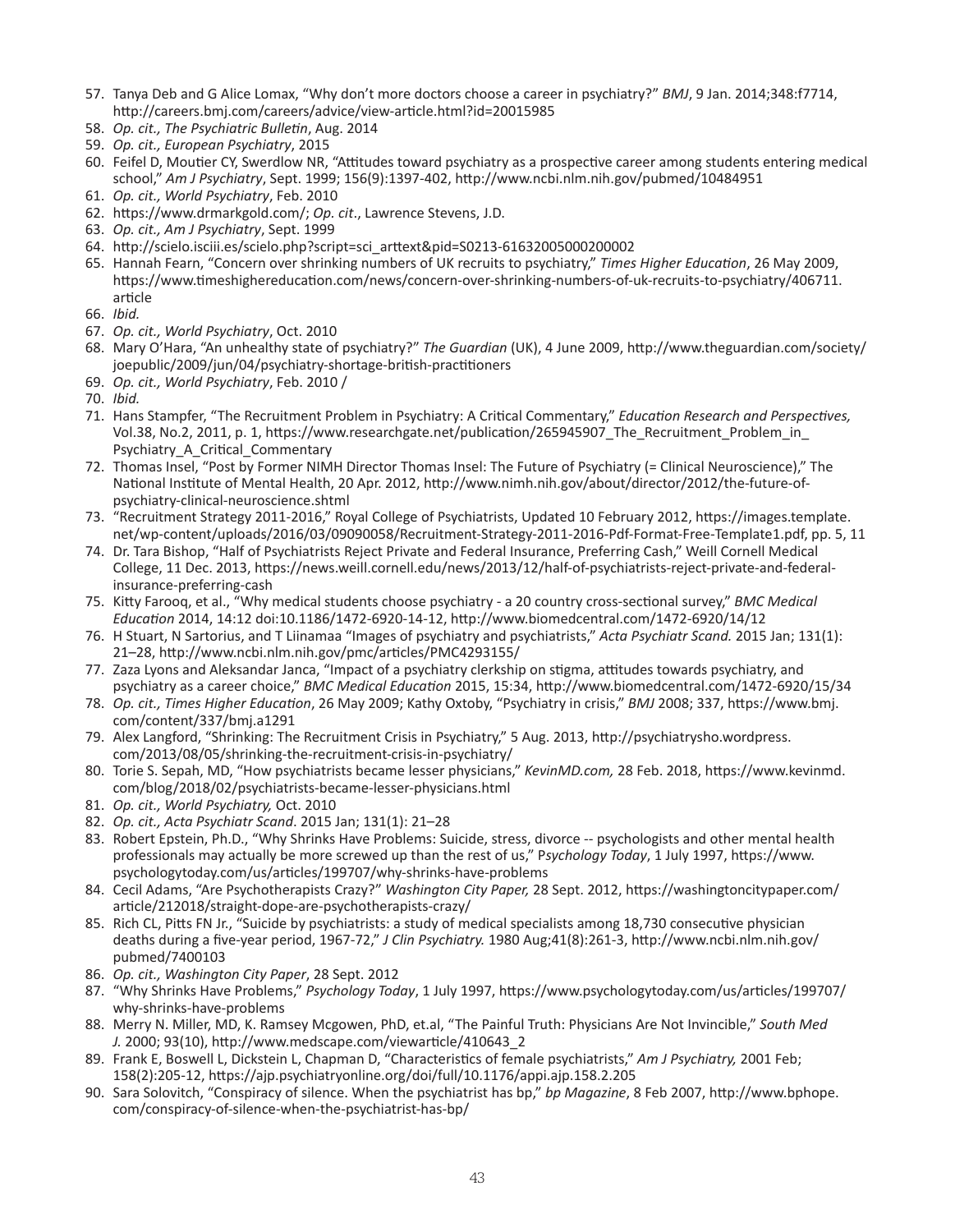- 91. Batya Swift Yasgur, "Challenging Stigma: Should Psychiatrists Disclose Their Own Mental Illness?" *Psychiatry Advisor*, 11 Jan. 2019, https://www.psychiatryadvisor.com/home/topics/mood-disorders/depressive-disorder/challenging-stigmashould-psychiatrists-disclose-their-own-mental-illness/, citing: Gilroy P, Carroll L, Murra J. "A preliminary survey of counseling Psychologists' personal experiences with depression and treatment," *Prof Psych Res Pract*. 2002; 33:402-407
- 92. *Op. cit., Washington City Paper*, 28 Sept. 2012
- 93. *Op. cit., Psychiatry Advisor,* 11 Jan. 2019, citing: Hassan TM, Sikander S, Mazhar N, Munshi T, Galbraith N, Groll D. Canadian psychiatrists' attitudes to becoming mentally ill. *BJMP*. 2013;6(3): a619.
- 94. *Ibid.*
- 95. *Op. cit., Psychiatry Advisor,* 11 Jan. 2019, citing: Kleespies PM, Van Orden KA, Bongar B, et al., "Psychologist suicide: Incidence, impact, and suggestions for prevention, intervention, and postvention," *Prof Psychol Res Pr.* 2011;42(3):244- 251
- 96. *Op. cit., World Psychiatry,* Feb. 2010, 9(1): 21-28
- 97. Allen Frances, "The British Psychological Society Condemns DSM-5," *Psychiatric Times*, 25 July 2011, https://www. psychiatrictimes.com/view/british-psychological-society-condemns-dsm-5
- 98. Jack Carney Sr., DSW, "DSM-5 Boycott Enters 2nd Phase: A Primer for the NO-DSM Diagnosis Campaign," *Social Justice Solutions*, 5 Dec. 2013, http://www.socialjusticesolutions.org/2013/12/05/dsm-5-boycott-enters-2nd-phase-primer-dsmdiagnosis-campaign/
- 99. Philip Thomas, MD, "What is Critical Psychiatry?" *Mad in America,* 21 Jan. 2013, https://www.madinamerica. com/2013/01/what-is-critical-psychiatry/
- 100.Jose de Leon, "Is Psychiatry Scientific? A Letter to a 21st Century Psychiatry Resident," *Psychiatry Investig.*, Sept. 2013; 10(3): 205–217, http://www.ncbi.nlm.nih.gov/pmc/articles/PMC3843011/
- 101.Jeremy D. Safran Ph.D., "Psychology and Psychiatry in the 21st Century," *Psychology Today*, 28 Apr. 2014, https://www.psychologytoday.com/blog/straight-talk/201404/psychology-andpsychiatry-in-the-21st-century
- 102.Sami Timini, MD, "No more psychiatric labels: Why formal psychiatric diagnostic systems should be abolished," *International Journal of Clinical and Health Psychology,* Volume 14, Issue 3, Sept.– Dec. 2014, Pages 208-215, https://www.sciencedirect.com/science/article/pii/ S169726001400009X
- 103.Lawrence Kelmenson, MD, "You've Got to Be Crazy to Go to a Psychiatrist," *Mad in America,* 1 Oct. 2020, https://www.madinamerica.com/2020/10/crazy-go-psychiatrist/
- 104 Awais Aftab, MD, "Global Psychiatry's Crisis of Values: Dainius Pūras, MD," *Psychiatric Times*, 3 June 2021, https://www.psychiatrictimes.com/view/global-psychiatry-crisis-values
- 105 "Guidance on Community Mental Health Services: Promoting Person-Centered and Rights-Based Approaches," World Health Organization, 10 June 2021, p. 8, https://www.who.int/publications/i /item/9789240025707 (to download report)